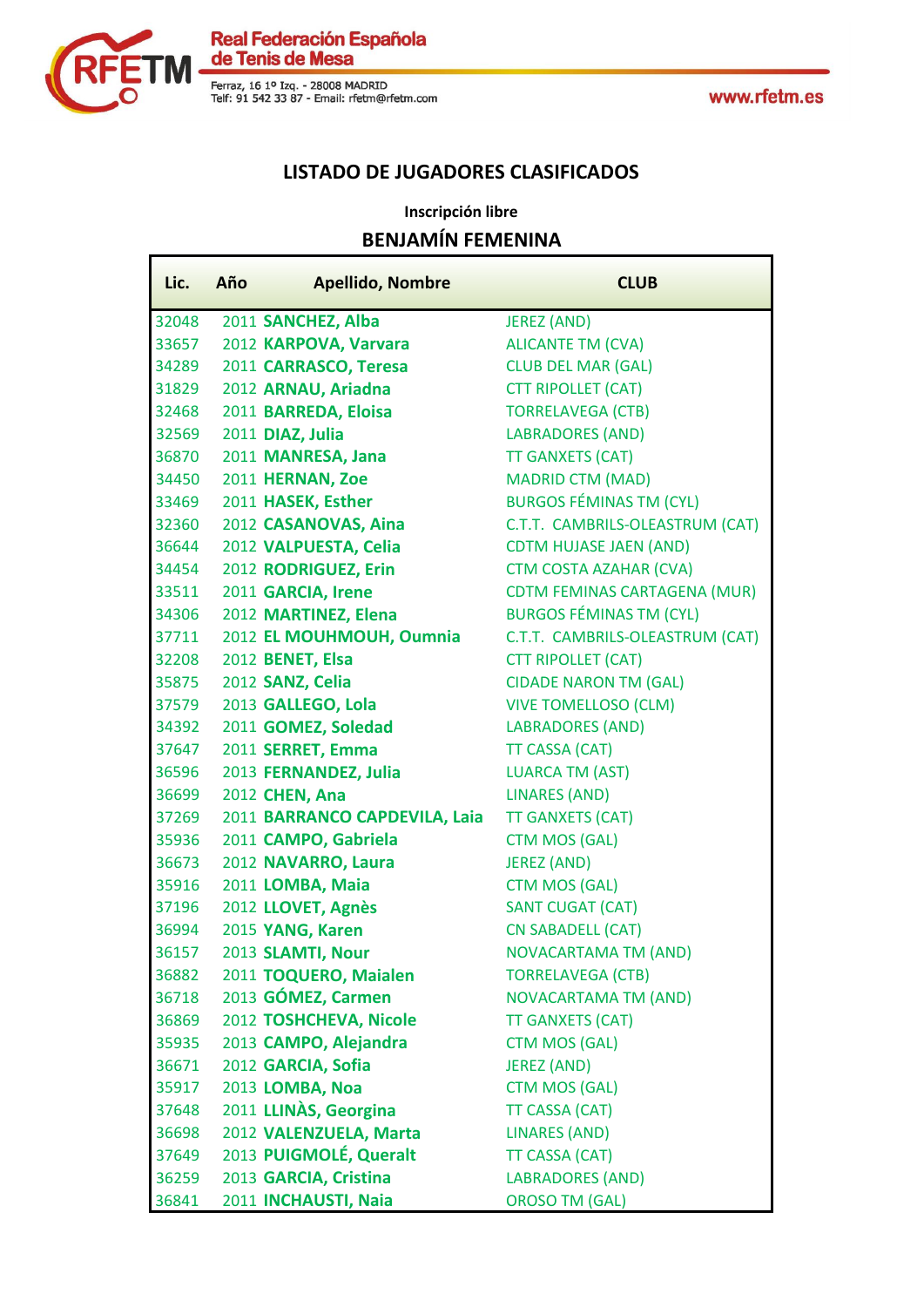

Ŧ.



Real Federación Española<br>de Tenis de Mesa

Ferraz, 16 1º Izq. - 28008 MADRID<br>Telf: 91 542 33 87 - Email: rfetm@rfetm.com

### **LISTADO DE JUGADORES CLASIFICADOS**

### **BENJAMÍN MASCULINA (VERDE CLASIFICADOS ZONAL - AZUL CLASIFICADOS NACIONAL)**

| 28184<br>2011 QUESADA, Roger<br><b>CTT BORGES (CAT)</b><br>$\mathbf{1}$<br>2012 MALOV, Alexander<br>$\overline{2}$<br>21826<br><b>OROSO TM (GAL)</b><br>3<br>36534<br>2012 GOMEZ, Marcos<br><b>NOVACARTAMA TM (AND)</b><br>4<br>2012 AGHAJANYAN, Daniel<br>34202<br><b>CD POBLA DE FARNALS (CVA)</b><br>5<br>2011 SERRANO, Francisco<br>29292<br><b>CN SABADELL (CAT)</b><br>$6\phantom{1}$<br>2011 LOIS, Mateo<br><b>ARTEAL TM (GAL)</b><br>32773<br>$\overline{7}$<br>35555<br>2011 POZA, Leo<br><b>ALCOBENDAS (MAD)</b><br>8<br>32540<br>2012 GALAN, Javier<br><b>CORIA (AND)</b><br>2011 MENDEZ, Sergio<br>9<br>30901<br><b>BURGOS TM (CYL)</b><br>10<br>2013 MAYOROV, Ladimir<br>36173<br>TT CASSA (CAT)<br>11<br>32589<br>2011 LORA, Virgilio<br><b>CORIA (AND)</b><br>12<br>2012 MARTIN, Marcos<br>ALCALA-VILLALBILLA (MAD)<br>34190<br>13<br>31291<br>2011 BARBERA, Quim<br><b>CN SABADELL (CAT)</b><br>14<br>2011 GABALDON, Jose Antonio<br><b>LINARES (AND)</b><br>34387<br>15<br>34280<br><b>BURGOS TM (CYL)</b><br>2011 PEREZ, Angel<br>16<br>36621<br>2011 FERNANDEZ, Samuel<br>ALCALA-VILLALBILLA (MAD)<br>2011 NEGREDO, Eric<br>17<br>30279<br><b>CTT BORGES (CAT)</b><br>18<br>2012 CHAVARRI, Oscar<br><b>BURGOS TM (CYL)</b><br>34278<br>19<br>2012 HEVILLA, Abel<br><b>NOVACARTAMA TM (AND)</b><br>31913<br>20<br>34222<br>2011 ALARCON, Hector<br>MIAMPI GUADALAJARA (CLM)<br>21<br>30514<br>2011 PEREIRA, Eric<br><b>UTEBO TM (ARA)</b><br>22<br>34525<br>2011 QUILEZ, Ruben<br><b>LINARES (AND)</b><br>23<br>2011 SOBRINO, Hugo<br><b>CTM MOS (GAL)</b><br>34554<br>2011 PEREZ, Nicolas<br><b>UTEBO TM (ARA)</b><br>24<br>31220<br>2011 MUÑOZ, Ruben<br>25<br>37701<br>AMIGOS TM LEBRIJA (AND)<br>2012 OTERO, Nicolas<br>26<br>30873<br><b>OROSO TM (GAL)</b><br>2011 HOUGHTON, Mikel<br>27<br>34521<br>YACAL (CNR)<br>2012 HORMIGON, Aniol<br>28<br>33920<br><b>TORELLO (CAT)</b><br>29<br>2011 RIVERA, Alonso<br>37686<br><b>GUADIX (AND)</b><br>30<br>36837<br>2011 GIMENO, Jon<br><b>OROSO TM (GAL)</b> | Lic. | Año | <b>Apellido, Nombre</b> | <b>CLUB</b> |
|----------------------------------------------------------------------------------------------------------------------------------------------------------------------------------------------------------------------------------------------------------------------------------------------------------------------------------------------------------------------------------------------------------------------------------------------------------------------------------------------------------------------------------------------------------------------------------------------------------------------------------------------------------------------------------------------------------------------------------------------------------------------------------------------------------------------------------------------------------------------------------------------------------------------------------------------------------------------------------------------------------------------------------------------------------------------------------------------------------------------------------------------------------------------------------------------------------------------------------------------------------------------------------------------------------------------------------------------------------------------------------------------------------------------------------------------------------------------------------------------------------------------------------------------------------------------------------------------------------------------------------------------------------------------------------------------------------------------------------------------------------------------------------------------------------------------------------------------------------------------------------------------------------------------------------------------------------------------------------------------------------------------------------|------|-----|-------------------------|-------------|
|                                                                                                                                                                                                                                                                                                                                                                                                                                                                                                                                                                                                                                                                                                                                                                                                                                                                                                                                                                                                                                                                                                                                                                                                                                                                                                                                                                                                                                                                                                                                                                                                                                                                                                                                                                                                                                                                                                                                                                                                                                  |      |     |                         |             |
|                                                                                                                                                                                                                                                                                                                                                                                                                                                                                                                                                                                                                                                                                                                                                                                                                                                                                                                                                                                                                                                                                                                                                                                                                                                                                                                                                                                                                                                                                                                                                                                                                                                                                                                                                                                                                                                                                                                                                                                                                                  |      |     |                         |             |
|                                                                                                                                                                                                                                                                                                                                                                                                                                                                                                                                                                                                                                                                                                                                                                                                                                                                                                                                                                                                                                                                                                                                                                                                                                                                                                                                                                                                                                                                                                                                                                                                                                                                                                                                                                                                                                                                                                                                                                                                                                  |      |     |                         |             |
|                                                                                                                                                                                                                                                                                                                                                                                                                                                                                                                                                                                                                                                                                                                                                                                                                                                                                                                                                                                                                                                                                                                                                                                                                                                                                                                                                                                                                                                                                                                                                                                                                                                                                                                                                                                                                                                                                                                                                                                                                                  |      |     |                         |             |
|                                                                                                                                                                                                                                                                                                                                                                                                                                                                                                                                                                                                                                                                                                                                                                                                                                                                                                                                                                                                                                                                                                                                                                                                                                                                                                                                                                                                                                                                                                                                                                                                                                                                                                                                                                                                                                                                                                                                                                                                                                  |      |     |                         |             |
|                                                                                                                                                                                                                                                                                                                                                                                                                                                                                                                                                                                                                                                                                                                                                                                                                                                                                                                                                                                                                                                                                                                                                                                                                                                                                                                                                                                                                                                                                                                                                                                                                                                                                                                                                                                                                                                                                                                                                                                                                                  |      |     |                         |             |
|                                                                                                                                                                                                                                                                                                                                                                                                                                                                                                                                                                                                                                                                                                                                                                                                                                                                                                                                                                                                                                                                                                                                                                                                                                                                                                                                                                                                                                                                                                                                                                                                                                                                                                                                                                                                                                                                                                                                                                                                                                  |      |     |                         |             |
|                                                                                                                                                                                                                                                                                                                                                                                                                                                                                                                                                                                                                                                                                                                                                                                                                                                                                                                                                                                                                                                                                                                                                                                                                                                                                                                                                                                                                                                                                                                                                                                                                                                                                                                                                                                                                                                                                                                                                                                                                                  |      |     |                         |             |
|                                                                                                                                                                                                                                                                                                                                                                                                                                                                                                                                                                                                                                                                                                                                                                                                                                                                                                                                                                                                                                                                                                                                                                                                                                                                                                                                                                                                                                                                                                                                                                                                                                                                                                                                                                                                                                                                                                                                                                                                                                  |      |     |                         |             |
|                                                                                                                                                                                                                                                                                                                                                                                                                                                                                                                                                                                                                                                                                                                                                                                                                                                                                                                                                                                                                                                                                                                                                                                                                                                                                                                                                                                                                                                                                                                                                                                                                                                                                                                                                                                                                                                                                                                                                                                                                                  |      |     |                         |             |
|                                                                                                                                                                                                                                                                                                                                                                                                                                                                                                                                                                                                                                                                                                                                                                                                                                                                                                                                                                                                                                                                                                                                                                                                                                                                                                                                                                                                                                                                                                                                                                                                                                                                                                                                                                                                                                                                                                                                                                                                                                  |      |     |                         |             |
|                                                                                                                                                                                                                                                                                                                                                                                                                                                                                                                                                                                                                                                                                                                                                                                                                                                                                                                                                                                                                                                                                                                                                                                                                                                                                                                                                                                                                                                                                                                                                                                                                                                                                                                                                                                                                                                                                                                                                                                                                                  |      |     |                         |             |
|                                                                                                                                                                                                                                                                                                                                                                                                                                                                                                                                                                                                                                                                                                                                                                                                                                                                                                                                                                                                                                                                                                                                                                                                                                                                                                                                                                                                                                                                                                                                                                                                                                                                                                                                                                                                                                                                                                                                                                                                                                  |      |     |                         |             |
|                                                                                                                                                                                                                                                                                                                                                                                                                                                                                                                                                                                                                                                                                                                                                                                                                                                                                                                                                                                                                                                                                                                                                                                                                                                                                                                                                                                                                                                                                                                                                                                                                                                                                                                                                                                                                                                                                                                                                                                                                                  |      |     |                         |             |
|                                                                                                                                                                                                                                                                                                                                                                                                                                                                                                                                                                                                                                                                                                                                                                                                                                                                                                                                                                                                                                                                                                                                                                                                                                                                                                                                                                                                                                                                                                                                                                                                                                                                                                                                                                                                                                                                                                                                                                                                                                  |      |     |                         |             |
|                                                                                                                                                                                                                                                                                                                                                                                                                                                                                                                                                                                                                                                                                                                                                                                                                                                                                                                                                                                                                                                                                                                                                                                                                                                                                                                                                                                                                                                                                                                                                                                                                                                                                                                                                                                                                                                                                                                                                                                                                                  |      |     |                         |             |
|                                                                                                                                                                                                                                                                                                                                                                                                                                                                                                                                                                                                                                                                                                                                                                                                                                                                                                                                                                                                                                                                                                                                                                                                                                                                                                                                                                                                                                                                                                                                                                                                                                                                                                                                                                                                                                                                                                                                                                                                                                  |      |     |                         |             |
|                                                                                                                                                                                                                                                                                                                                                                                                                                                                                                                                                                                                                                                                                                                                                                                                                                                                                                                                                                                                                                                                                                                                                                                                                                                                                                                                                                                                                                                                                                                                                                                                                                                                                                                                                                                                                                                                                                                                                                                                                                  |      |     |                         |             |
|                                                                                                                                                                                                                                                                                                                                                                                                                                                                                                                                                                                                                                                                                                                                                                                                                                                                                                                                                                                                                                                                                                                                                                                                                                                                                                                                                                                                                                                                                                                                                                                                                                                                                                                                                                                                                                                                                                                                                                                                                                  |      |     |                         |             |
|                                                                                                                                                                                                                                                                                                                                                                                                                                                                                                                                                                                                                                                                                                                                                                                                                                                                                                                                                                                                                                                                                                                                                                                                                                                                                                                                                                                                                                                                                                                                                                                                                                                                                                                                                                                                                                                                                                                                                                                                                                  |      |     |                         |             |
|                                                                                                                                                                                                                                                                                                                                                                                                                                                                                                                                                                                                                                                                                                                                                                                                                                                                                                                                                                                                                                                                                                                                                                                                                                                                                                                                                                                                                                                                                                                                                                                                                                                                                                                                                                                                                                                                                                                                                                                                                                  |      |     |                         |             |
|                                                                                                                                                                                                                                                                                                                                                                                                                                                                                                                                                                                                                                                                                                                                                                                                                                                                                                                                                                                                                                                                                                                                                                                                                                                                                                                                                                                                                                                                                                                                                                                                                                                                                                                                                                                                                                                                                                                                                                                                                                  |      |     |                         |             |
|                                                                                                                                                                                                                                                                                                                                                                                                                                                                                                                                                                                                                                                                                                                                                                                                                                                                                                                                                                                                                                                                                                                                                                                                                                                                                                                                                                                                                                                                                                                                                                                                                                                                                                                                                                                                                                                                                                                                                                                                                                  |      |     |                         |             |
|                                                                                                                                                                                                                                                                                                                                                                                                                                                                                                                                                                                                                                                                                                                                                                                                                                                                                                                                                                                                                                                                                                                                                                                                                                                                                                                                                                                                                                                                                                                                                                                                                                                                                                                                                                                                                                                                                                                                                                                                                                  |      |     |                         |             |
|                                                                                                                                                                                                                                                                                                                                                                                                                                                                                                                                                                                                                                                                                                                                                                                                                                                                                                                                                                                                                                                                                                                                                                                                                                                                                                                                                                                                                                                                                                                                                                                                                                                                                                                                                                                                                                                                                                                                                                                                                                  |      |     |                         |             |
|                                                                                                                                                                                                                                                                                                                                                                                                                                                                                                                                                                                                                                                                                                                                                                                                                                                                                                                                                                                                                                                                                                                                                                                                                                                                                                                                                                                                                                                                                                                                                                                                                                                                                                                                                                                                                                                                                                                                                                                                                                  |      |     |                         |             |
|                                                                                                                                                                                                                                                                                                                                                                                                                                                                                                                                                                                                                                                                                                                                                                                                                                                                                                                                                                                                                                                                                                                                                                                                                                                                                                                                                                                                                                                                                                                                                                                                                                                                                                                                                                                                                                                                                                                                                                                                                                  |      |     |                         |             |
|                                                                                                                                                                                                                                                                                                                                                                                                                                                                                                                                                                                                                                                                                                                                                                                                                                                                                                                                                                                                                                                                                                                                                                                                                                                                                                                                                                                                                                                                                                                                                                                                                                                                                                                                                                                                                                                                                                                                                                                                                                  |      |     |                         |             |
|                                                                                                                                                                                                                                                                                                                                                                                                                                                                                                                                                                                                                                                                                                                                                                                                                                                                                                                                                                                                                                                                                                                                                                                                                                                                                                                                                                                                                                                                                                                                                                                                                                                                                                                                                                                                                                                                                                                                                                                                                                  |      |     |                         |             |
|                                                                                                                                                                                                                                                                                                                                                                                                                                                                                                                                                                                                                                                                                                                                                                                                                                                                                                                                                                                                                                                                                                                                                                                                                                                                                                                                                                                                                                                                                                                                                                                                                                                                                                                                                                                                                                                                                                                                                                                                                                  |      |     |                         |             |
| 31<br>2012 BAS, Angel<br>37472<br>TM XABIA (CVA)                                                                                                                                                                                                                                                                                                                                                                                                                                                                                                                                                                                                                                                                                                                                                                                                                                                                                                                                                                                                                                                                                                                                                                                                                                                                                                                                                                                                                                                                                                                                                                                                                                                                                                                                                                                                                                                                                                                                                                                 |      |     |                         |             |
| 32<br>2012 ANCIANO, Samuel<br><b>CTM ALCAZAR (CLM)</b><br>35894                                                                                                                                                                                                                                                                                                                                                                                                                                                                                                                                                                                                                                                                                                                                                                                                                                                                                                                                                                                                                                                                                                                                                                                                                                                                                                                                                                                                                                                                                                                                                                                                                                                                                                                                                                                                                                                                                                                                                                  |      |     |                         |             |
| 33<br>31514<br>2011 RUSCALLEDA, Antoni<br><b>CTT CALELLA (CAT)</b>                                                                                                                                                                                                                                                                                                                                                                                                                                                                                                                                                                                                                                                                                                                                                                                                                                                                                                                                                                                                                                                                                                                                                                                                                                                                                                                                                                                                                                                                                                                                                                                                                                                                                                                                                                                                                                                                                                                                                               |      |     |                         |             |
| 34<br>2011 SORNI, Faust<br>32116<br><b>TORTOSA (CAT)</b>                                                                                                                                                                                                                                                                                                                                                                                                                                                                                                                                                                                                                                                                                                                                                                                                                                                                                                                                                                                                                                                                                                                                                                                                                                                                                                                                                                                                                                                                                                                                                                                                                                                                                                                                                                                                                                                                                                                                                                         |      |     |                         |             |
| 2012 CARREÑO, Vicente<br>35<br>37400<br><b>CLUB TOTANA TM (MUR)</b>                                                                                                                                                                                                                                                                                                                                                                                                                                                                                                                                                                                                                                                                                                                                                                                                                                                                                                                                                                                                                                                                                                                                                                                                                                                                                                                                                                                                                                                                                                                                                                                                                                                                                                                                                                                                                                                                                                                                                              |      |     |                         |             |
| 36<br>2013 MAGALLANES, Martin<br>32299<br>ATL. LEON (CYL)<br>37                                                                                                                                                                                                                                                                                                                                                                                                                                                                                                                                                                                                                                                                                                                                                                                                                                                                                                                                                                                                                                                                                                                                                                                                                                                                                                                                                                                                                                                                                                                                                                                                                                                                                                                                                                                                                                                                                                                                                                  |      |     |                         |             |
| 2013 LUCAS-TORRES, Gonzalo<br><b>CTM ALCAZAR (CLM)</b><br>35881<br>38<br><b>BURGOS TM (CYL)</b><br>34279                                                                                                                                                                                                                                                                                                                                                                                                                                                                                                                                                                                                                                                                                                                                                                                                                                                                                                                                                                                                                                                                                                                                                                                                                                                                                                                                                                                                                                                                                                                                                                                                                                                                                                                                                                                                                                                                                                                         |      |     |                         |             |
| 2012 ROMERO, Nico<br>2011 TUDELA, Hugo<br><b>CLUB TOTANA TM (MUR)</b><br>39<br>37399                                                                                                                                                                                                                                                                                                                                                                                                                                                                                                                                                                                                                                                                                                                                                                                                                                                                                                                                                                                                                                                                                                                                                                                                                                                                                                                                                                                                                                                                                                                                                                                                                                                                                                                                                                                                                                                                                                                                             |      |     |                         |             |
| 40<br>2012 GOIKOECHEA, Julen<br><b>TEAM LA RIOJA TM (RIO)</b><br>36881                                                                                                                                                                                                                                                                                                                                                                                                                                                                                                                                                                                                                                                                                                                                                                                                                                                                                                                                                                                                                                                                                                                                                                                                                                                                                                                                                                                                                                                                                                                                                                                                                                                                                                                                                                                                                                                                                                                                                           |      |     |                         |             |
| 41<br>36695<br>2013 ROMERO, Luca<br><b>AMIGOS TM LEBRIJA (AND)</b>                                                                                                                                                                                                                                                                                                                                                                                                                                                                                                                                                                                                                                                                                                                                                                                                                                                                                                                                                                                                                                                                                                                                                                                                                                                                                                                                                                                                                                                                                                                                                                                                                                                                                                                                                                                                                                                                                                                                                               |      |     |                         |             |
| 2011 MASDEU, Miquel<br>42<br>36665<br><b>TT GIRONA CIUTAT (CAT)</b>                                                                                                                                                                                                                                                                                                                                                                                                                                                                                                                                                                                                                                                                                                                                                                                                                                                                                                                                                                                                                                                                                                                                                                                                                                                                                                                                                                                                                                                                                                                                                                                                                                                                                                                                                                                                                                                                                                                                                              |      |     |                         |             |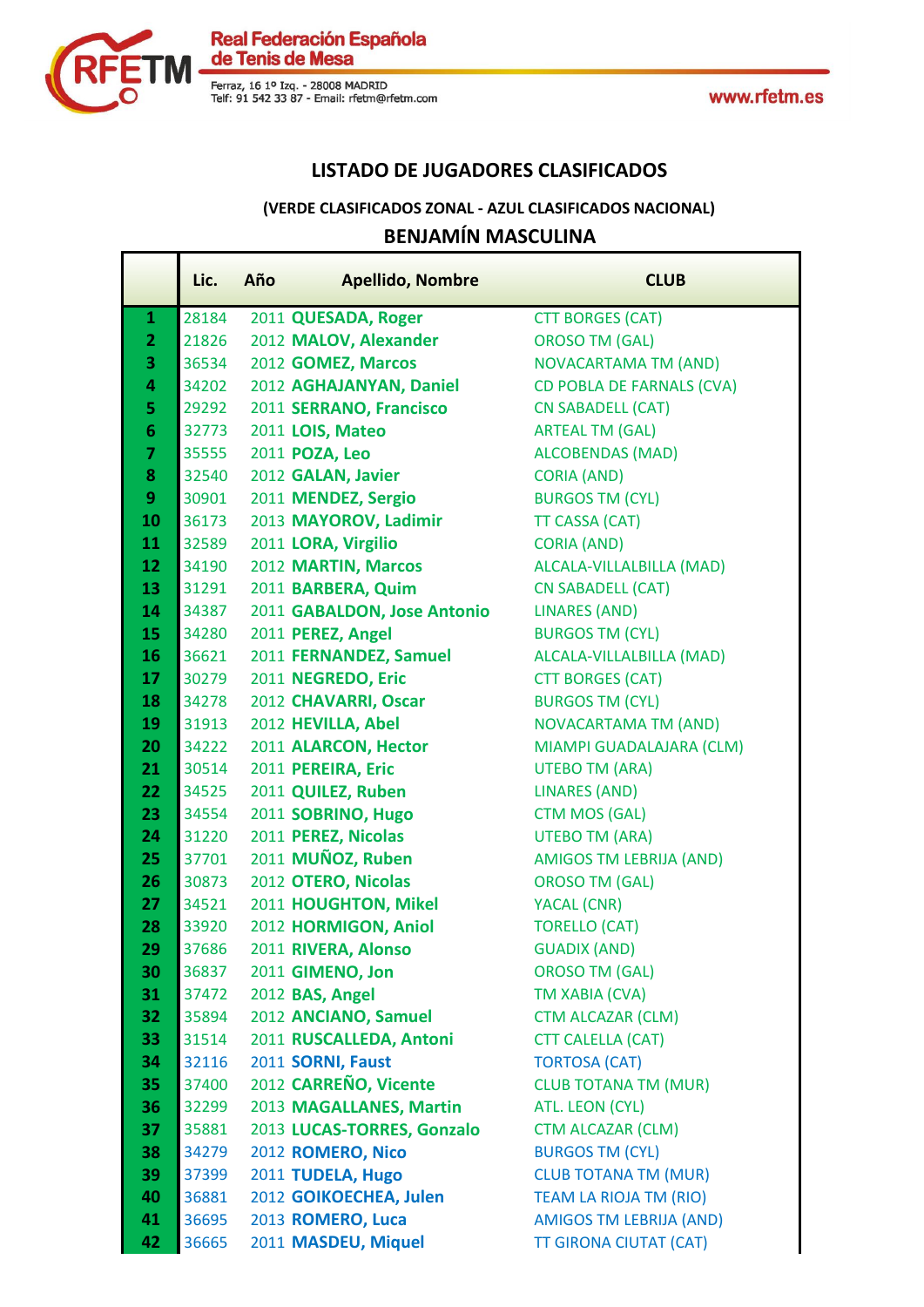



### **LISTADO DE JUGADORES CLASIFICADOS**

### **BENJAMÍN MASCULINA (VERDE CLASIFICADOS ZONAL - AZUL CLASIFICADOS NACIONAL)**

|        | Lic.  | Año | <b>Apellido, Nombre</b>       | <b>CLUB</b>                     |
|--------|-------|-----|-------------------------------|---------------------------------|
| 43     | 33526 |     | 2012 TRIANA, Matias           | <b>DEFENSE (CNR)</b>            |
| 44     | 31384 |     | 2011 MORENO, Gerard           | <b>CTT BORGES (CAT)</b>         |
| 45     | 36645 |     | 2011 JIMENEZ, Cayetano        | <b>CDTM HUJASE JAEN (AND)</b>   |
| 46     | 36487 |     | 2011 AMANTIA, Liam            | <b>CTT BADALONA (CAT)</b>       |
| Invit. | 33697 |     | 2012 VARELA, Aaron            | <b>CTM GAM (GAL)</b>            |
| 48     | 37712 |     | 2012 MARTINEZ, Rafael         | C.T.T. CAMBRILS-OLEASTRUM (CAT) |
| 49     | 32596 |     | 2011 MENGUAL, Antonio Jose    | MERCANTIL SEVILLA (AND)         |
| 50     | 35422 |     | 2012 GRANADOS, Joan           | <b>CTT BADALONA (CAT)</b>       |
| 51     | 37764 |     | 2011 MACHIN, Marc             | <b>TRAMUNTANA (CAT)</b>         |
| 52     | 35421 |     | 2012 TUBERT, Ivo              | <b>BASCARA (CAT)</b>            |
| 53     | 35419 |     | 2011 BOSCH, Arnau             | <b>BASCARA (CAT)</b>            |
| 54     | 37360 |     | 2012 ZHOU, Yu                 | <b>CTT BARCELONA (CAT)</b>      |
| 55     | 36749 |     | 2011 CORBELLA, Bernat Benigne | <b>BASCARA (CAT)</b>            |
| 56     | 35788 |     | 2012 CONESA, Máximo           | MURCIA (MUR)                    |
| 57     | 35573 |     | 2014 MENDEZ, Marcos           | <b>BURGOS TM (CYL)</b>          |
| 58     | 37762 |     | 2011 VERGES, Guillem          | <b>TRAMUNTANA (CAT)</b>         |
| 59     | 33672 |     | 2011 CABRERA, Iker            | CETT ESPARRAGUERA (CAT)         |
| 60     | 36226 |     | 2012 VILA, Josep              | CN SABADELL (CAT)               |
| 60     | 33210 |     | 2011 MAMPEL, Ramon            | ELS AMICS TERRASA (CAT)         |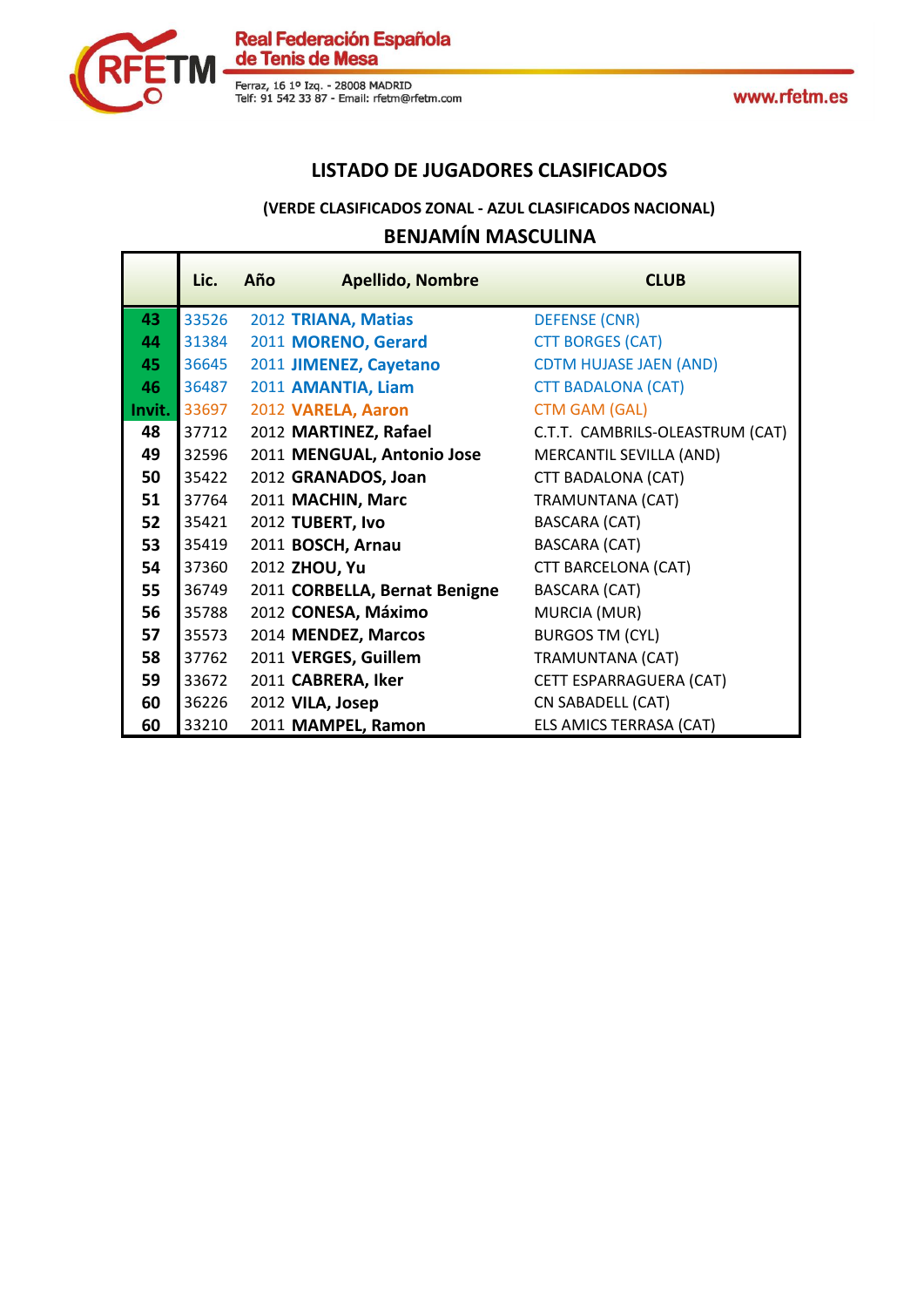

Real Federación Española<br>de Tenis de Mesa

Ferraz, 16 1º Izq. - 28008 MADRID<br>Telf: 91 542 33 87 - Email: rfetm@rfetm.com

## **LISTADO DE JUGADORES CLASIFICADOS (VERDE CLASIFICADOS ZONAL - AZUL CLASIFICADOS NACIONAL)**

## **ALEVÍN FEMENINA**

|                | Lic.           | Año | <b>Apellido, Nombre</b>                   | <b>CLUB</b>                                            |
|----------------|----------------|-----|-------------------------------------------|--------------------------------------------------------|
| $\mathbf{1}$   | 24301          |     | 2009 GIMENO, Irina                        | VIC T.T. (CAT)                                         |
| $\overline{2}$ | 26947          |     | 2010 GUO, Jiaqi*                          | <b>CLUB DEL MAR (GAL)</b>                              |
| 3              | 33347          |     | 2010 SHYPSHA, Renata*                     | <b>TT GANXETS (CAT)</b>                                |
| 4              | 30900          |     | 2009 MENDEZ, Maria                        | <b>BURGOS FÉMINAS TM (CYL)</b>                         |
| 5              | 35396          |     | 2009 GARCIA, Estrella                     | <b>HORTALEZA TM (MAD)</b>                              |
| $6\phantom{1}$ | 34526          |     | 2009 PERALES, Marta                       | <b>LINARES (AND)</b>                                   |
| $\overline{7}$ | 30140          |     | 2009 PARIS, Silvia                        | C.N. HELIOS (ARA)                                      |
| 8              | 32568          |     | 2010 MEZQUITA, Reyes                      | <b>LABRADORES (AND)</b>                                |
| 9              | 33541          |     | 2010 SANCHEZ-MATEOS, Paula                | <b>CTM ALCAZAR (CLM)</b>                               |
| 10             | 29343          |     | 2009 VIDAL, Lucia                         | <b>MONTE PORREIRO (GAL)</b>                            |
| 11             | 29027          |     | 2009 SANS, Martina                        | <b>NATACIO MATARO (CAT)</b>                            |
| 12             | 29088          |     | 2010 LOPEZ, Rocio                         | <b>LABRADORES (AND)</b>                                |
| 13             | 27808          |     | 2009 SAURA, Lucia                         | <b>CIDADE NARON TM (GAL)</b>                           |
| 14             | 33492          |     | 2010 MARCOS, Chloe                        | <b>ALCOBENDAS (MAD)</b>                                |
| 15             | 33353          |     | 2010 DOMINGO, Carmen                      | <b>CTT RIPOLLET (CAT)</b>                              |
| 16             | 28785          |     | 2009 RIESTRA, Maria                       | <b>AVILES (AST)</b>                                    |
| 17             | 30247          |     | 2009 ROSA, Paula                          | <b>LOS TRES BALCONES (EXT)</b>                         |
| 18             | 33448          |     | 2010 GARCIA, Candela                      | <b>COLLADO (MAD)</b>                                   |
| 19             | 36702          |     | 2010 MUÑOZ, Blanca                        | <b>LINARES (AND)</b>                                   |
| 20             | 35425          |     | 2009 VICENTE, Irene                       | <b>GOSSIMA (CYL)</b>                                   |
| 21             | 33060          |     | 2010 ROMA, Neus                           | <b>CTT BORGES (CAT)</b>                                |
| 22             | 31075          |     | 2010 HERNANDEZ, Carla                     | <b>CTM ALCAZAR (CLM)</b>                               |
| 23             | 32562          |     | 2010 POSTIGO, Paula                       | <b>TT GANXETS (CAT)</b>                                |
| 24             | 36162          |     | 2010 LOPEZ, Paula                         | <b>TEAM LA RIOJA TM (RIO)</b>                          |
| 25             | 33929          |     | 2009 ROMAN, Leticia                       | <b>LOS TRES BALCONES (EXT)</b>                         |
| 26             | 34552          |     | 2009 RODRIGUEZ, Alba                      | NATACIO MATARO (CAT)                                   |
| 27             | 24230          |     | 2009 ALVAREZ, Emma                        | <b>MONTE PORREIRO (GAL)</b>                            |
| 28             | 34391          |     | 2009 GOMEZ, Laura                         | <b>LABRADORES (AND)</b>                                |
| 29             | 34400          |     | 2010 GARCIA, Angela                       | <b>CUBES NORTE (MAD)</b>                               |
| 30             | 29847          |     | 2009 AGUILAR, Denisse Mary                | <b>SAN SEBASTIAN REYES (MAD)</b>                       |
| 31             | 32850          |     | 2009 ESTIVILL, Cristina                   | <b>SANT CUGAT (CAT)</b>                                |
| 32             | 32848          |     | 2010 CARRO, Sofia                         | <b>SANT CUGAT (CAT)</b>                                |
| 33             | 33065          |     | 2010 PAGÈS, Anna                          | <b>ELS AMICS TERRASA (CAT)</b>                         |
| 34             | 29341          |     | 2010 OUBIÑA, Candela                      | <b>MONTE PORREIRO (GAL)</b>                            |
| 35             | 33476          |     | 2009 ESCRIBANO, Paula                     | <b>CTM CORVERASTUR (AST)</b>                           |
| 36             | 30242          |     | 2009 IGLESIAS, Gabriela                   | <b>LOS TRES BALCONES (EXT)</b>                         |
| 37             | 30248<br>32082 |     | 2009 GALLEGO, Candela<br>2010 GIL, Andrea | <b>LOS TRES BALCONES (EXT)</b>                         |
| 38             |                |     |                                           | CTM ELDA (CVA)                                         |
| 39<br>40       | 27263          |     | 2010 ALVAREZ, Alba                        | <b>MONTE PORREIRO (GAL)</b>                            |
| 41             | 36691<br>34491 |     | 2010 CARO-ACCINO, Diana                   | <b>LINARES (AND)</b><br><b>ELS AMICS TERRASA (CAT)</b> |
| 42             | 35692          |     | 2010 PAGES, Mireia<br>2009 OTERO, Naiara  | <b>OROSO TM (GAL)</b>                                  |
| 43             | 36690          |     | 2010 HIDALGO, Aurora                      | <b>LINARES (AND)</b>                                   |
|                |                |     |                                           |                                                        |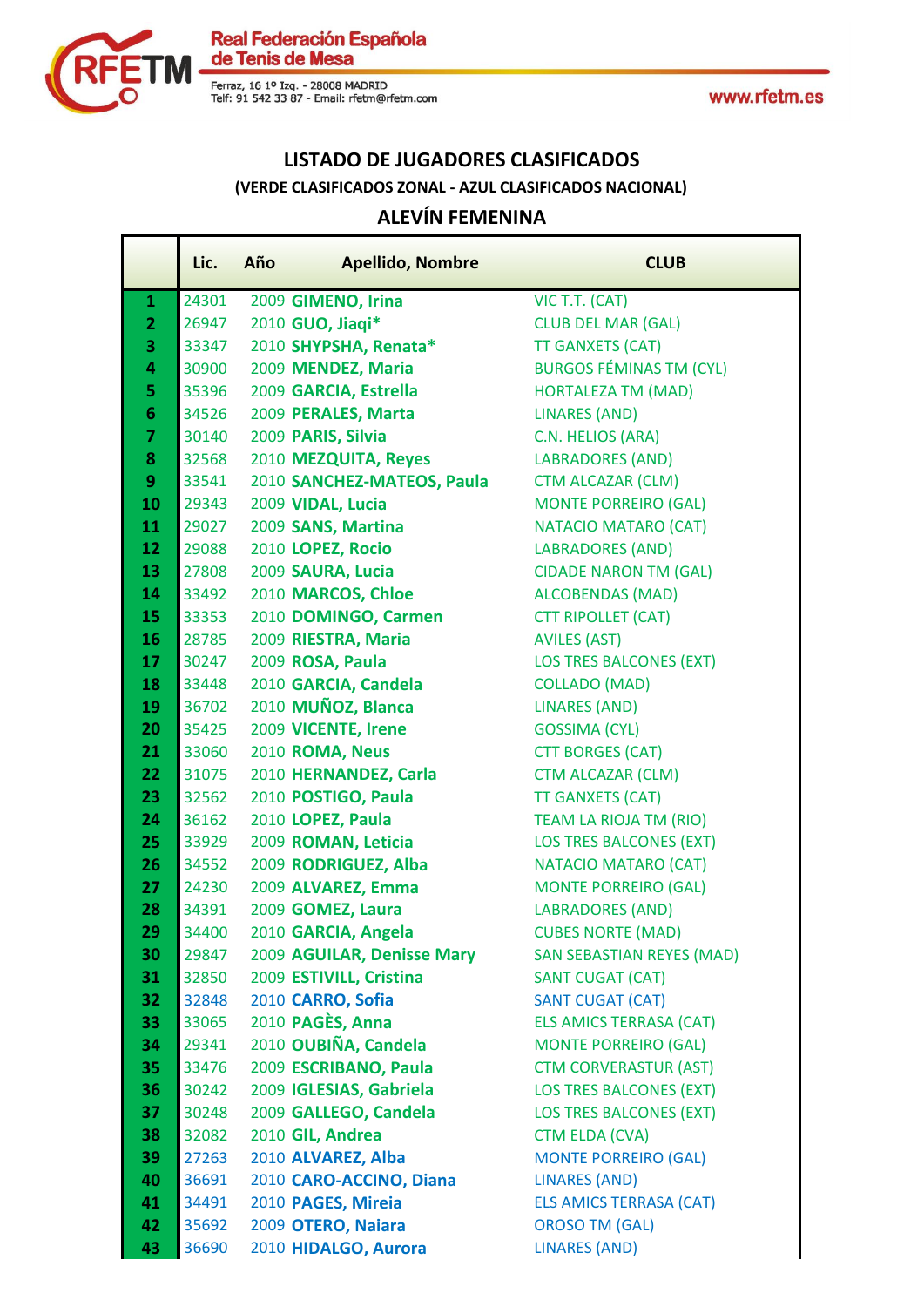



F

# **LISTADO DE JUGADORES CLASIFICADOS (VERDE CLASIFICADOS ZONAL - AZUL CLASIFICADOS NACIONAL)**

# **ALEVÍN FEMENINA**

|        | Lic.  | Año | <b>Apellido, Nombre</b> | <b>CLUB</b>                   |
|--------|-------|-----|-------------------------|-------------------------------|
| 44     | 35305 |     | 2010 NAVARRO, Laia      | <b>CTT BADALONA (CAT)</b>     |
| 45     | 35443 |     | 2010 TORRES, Naira      | <b>CDTM HUJASE JAEN (AND)</b> |
| 46     | 35792 |     | 2010 GIL, Luzia         | <b>BINEFAR 77 (ARA)</b>       |
| Invit. | 33655 |     | 2010 BIELVA, Zada       | TM REOCIN (CTB)               |
| 48     | 36884 |     | 2010 RODRIGUEZ, Claudia | TEAM LA RIOJA TM (RIO)        |
| 49     | 36672 |     | 2010 GARCIA, Dunia      | JEREZ (AND)                   |
| 50     | 35695 |     | 2009 TORRENTS, Laura    | VIC T.T. (CAT)                |
| 51     | 33489 |     | 2009 ARCOS, Candela     | CTT CALELLA (CAT)             |
| 52     | 27684 |     | 2010 MARTINEZ, Maria    | CTT CALELLA (CAT)             |
| 53     | 24366 |     | 2010 FONT, Laia         | CTT CALELLA (CAT)             |
| 54     | 34013 |     | 2009 BORDAS, Gemma      | <b>CTT BADALONA (CAT)</b>     |
| 55     | 32131 |     | 2010 PEREZ, Claudia     | <b>CTM CORVERASTUR (AST)</b>  |
| 56     | 37779 |     | 2010 CAÑETE, Mara       | NOVACARTAMA TM (AND)          |
| 57     | 36883 |     | 2010 MARTINEZ, Leire    | TEAM LA RIOJA TM (RIO)        |
| 58     | 37824 |     | 2010 MAYNE, Ona         | <b>BASCARA (CAT)</b>          |
| 59     | 36258 |     | 2009 LEON, Eva          | <b>LABRADORES (AND)</b>       |
| 60     | 37297 |     | 2010 MANZULLI, Ainara   | ELS 8 LA GARRIGA (CAT)        |
| 61     | 37195 |     | 2010 COSTA, Alèxia      | <b>SANT CUGAT (CAT)</b>       |
| 62     | 37272 |     | 2009 BAQUEDANO, Sofia   | TT GANXETS (CAT)              |
| 63     | 37428 |     | 2009 MORA, Laura        | CTT RIPOLLET (CAT)            |
| 64     | 33073 |     | 2009 NAVACERRADA, Estel | ELS AMICS TERRASA (CAT)       |
| 65     | 33554 |     | 2009 PEREZ, Esmeralda   | CD POBLA DE FARNALS (CVA)     |
| 66     | 36387 |     | 2010 JIMENEZ, Ainhoa    | DEFENSE (CNR)                 |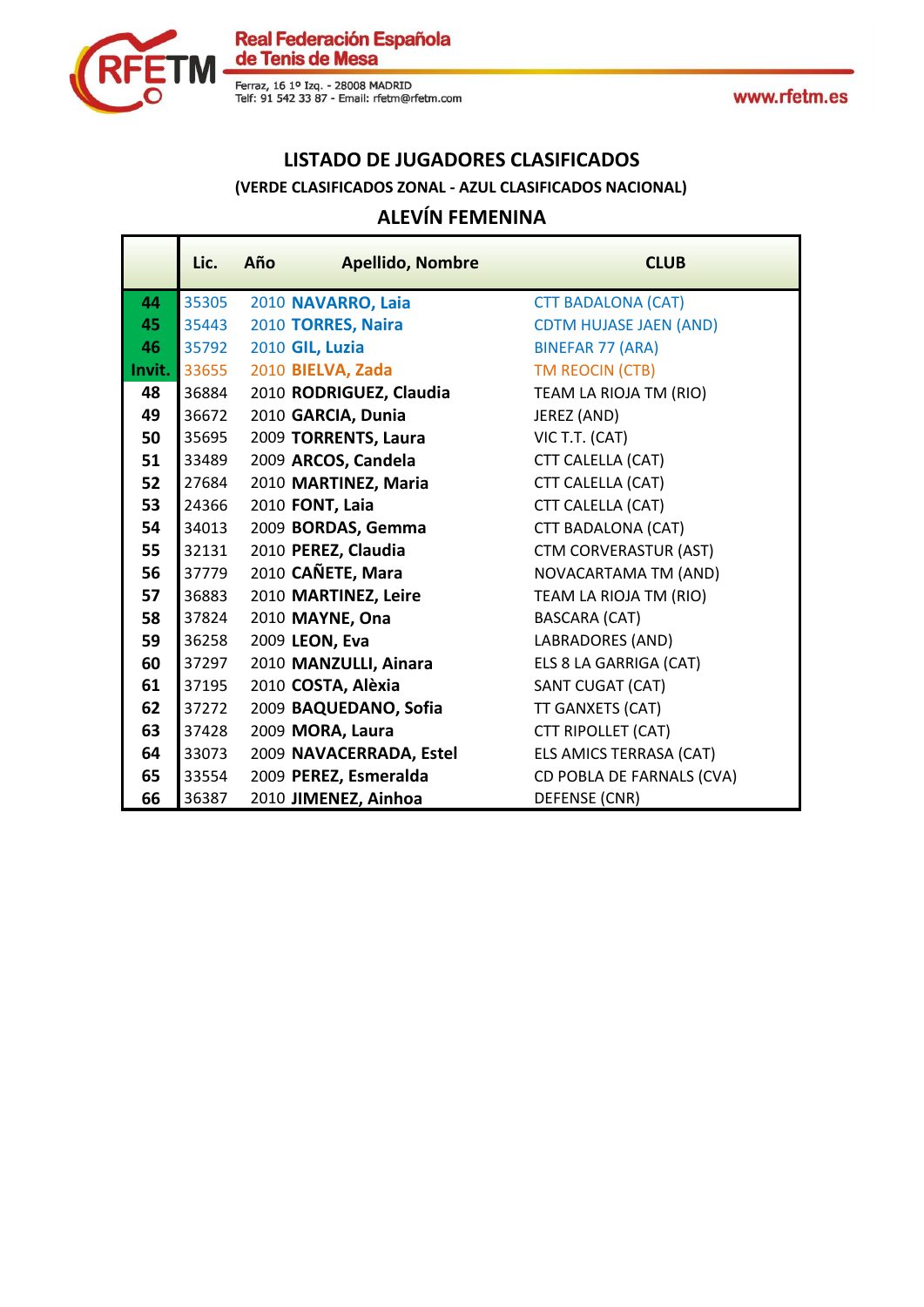

Real Federación Española<br>de Tenis de Mesa

Ferraz, 16 1º Izq. - 28008 MADRID<br>Telf: 91 542 33 87 - Email: rfetm@rfetm.com

## **LISTADO DE JUGADORES CLASIFICADOS (VERDE CLASIFICADOS ZONAL - AZUL CLASIFICADOS NACIONAL)**

## **ALEVÍN MASCULINA**

|                 | Lic.  | Año | <b>Apellido, Nombre</b>                                        | <b>CLUB</b>                      |
|-----------------|-------|-----|----------------------------------------------------------------|----------------------------------|
| $\mathbf{1}$    | 22301 |     | 2009 SANCHEZ, Cristian                                         | <b>BOLA P LA ZUBIA (AND)</b>     |
| $\overline{2}$  | 28138 |     | 2009 SALCEDO, Dario                                            | <b>RIVAS (MAD)</b>               |
| 3               | 31290 |     | 2009 BARBERA, Joan                                             | <b>CN SABADELL (CAT)</b>         |
| 4               | 29280 |     | 2010 SANZ, Ibai                                                | <b>BURGOS TM (CYL)</b>           |
| 5               | 24189 |     | 2009 GONZALEZ, Antonio                                         | 150 AÑOS - DON BENITO (EXT)      |
| $6\phantom{1}$  | 29279 |     | 2009 SANZ, Aritz                                               | <b>BURGOS TM (CYL)</b>           |
| $\overline{7}$  | 28798 |     | 2009 SANCHEZ, Javier                                           | <b>IES LA TORRETA ELDA (CVA)</b> |
| 8               | 32175 |     | 2009 LOZANO, Manel                                             | <b>LLUISOS DE GRACIA (CAT)</b>   |
| 9               | 33211 |     | 2010 GIBERT, Roc                                               | <b>ELS AMICS TERRASA (CAT)</b>   |
| 10              | 33887 |     | 2009 ROBLEDO, Hugo                                             | <b>VALLADOLID (CYL)</b>          |
| 11              | 31651 |     | 2009 AGUADO, Jesus                                             | <b>CTM SALUD Y DEPORTE (EXT)</b> |
| 12              | 37048 |     | 2010 MARKOV, Andrei                                            | CD POBLA DE FARNALS (CVA)        |
| 13              | 32115 |     | 2010 SORNI, Toni                                               | <b>TORTOSA (CAT)</b>             |
| 14              | 31178 |     | 2009 BAENA, Daniel                                             | <b>MONTE PORREIRO (GAL)</b>      |
| 15              | 32161 |     | 2010 SERRANO, Hugo                                             | <b>MURCIA (MUR)</b>              |
| 16              | 22728 |     | 2009 SEBASTIAN, Raul                                           | <b>RIVAS (MAD)</b>               |
| 17              | 36930 |     | 2009 BUCEANEU, Alexandru Nicholas CTT SANTISIMO SALVADOR (CVA) |                                  |
| 18              | 28714 |     | 2009 CAMPO, Francisco                                          | <b>CIDADE NARON TM (GAL)</b>     |
| 19              | 30540 |     | 2009 GIMENO, Alvaro                                            | <b>SCHOOL ZARAGOZA (ARA)</b>     |
| 20              | 29178 |     | 2009 ARROYO, Adrian                                            | <b>BOLA P LA ZUBIA (AND)</b>     |
| 21              | 33549 |     | 2010 ZOU, Tianxiang                                            | <b>SANT CUGAT (CAT)</b>          |
| 22 <sub>2</sub> | 29156 |     | 2010 PEREZ, Jaime                                              | <b>ALMENDRALEJO (EXT)</b>        |
| 23              | 25808 |     | 2009 FONT, Aniol                                               | <b>CN SABADELL (CAT)</b>         |
| 24              | 34678 |     | 2009 RODRIGUEZ, Nicolas                                        | <b>ALCOBENDAS (MAD)</b>          |
| 25              | 30677 |     | 2009 DURAN, David                                              | <b>LABRADORES (AND)</b>          |
| 26              | 36510 |     | 2009 GONZALEZ, Diego                                           | <b>TORRIJOS SPIN (CLM)</b>       |
| 27              | 29345 |     | 2009 VAZQUEZ, Lucas                                            | <b>MONTE PORREIRO (GAL)</b>      |
| 28              | 30068 |     | 2010 OLIVA, Marcos                                             | <b>BOLA P LA ZUBIA (AND)</b>     |
| 29              | 37573 |     | 2010 GUTIERREZ, Gorka                                          | <b>CD FORTUNA KE (PVS)</b>       |
| 30              | 33212 |     | 2009 CATALÁN, Roger                                            | <b>ELS AMICS TERRASA (CAT)</b>   |
| 31              | 29118 |     | 2010 MARTINEZ, Oriol                                           | <b>VALLS DEL NORD (CAT)</b>      |
| 32              | 36086 |     | 2009 GREGORIO, Adrian                                          | <b>ALBACETE (CLM)</b>            |
| 33              | 27836 |     | 2009 BECEIRO, Martin                                           | <b>CIDADE NARON TM (GAL)</b>     |
| 34              | 29993 |     | 2009 GUILLEN, Victor                                           | <b>ALICANTE TM (CVA)</b>         |
| 35              | 28187 |     | 2010 PAGE, Alex                                                | <b>CETT ESPARRAGUERA (CAT)</b>   |
| 36              | 34389 |     | 2009 MARIN, Alejandro                                          | <b>VEGAS DEL GENIL (AND)</b>     |
| 37              | 32469 |     | 2009 BARREDA, Santiago                                         | <b>TORRELAVEGA (CTB)</b>         |
| 38              | 34232 |     | 2009 SERRET, Joan                                              | <b>CTT BORGES (CAT)</b>          |
| 39              | 34528 |     | 2009 MORENO, Antonio Maria                                     | <b>LINARES (AND)</b>             |
| 40              | 30494 |     | 2009 MEANA, Ramiro                                             | <b>ALUCHE (MAD)</b>              |
| 41              | 31124 |     | 2010 ROMERO, Venancio                                          | <b>VEGAS DEL GENIL (AND)</b>     |
| 42              | 28335 |     | 2009 CANTARERO, Pablo                                          | <b>SAN SEBASTIAN REYES (MAD)</b> |
| 43              | 32567 |     | 2010 SAURA, Juan                                               | <b>LABRADORES (AND)</b>          |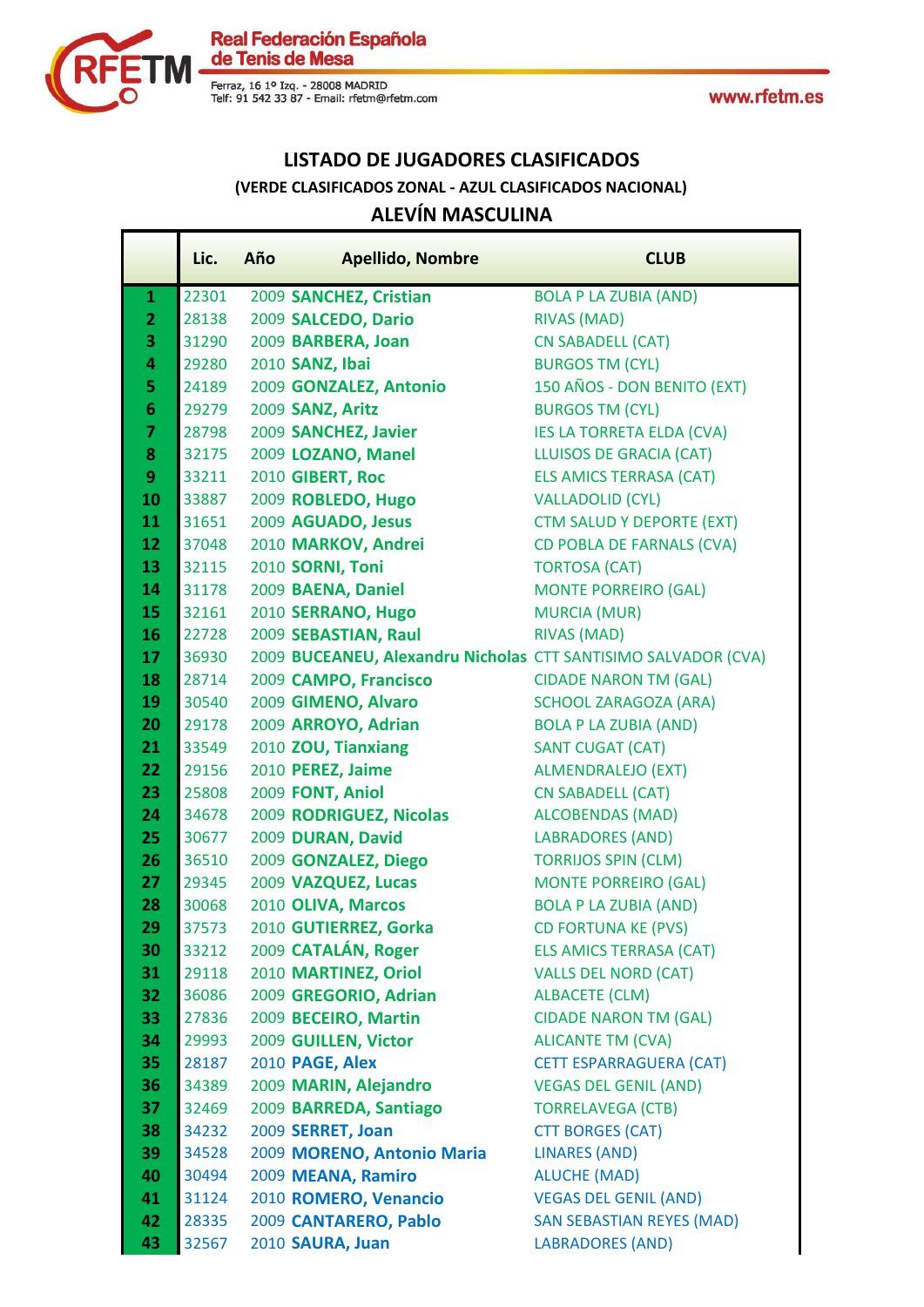



### **LISTADO DE JUGADORES CLASIFICADOS ALEVÍN MASCULINA (VERDE CLASIFICADOS ZONAL - AZUL CLASIFICADOS NACIONAL)**

|        | Lic.  | Año | <b>Apellido, Nombre</b>   | <b>CLUB</b>                  |
|--------|-------|-----|---------------------------|------------------------------|
| 44     | 32538 |     | 2010 GIL, Alejandro       | <b>LABRADORES (AND)</b>      |
| 45     | 36704 |     | 2010 MARTÍNEZ, Roger      | <b>TRAMUNTANA (CAT)</b>      |
| 46     | 30596 |     | 2010 TEJEDOR, Cesar       | <b>CLUB TOTANA TM (MUR)</b>  |
| Invit. | 30601 |     | 2010 FERNANDEZ, David     | TM REOCIN (CTB)              |
| 48     | 35449 |     | 2009 INCHAUSTI, Danel     | ATL SAN SEBASTIAN (PVS)      |
| 49     | 31214 |     | 2009 PEREZ, Dario         | UTEBO TM (ARA)               |
| 50     | 31115 |     | 2009 LERMA, Adrian        | NOVACARTAMA TM (AND)         |
| 51     | 32609 |     | 2010 SANCHEZ, Aitor       | <b>LABRADORES (AND)</b>      |
| 52     | 34388 |     | 2010 MALDONADO, Alejandro | <b>VEGAS DEL GENIL (AND)</b> |
| 53     | 26293 |     | 2009 SAMPEDRO, Alberto    | ANTONIO MENDOZA (CTB)        |
| 54     | 31293 |     | 2010 YANG, Owen           | CN SABADELL (CAT)            |
| 55     | 29364 |     | 2009 MORENO, Quim         | <b>CTT RIPOLLET (CAT)</b>    |
| 56     | 34762 |     | 2009 CAPA, Sergio         | RIVAS (MAD)                  |
| 57     | 31292 |     | 2009 RUIZ, Jordi          | CN SABADELL (CAT)            |
| 58     | 31515 |     | 2010 WIELAND, Johann      | CTT CALELLA (CAT)            |
| 59     | 32188 |     | 2009 ENCINAS, Ezequiel    | ALUCHE (MAD)                 |
| 60     | 31573 |     | 2009 GARCIA, Julian       | <b>OBERENA (NAV)</b>         |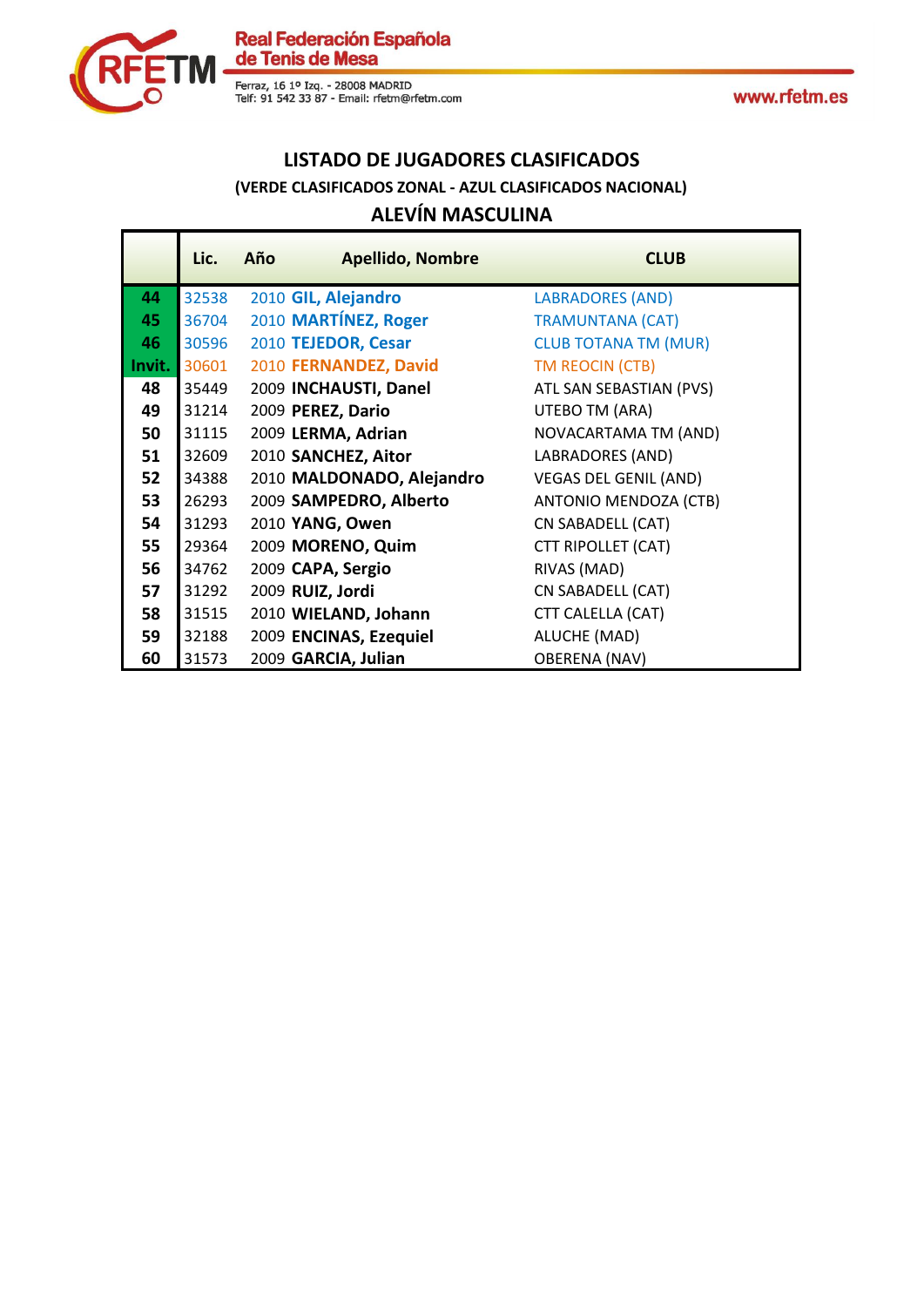

Real Federación Española<br>de Tenis de Mesa

Ferraz, 16 1º Izq. - 28008 MADRID<br>Telf: 91 542 33 87 - Email: rfetm@rfetm.com

### **LISTADO DE JUGADORES CLASIFICADOS INFANTIL FEMENINA (VERDE CLASIFICADOS ZONAL - AZUL CLASIFICADOS NACIONAL)**

|                | Lic.  | Año | <b>Apellido, Nombre</b>     | <b>CLUB</b>                         |
|----------------|-------|-----|-----------------------------|-------------------------------------|
| $\mathbf{1}$   | 20735 |     | 2008 BERZOSA, Maria*        | <b>BURGOS FÉMINAS TM (CYL)</b>      |
| $\overline{2}$ | 27607 |     | 2007 MOSCOSO, Camila Renata | VIC T.T. (CAT)                      |
| 3              | 20841 |     | 2007 COUCE, Sofía           | <b>CIDADE NARON TM (GAL)</b>        |
| 4              | 26324 |     | 2007 BENITEZ, Andrea        | <b>HORTALEZA TM (MAD)</b>           |
| 5              | 32610 |     | 2008 ALVAREZ, Sofia         | <b>LINARES (AND)</b>                |
| 6              | 21949 |     | 2008 MARTIN, Julia*         | <b>BOLA P LA ZUBIA (AND)</b>        |
| $\overline{7}$ | 27020 |     | 2008 CONCHILLO, Isabel*     | <b>BOLA P LA ZUBIA (AND)</b>        |
| 8              | 23573 |     | 2008 MONTERO, Candela       | <b>CIDADE NARON TM (GAL)</b>        |
| 9              | 24902 |     | 2008 CASANOVAS, Laia        | <b>CTT BORGES (CAT)</b>             |
| 10             | 23743 |     | 2007 TORRES, Carmen         | LINARES (AND)                       |
| 11             | 31019 |     | 2007 MARTINEZ, Laura        | <b>MEDITERRANEO (CVA)</b>           |
| 12             | 22259 |     | 2007 BACHS, Mariona         | <b>CTT BADALONA (CAT)</b>           |
| 13             | 21087 |     | 2007 PIN, Noelia            | <b>SAN SEBASTIAN REYES (MAD)</b>    |
| 14             | 28624 |     | 2007 SANCHEZ, Alba          | <b>LINARES (AND)</b>                |
| 15             | 19656 |     | 2007 GARCIA, Mariña         | <b>MONTE PORREIRO (GAL)</b>         |
| 16             | 21366 |     | 2007 SÁNCHEZ, Irene         | <b>ALICANTE TM (CVA)</b>            |
| 17             | 32102 |     | 2008 MASDEU, Abril          | <b>TT GIRONA CIUTAT (CAT)</b>       |
| 18             | 27862 |     | 2007 GARCIA, Maria          | <b>BOLA P LA ZUBIA (AND)</b>        |
| 19             | 30165 |     | 2007 ZUAZUA, Maitane        | <b>LEKA ENEA IRUN (PVS)</b>         |
| 20             | 34168 |     | 2007 YARZABAL, Irati        | LEKA ENEA IRUN (PVS)                |
| 21             | 32176 |     | 2008 ESCODA, Abril          | <b>TT GIRONA CIUTAT (CAT)</b>       |
| 22             | 34381 |     | 2007 GARCIA, Rebeca         | <b>CTM COSTA AZAHAR (CVA)</b>       |
| 23             | 30174 |     | 2008 FELIU, Elisa           | <b>CDTM FEMINAS CARTAGENA (MUR)</b> |
| 24             | 28135 |     | 2007 GALVEZ, Marta          | <b>SAN SEBASTIAN REYES (MAD)</b>    |
| 25             | 28709 |     | 2007 FORTE, Laura           | <b>MONTE PORREIRO (GAL)</b>         |
| 26             | 28825 |     | 2007 BLANCAFORT, Anna       | ELS 8 LA GARRIGA (CAT)              |
| 27             | 32571 |     | 2008 DIAZ, Sheila           | CTM SEVILLA 2015 (AND)              |
| 28             | 22331 |     | 2007 GARCIA, Laura          | <b>CLUB VIMIANZO TM (GAL)</b>       |
| 29             | 30189 |     | 2008 CASTELLS, Iris         | <b>ELS 8 LA GARRIGA (CAT)</b>       |
| 30             | 29756 |     | 2008 PERDICES, Lucia        | <b>CTM BOADILLA (MAD)</b>           |
| 31             | 29161 |     | 2008 SEGURA, Mirian         | <b>UCAM TM CARTAGENA (MUR)</b>      |
| 32             | 20890 |     | 2007 SANCHEZ, Lucia         | <b>ANTONIO MENDOZA (CTB)</b>        |
| 33             | 28591 |     | 2007 PALOMO, Berta          | NATACIO MATARO (CAT)                |
| 34             | 26307 |     | 2008 CHEN, Miao             | <b>CLUB DEL MAR (GAL)</b>           |
| 35             | 29347 |     | 2008 SUAREZ, Sara           | <b>CTM BOADILLA (MAD)</b>           |
| 36             | 28983 |     | 2007 MARTIN, Sara           | C.D.E. PEDREZUELA (MAD)             |
| 37             | 34393 |     | 2008 MUÑOZ, Paula           | <b>AMIGOS TM LEBRIJA (AND)</b>      |
| 38             | 35696 |     | 2007 SAGRERA, Maika         | VIC T.T. (CAT)                      |
| 39             | 37759 |     | 2008 GUERRERO, Adriana      | <b>LINARES (AND)</b>                |
| 40             | 30238 |     | 2008 ARIAS, Sofia           | <b>ATALAYA GIJON TM (AST)</b>       |
| 41             | 29522 |     | 2008 ALFARO, Sara           | <b>CINANIA TM (GAL)</b>             |
| 42             | 33061 |     | 2007 ROMA, Xènia            | <b>CTT BORGES (CAT)</b>             |
| 43             | 24016 |     | 2008 REDONDO, Nora          | C.D.E. PEDREZUELA (MAD)             |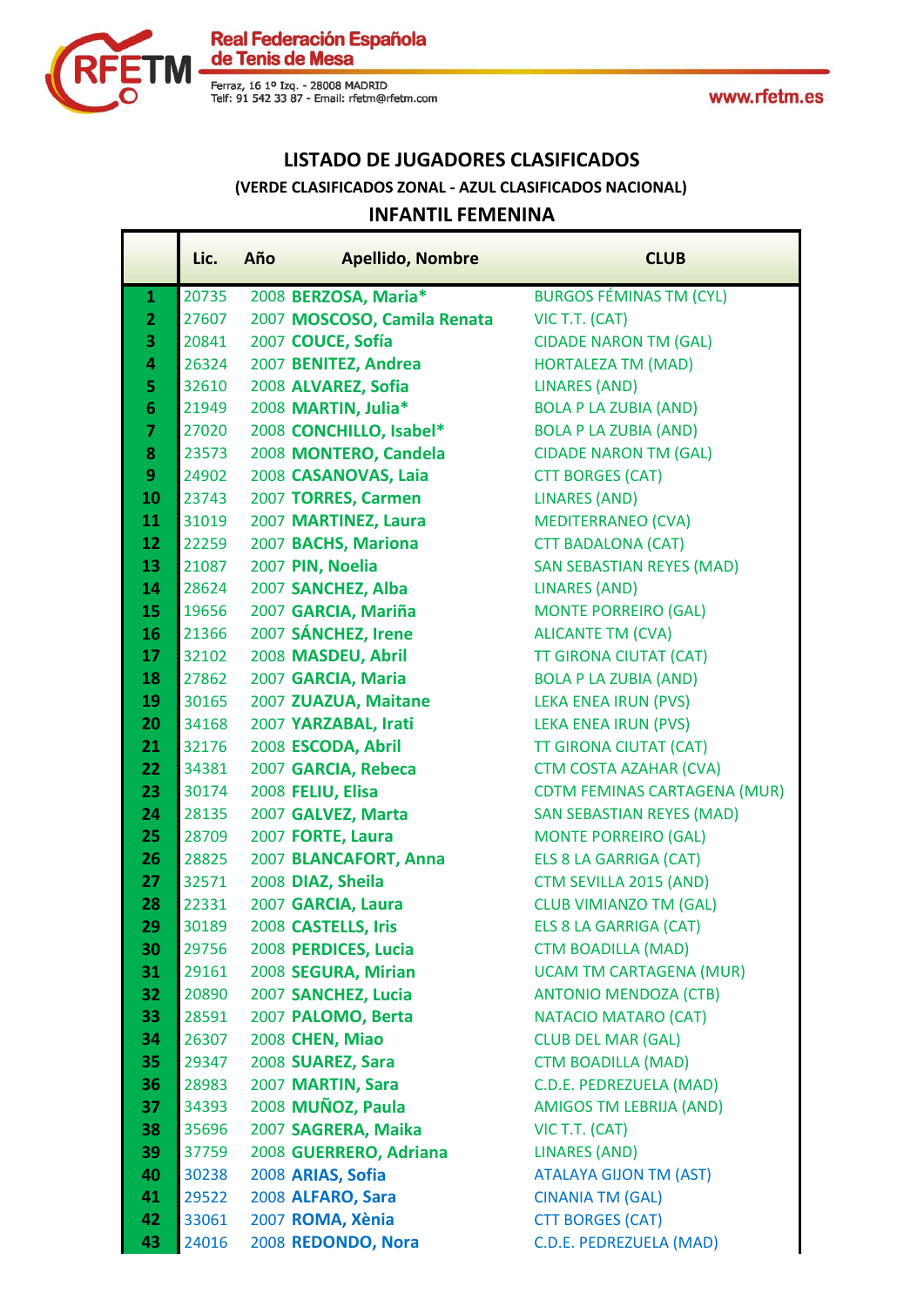



### **LISTADO DE JUGADORES CLASIFICADOS INFANTIL FEMENINA (VERDE CLASIFICADOS ZONAL - AZUL CLASIFICADOS NACIONAL)**

|        | Lic.  | Año | <b>Apellido, Nombre</b>  | <b>CLUB</b>                  |
|--------|-------|-----|--------------------------|------------------------------|
| 44     | 29342 |     | 2007 OUBIÑA, Natalia     | <b>MONTE PORREIRO (GAL)</b>  |
| 45     | 19658 |     | 2008 SANMARTIN, Carmela  | <b>CTM MOS (GAL)</b>         |
| 46     | 29258 |     | 2008 TRIANA, Amalia      | <b>DEFENSE (CNR)</b>         |
| Invit. | 22477 |     | 2007 FERNANDEZ, Nayara   | <b>TORRELAVEGA (CTB)</b>     |
| 48     | 36995 |     | 2007 MATA, Ona           | CN SABADELL (CAT)            |
| 49     | 35697 |     | 2008 GONZÁLEZ, Martina   | VIC T.T. (CAT)               |
| 50     | 33755 |     | 2008 AMOEDO, Laura       | CTM MOS (GAL)                |
| 51     | 23218 |     | 2007 RODRIGUEZ, Laura    | <b>GUADARRAMA (MAD)</b>      |
| 52     | 36558 |     | 2007 GARCIA, Sarah       | CTM ALTIPLANO (MUR)          |
| 53     | 23717 |     | 2008 PASTRANA, Angela    | <b>CTM CORVERASTUR (AST)</b> |
| 54     | 32863 |     | 2008 SANCHEZ, Ana        | CTT BADALONA (CAT)           |
| 55     | 25069 |     | 2007 NONO, Elisenda      | C.T.T. VILABLAREIX (CAT)     |
| 56     | 33536 |     | 2008 MARTIN-ALBO, Izarbe | UTEBO TM (ARA)               |
| 57     | 36156 |     | 2007 SLAMTI, Rania       | NOVACARTAMA TM (AND)         |
| 58     | 35398 |     | 2007 JULIAN, Marina      | ALUCHE (MAD)                 |
| 59     | 32570 |     | 2008 MURO, Pilar Alyona  | LABRADORES (AND)             |
| 60     | 33491 |     | 2007 BACELO, Lola        | <b>CIDADE NARON TM (GAL)</b> |
| 61     | 29518 |     | 2007 RODRIGUEZ, Daniela  | LUARCA TM (AST)              |
| 62     | 25657 |     | 2007 MORALES, Maria      | <b>CTT RIPOLLET (CAT)</b>    |
| 63     | 28314 |     | 2008 DIEZ, Lluna         | CTT CALELLA (CAT)            |
| 64     | 32148 |     | 2008 LIN CHEN, Hong Hui  | CTT BARCELONA (CAT)          |
| 65     | 28986 |     | 2008 PAYO, Noa           | <b>CDETM PROGRESO (MAD)</b>  |
| 66     | 28754 |     | 2007 MANZANO, Zaira      | YACAL (CNR)                  |
| 67     | 28656 |     | 2008 LUISA, Miruna       | VALDEMORO (MAD)              |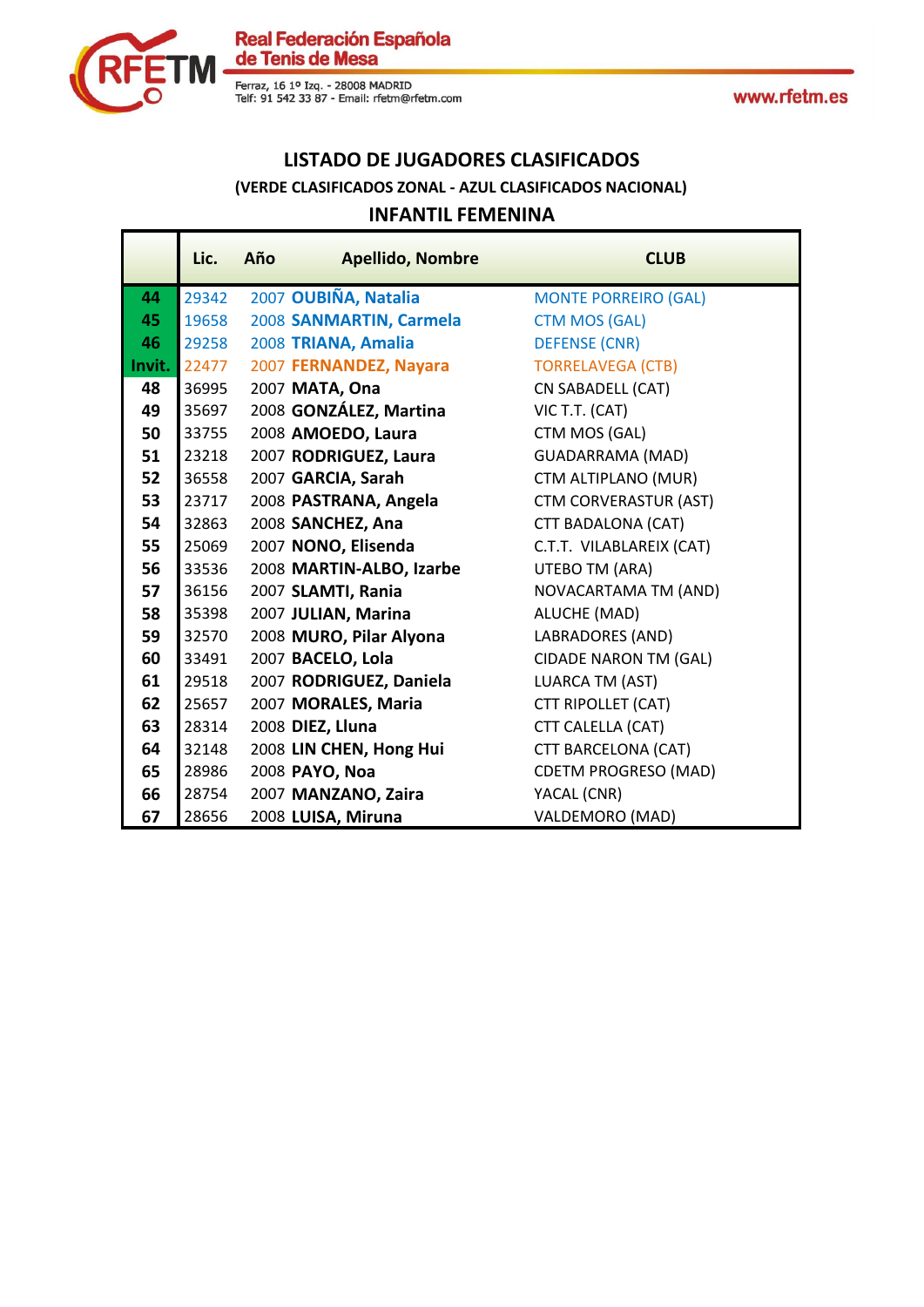



Ferraz, 16 1º Izq. - 28008 MADRID<br>Telf: 91 542 33 87 - Email: rfetm@rfetm.com

### **LISTADO DE JUGADORES CLASIFICADOS**

**(VERDE CLASIFICADOS ZONAL - AZUL CLASIFICADOS NACIONAL)**

#### **INFANTIL MASCULINA**

|                            | Lic.                                      | Año | <b>Apellido, Nombre</b>                                                                                                 | <b>CLUB</b>                                                                                                                                 |
|----------------------------|-------------------------------------------|-----|-------------------------------------------------------------------------------------------------------------------------|---------------------------------------------------------------------------------------------------------------------------------------------|
| $\mathbf{1}$               | 20748                                     |     | 2007 URQUIZAR, Hugo*                                                                                                    | <b>BOLA P LA ZUBIA (AND)</b>                                                                                                                |
| $\overline{2}$             | 23487                                     |     | 2007 VIVO, Alejandro                                                                                                    | <b>SCHOOL ZARAGOZA (ARA)</b>                                                                                                                |
| 3                          | 21298                                     |     | 2008 PEDREGOSA, Rafael                                                                                                  | C.R. MOTRIL (AND)                                                                                                                           |
| 4                          | 32168                                     |     | 2007 PLAZA, Iker                                                                                                        | <b>LEKA ENEA IRUN (PVS)</b>                                                                                                                 |
| 5                          | 27380                                     |     | 2008 LOPEZ, Alberto                                                                                                     | <b>CDB TM CIUDAD REAL (CLM)</b>                                                                                                             |
| $6\phantom{1}$             | 28075                                     |     | 2007 GARCIA, Beñat                                                                                                      | <b>LEKA ENEA IRUN (PVS)</b>                                                                                                                 |
| $\overline{\mathbf{z}}$    | 21344                                     |     | 2007 RECHE, Martin                                                                                                      | TM ROQUETAS (AND)                                                                                                                           |
| 8                          | 21973                                     |     | 2007 DE LAURENTIS, Guillermo                                                                                            | <b>NOROESTE - LAS ROZAS (MAD)</b>                                                                                                           |
| 9                          | 24329                                     |     | 2007 CARRERA, Francesc*                                                                                                 | <b>CTT BORGES (CAT)</b>                                                                                                                     |
| 10                         | 25801                                     |     | 2007 MORENO, Alex                                                                                                       | <b>SANT CUGAT (CAT)</b>                                                                                                                     |
| 11                         | 26138                                     |     | 2008 KHIDASHELI, Luca                                                                                                   | <b>CN SABADELL (CAT)</b>                                                                                                                    |
| 12                         | 31201                                     |     | 2007 SERRANO, Alvaro                                                                                                    | <b>PUERTOLLANO (CLM)</b>                                                                                                                    |
| 13                         | 23400                                     |     | 2007 PUERTAS, Ivan                                                                                                      | <b>VEGAS DEL GENIL (AND)</b>                                                                                                                |
| 14                         | 27993                                     |     | 2008 CASTRO, Andres                                                                                                     | <b>VILAGARCIA TM (GAL)</b>                                                                                                                  |
| 15                         | 28047                                     |     | 2007 CABEZAS, Miguel Angel                                                                                              | <b>MERCANTIL SEVILLA (AND)</b>                                                                                                              |
| 16                         | 23393                                     |     | 2008 ZABALLOS, Miguel                                                                                                   | <b>CTM BOADILLA (MAD)</b>                                                                                                                   |
| 17                         | 23571                                     |     | 2007 RODRIGUEZ, Brais                                                                                                   | <b>CIDADE NARON TM (GAL)</b>                                                                                                                |
| 18                         | 28312                                     |     | 2007 ABIO, Xavier                                                                                                       | <b>CTT CALELLA (CAT)</b>                                                                                                                    |
| 19                         | 23889                                     |     | 2007 LOPEZ, Marlon                                                                                                      | <b>LOS TRES BALCONES (EXT)</b>                                                                                                              |
| 20                         | 31678                                     |     | 2007 RODRIGUEZ, Biel                                                                                                    | VIC T.T. (CAT)                                                                                                                              |
| 21                         | 34204                                     |     | 2007 AGHAJANYAN, Eddy Norik                                                                                             | <b>CD POBLA DE FARNALS (CVA)</b>                                                                                                            |
| 22                         | 21802                                     |     | 2007 QUEVEDO, Nico                                                                                                      | <b>SCHOOL ZARAGOZA (ARA)</b>                                                                                                                |
| 23                         | 29173                                     |     | 2008 REUS, Rafael                                                                                                       | <b>ALICANTE TM (CVA)</b>                                                                                                                    |
| 24                         | 29057                                     |     | 2007 SINGH, Arashbir                                                                                                    | <b>OLOT (CAT)</b>                                                                                                                           |
| 25                         | 21965                                     |     | 2007 RAMOS, Jorge                                                                                                       | <b>AMIGOS TM LEBRIJA (AND)</b>                                                                                                              |
| 26                         | 31471                                     |     | 2007 CHEN, Lei                                                                                                          | <b>CLUB DEL MAR (GAL)</b>                                                                                                                   |
| 27                         | 27815                                     |     | 2008 GARCIA, Martin                                                                                                     | <b>CIDADE NARON TM (GAL)</b>                                                                                                                |
| 28                         | 25110                                     |     | 2007 PORTELL, Alex                                                                                                      | <b>TRAMUNTANA (CAT)</b>                                                                                                                     |
| 29                         | 31202                                     |     | 2008 TORRICO, Alex                                                                                                      | <b>PUERTOLLANO (CLM)</b>                                                                                                                    |
| 30                         | 20749                                     |     | 2007 URQUIZAR, Iván                                                                                                     | <b>BOLA P LA ZUBIA (AND)</b>                                                                                                                |
| 31                         | 20552                                     |     | 2007 HEVILLA, Ivan                                                                                                      | <b>NOVACARTAMA TM (AND)</b>                                                                                                                 |
| 32                         | 25014                                     |     | 2007 TANG, Ruixiang                                                                                                     | <b>CTT BORGES (CAT)</b>                                                                                                                     |
| 33                         | 29828                                     |     | 2008 DIAZ, Brais                                                                                                        | <b>MONTE PORREIRO (GAL)</b>                                                                                                                 |
| 34                         | 27935                                     |     | 2008 HERNAN, Eloy                                                                                                       | <b>MADRID CTM (MAD)</b>                                                                                                                     |
| 35                         | 28004                                     |     | 2007 HUERTAS, Bruno                                                                                                     | <b>SANT CUGAT (CAT)</b>                                                                                                                     |
| 36                         | 31509                                     |     | 2007 MARTINEZ, Endika                                                                                                   | <b>GASTEIZ (PVS)</b>                                                                                                                        |
| 37                         | 27741                                     |     | 2008 BUTCOVAN, David Dean                                                                                               | <b>CTT SANTISIMO SALVADOR (CVA)</b>                                                                                                         |
| 38                         | 23970                                     |     | 2007 GAMEZ, Alvaro                                                                                                      | <b>LINARES (AND)</b>                                                                                                                        |
|                            |                                           |     |                                                                                                                         |                                                                                                                                             |
|                            |                                           |     |                                                                                                                         |                                                                                                                                             |
|                            |                                           |     |                                                                                                                         |                                                                                                                                             |
|                            |                                           |     |                                                                                                                         |                                                                                                                                             |
| 39<br>40<br>41<br>42<br>43 | 32167<br>31204<br>32158<br>30084<br>27021 |     | 2007 TOQUERO, Xabier<br>2007 PAREDES, Ferran<br>2008 RODRIGUEZ, Eneko<br>2008 TITOS, Roberto<br>2008 RODRIGUEZ, Esteban | <b>LEKA ENEA IRUN (PVS)</b><br><b>LLUISOS DE GRACIA (CAT)</b><br><b>LEKA ENEA IRUN (PVS)</b><br>DAMA DE ELCHE (CVA)<br><b>LINARES (AND)</b> |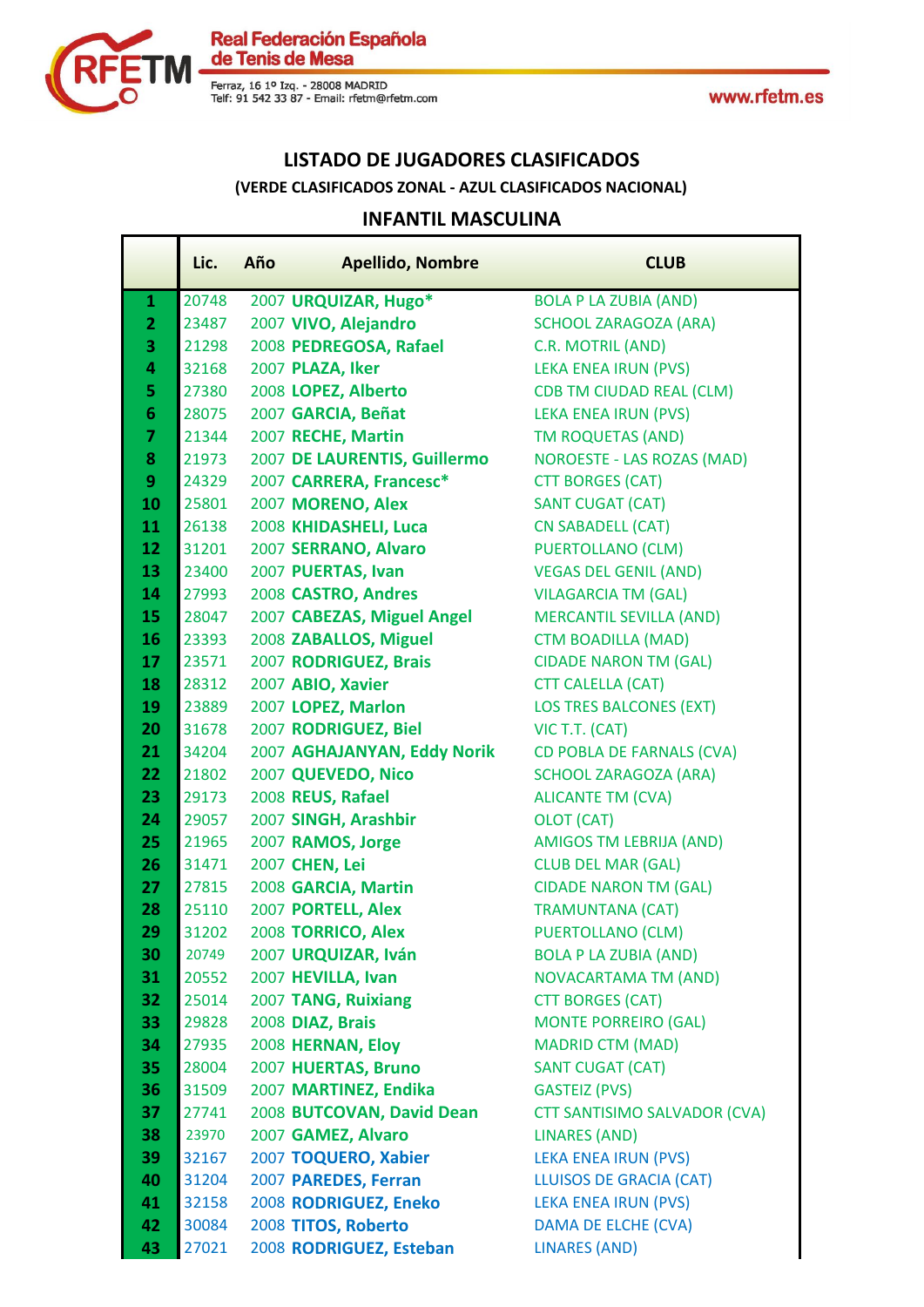



## **LISTADO DE JUGADORES CLASIFICADOS**

#### **(VERDE CLASIFICADOS ZONAL - AZUL CLASIFICADOS NACIONAL)**

#### **INFANTIL MASCULINA**

|        | Lic.  | Año | <b>Apellido, Nombre</b>    | <b>CLUB</b>                    |
|--------|-------|-----|----------------------------|--------------------------------|
| 44     | 29839 |     | 2007 AMILL, Marc           | <b>CTT BORGES (CAT)</b>        |
| 45     | 28408 |     | 2008 COLL, Arnau           | C.T.T. VILABLAREIX (CAT)       |
| 46     | 29982 |     | 2007 BENITEZ, Samuel       | FUENCARRAL - EL PARDO TM (MAD) |
| Invit. | 30088 |     | 2007 FERNANDEZ, Izan       | TM REOCIN (CTB)                |
| 48     | 33548 |     | 2008 ZOU, Tiangi           | SANT CUGAT (CAT)               |
| 49     | 35454 |     | 2007 GHASEMI, Soheil       | L'HOSPITALET (CAT)             |
| 50     | 32920 |     | 2007 PIJUAN, Guillem       | NATACIO MATARO (CAT)           |
| 51     | 24125 |     | 2007 BORREGUERO, Adrian    | HISPALIS (AND)                 |
| 52     | 27272 |     | 2007 CANCELA, Fabian       | MONTE PORREIRO (GAL)           |
| 53     | 29784 |     | 2007 OLIVER, Toni          | CTM COSTA AZAHAR (CVA)         |
| 54     | 33935 |     | 2008 LOIS, Pedro           | ARTEAL TM (GAL)                |
| 55     | 35668 |     | 2007 FERNANDEZ, Jose Ramon | PUERTOLLANO (CLM)              |
| 56     | 32171 |     | 2007 DOMINGUEZ, Urtzi      | ATL SAN SEBASTIAN (PVS)        |
| 57     | 29792 |     | 2007 GIL, Adria            | CTT SANTISIMO SALVADOR (CVA)   |
| 58     | 33538 |     | 2007 IBARRA, Nathaniel     | LEKA ENEA IRUN (PVS)           |
| 59     | 32238 |     | 2007 ESCOBAR, David        | ETT CASTELLDEFELS (CAT)        |
| 60     | 26142 |     | 2007 NATYNA, Roman         | OLOT (CAT)                     |
| 61     | 22820 |     | 2008 MEROÑO, Manuel        | DAMA DE ELCHE (CVA)            |
| 62     | 32162 |     | 2008 MATAS, Mario          | MURCIA (MUR)                   |
| 63     | 30254 |     | 2008 CASTILLO, Pablo       | PORTUENSE (AND)                |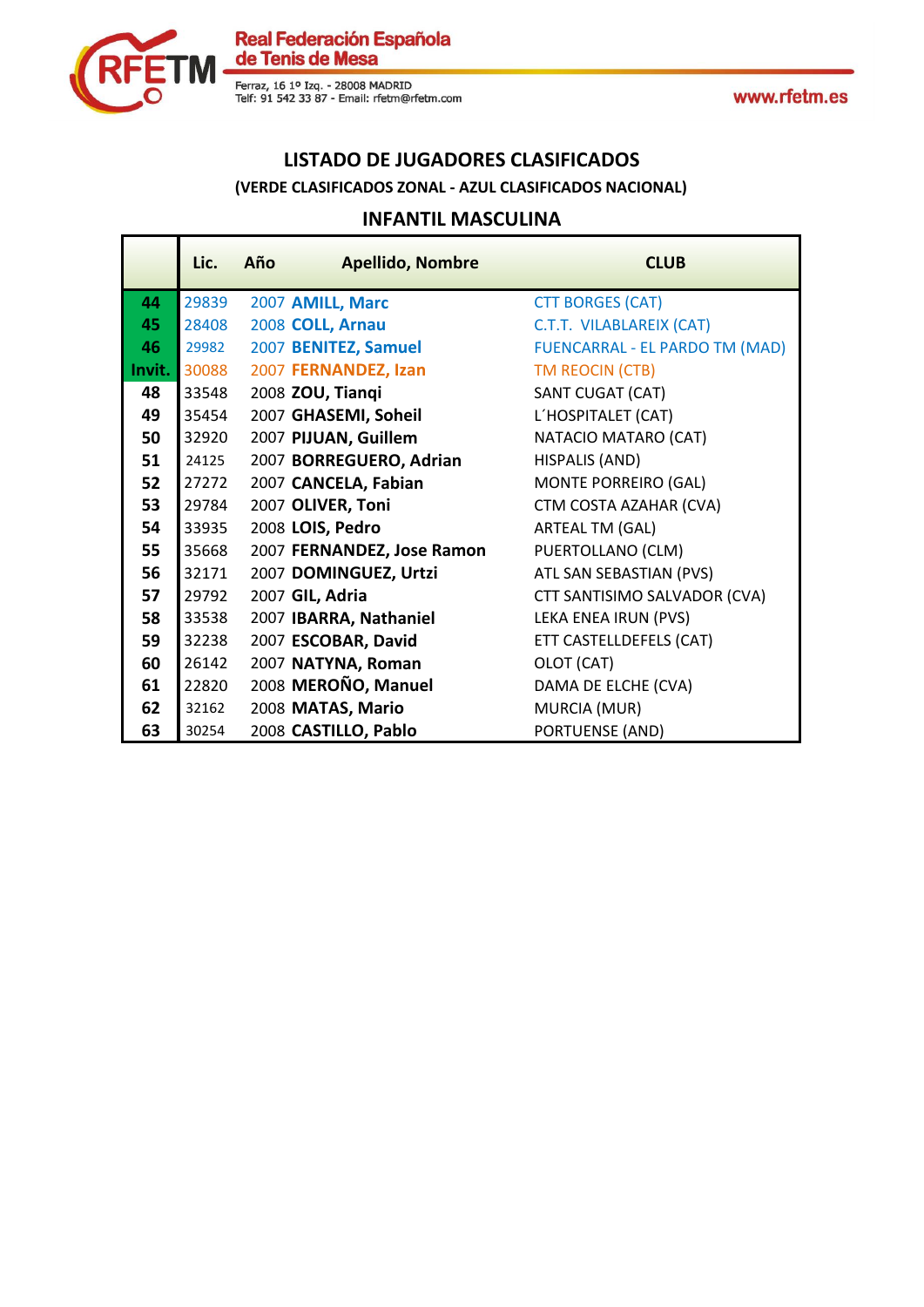

**Real Federación Española** de Tenis de Mesa

Ferraz, 16 1º Izq. - 28008 MADRID<br>Telf: 91 542 33 87 - Email: rfetm@rfetm.com

### **LISTADO DE JUGADORES CLASIFICADOS (VERDE CLASIFICADOS ZONAL - AZUL CLASIFICADOS NACIONAL) JUVENIL FEMENINA**

### **Lic. Año Apellido, Nombre CLUB** 1 15670 2004 **CRISTOBAL, Ainhoa\*** SON CLADERA TTC (BAL) 2 18659 2005 **SASTRE, Eugenia\*** SON CLADERA TTC (BAL) 17866 2004 **LOPÉZ, Maria** LEGANES (MAD) 22447 2004 **GARCIA, June** LEKA ENEA IRUN (PVS) 27649 2006 **MUNNE, Mariona** SANT CUGAT (CAT) 21176 2005 **SÁNCHEZ, Yanira** JEREZ (AND) 19691 2005 **RODRÍGUEZ, Angela** COLLADO (MAD) 19272 2004 **RAD, Elvira Fiona**\* BURGOS FÉMINAS TM (CYL) 19107 2004 **LOPEZ, Lucia** PRIEGO MUJER Y PROGRESO TM (AND) 10 23974 2005 **AIZPURUA, Nerea** ATL SAN SEBASTIAN (PVS) 16148 2004 GIL. Lorena SON CLADERA TTC (BAL) 21634 2006 **COLL, Silvia\*** VIC T.T. (CAT) 16388 2004 **RIERA, Jana\*** TRAMUNTANA (CAT) 21053 2006 **ORTEGA, Marta** COLLADO (MAD) 20849 2006 **SANCHEZ, Carla ATALAYA GIJON TM (AST)** 16 25945 2004 **PEREZ, Claudia** CTT CALELLA (CAT) 34988 2005 **CASTRO, Daymar** MERCANTIL SEVILLA (AND) 18 27006 2005 **ARTOLA, Irati Fushu** ATL SAN SEBASTIAN (PVS) 27924 2004 **VIDAL, Lucia** CTM HUERCAL (AND) 24090 2005 **ALIA, Maria** CTM BOADILLA (MAD) 25076 2005 **SERRA, Èlia** C.T.T. VILABLAREIX (CAT) 21982 2004 **GARCIA, Laura** LEGANES (MAD) 19228 2004 **AGUAYO, Lucia** LINARES (AND) 25617 2006 **LARRUBIA, Raquel** ELS 8 LA GARRIGA (CAT) 19227 2005 **PRIETO, Cristina** LINARES (AND) 23479 2006 **BELVER, Adriana** CTM CORVERASTUR (AST) 25106 2006 **VIDAL, Abril** BASCARA (CAT) 28038 2005 **GARCIA, Alba** DAMA DE ELCHE (CVA) 31696 2005 **BERNARDO, Isabel** CD COYANZA (CYL) 20757 2006 **VEGA, Eva** VEGAS DEL GENIL (AND) 21713 2005 **BUENO, Marina** CTT BADALONA (CAT) 27685 2005 **FELIPE, Anne** TORRELAVEGA (CTB) 36886 2004 **MUñOZ, Catalina Fernanda** CUBES NORTE (MAD) 27381 2004 **FERNANDEZ, Almudena** LEGANES (MAD) 24211 2006 **GONZALEZ, Lucia** CD COYANZA (CYL) 25072 2006 **PUIGMOLE, Anna** TT CASSA (CAT) 29134 2006 **CAYUELA, Mercedes** LINARES (AND) 29385 2006 **BARRAU, Anna** ELS AMICS TERRASA (CAT) 18133 2004 **GONZÁLEZ, Abril** CTM SEVILLA 2015 (AND) 29508 2004 **LATORRE, Nagore** LEKA ENEA IRUN (PVS) 28111 2005 **FERNANDEZ, Vanesa** DAMA DE ELCHE (CVA) 26515 2006 **TORIO, Patricia** BOLA P LA ZUBIA (AND) 20091 2004 **DE LA MATA, Ana** COLLADO (MAD)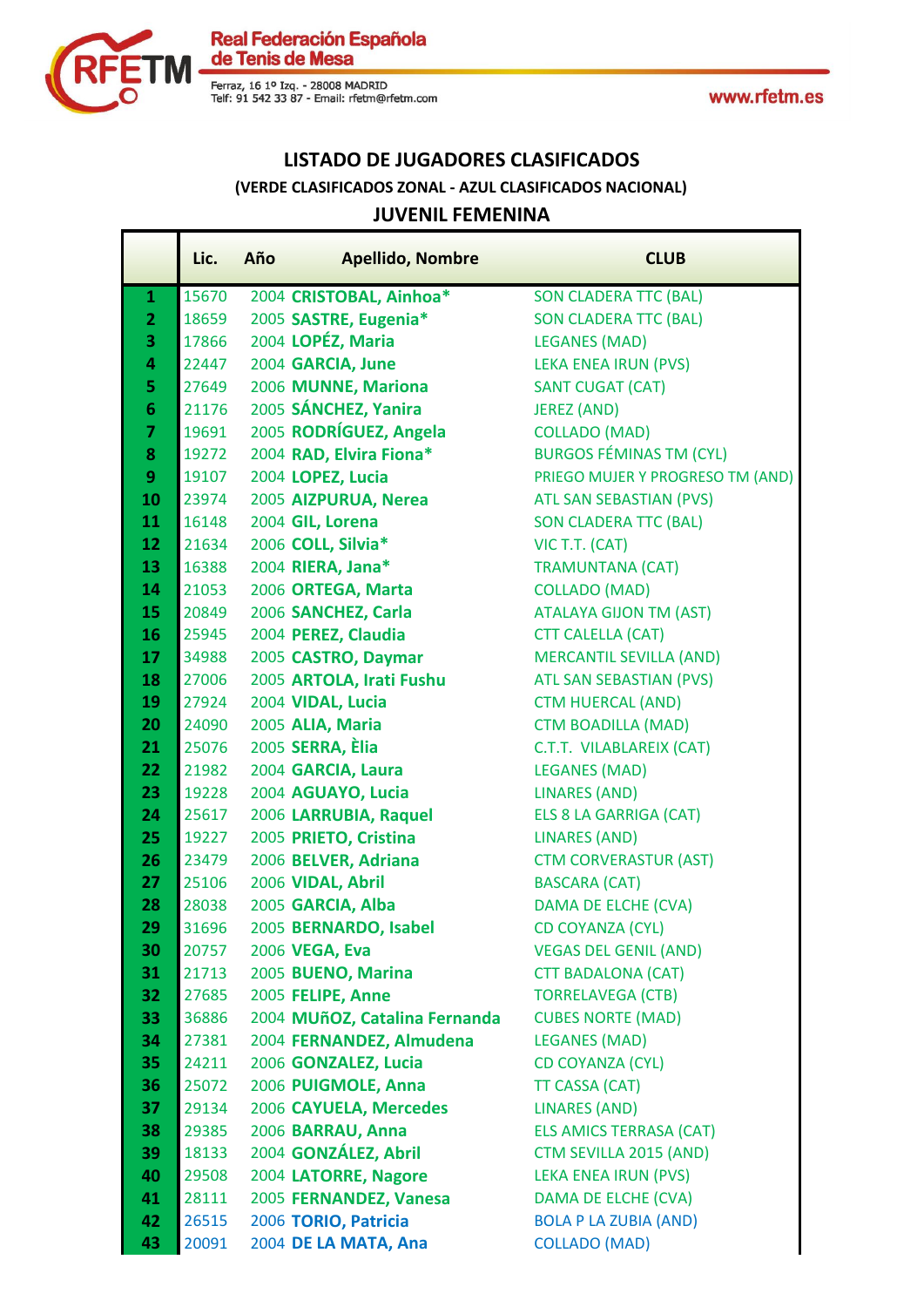



### **LISTADO DE JUGADORES CLASIFICADOS (VERDE CLASIFICADOS ZONAL - AZUL CLASIFICADOS NACIONAL) JUVENIL FEMENINA**

| $JU$ veivil i liviliviiva              |             |
|----------------------------------------|-------------|
| Lic.<br><b>Apellido, Nombre</b><br>Año | <b>CLUB</b> |

|        | LIL.  | AIIV | Apelliuo, Notitute           | <b>CLUD</b>                    |
|--------|-------|------|------------------------------|--------------------------------|
| 44     | 21095 |      | 2004 GOMEZ-VAZQUEZ, Lorena   | <b>CTM HUERCAL (AND)</b>       |
| 45     | 23480 |      | 2006 CALLE, Maria Del Carmen | <b>AVILES (AST)</b>            |
| 46     | 23950 |      | 2006 ACERA, Elena            | <b>CTM ALCAZAR (CLM)</b>       |
| Invit. | 19991 |      | 2005 CELIS, Sara             | <b>SON CLADERA TTC (BAL)</b>   |
| 48     | 22125 |      | 2005 GARCIA, Ainara          | UCAM TM CARTAGENA (MUR)        |
| 49     | 29133 |      | 2006 VIDAL, Julia            | CTM HUERCAL (AND)              |
| 50     | 25725 |      | 2004 GUARCH, Alexia          | SANT CUGAT (CAT)               |
| 51     | 20530 |      | 2006 GUERRA, Julia           | <b>CIDADE NARON TM (GAL)</b>   |
| 52     | 21928 |      | 2005 PAREDES, Carla          | <b>UCAM TM CARTAGENA (MUR)</b> |
| 53     | 27323 |      | 2006 GARCIA DE SORIA, Mar    | ELS AMICS TERRASA (CAT)        |
| 54     | 27552 |      | 2004 ALONSO, Paula           | COLLADO (MAD)                  |
| 55     | 27543 |      | 2004 IZQUIERDO, Nayara       | CD COYANZA (CYL)               |
| 56     | 22767 |      | 2006 MACIA, Nuria            | CTT BADALONA (CAT)             |
| 57     | 29796 |      | 2005 BLASCO, Irene           | CTT SANTISIMO SALVADOR (CVA)   |
| 58     | 21178 |      | 2004 LARGO, Nuria            | LOS TRES BALCONES (EXT)        |
| 59     | 22045 |      | 2004 EXPOSITO, Lucia         | LOS TRES BALCONES (EXT)        |
| 60     | 27016 |      | 2006 TORRES, Ana             | <b>UCAM TM CARTAGENA (MUR)</b> |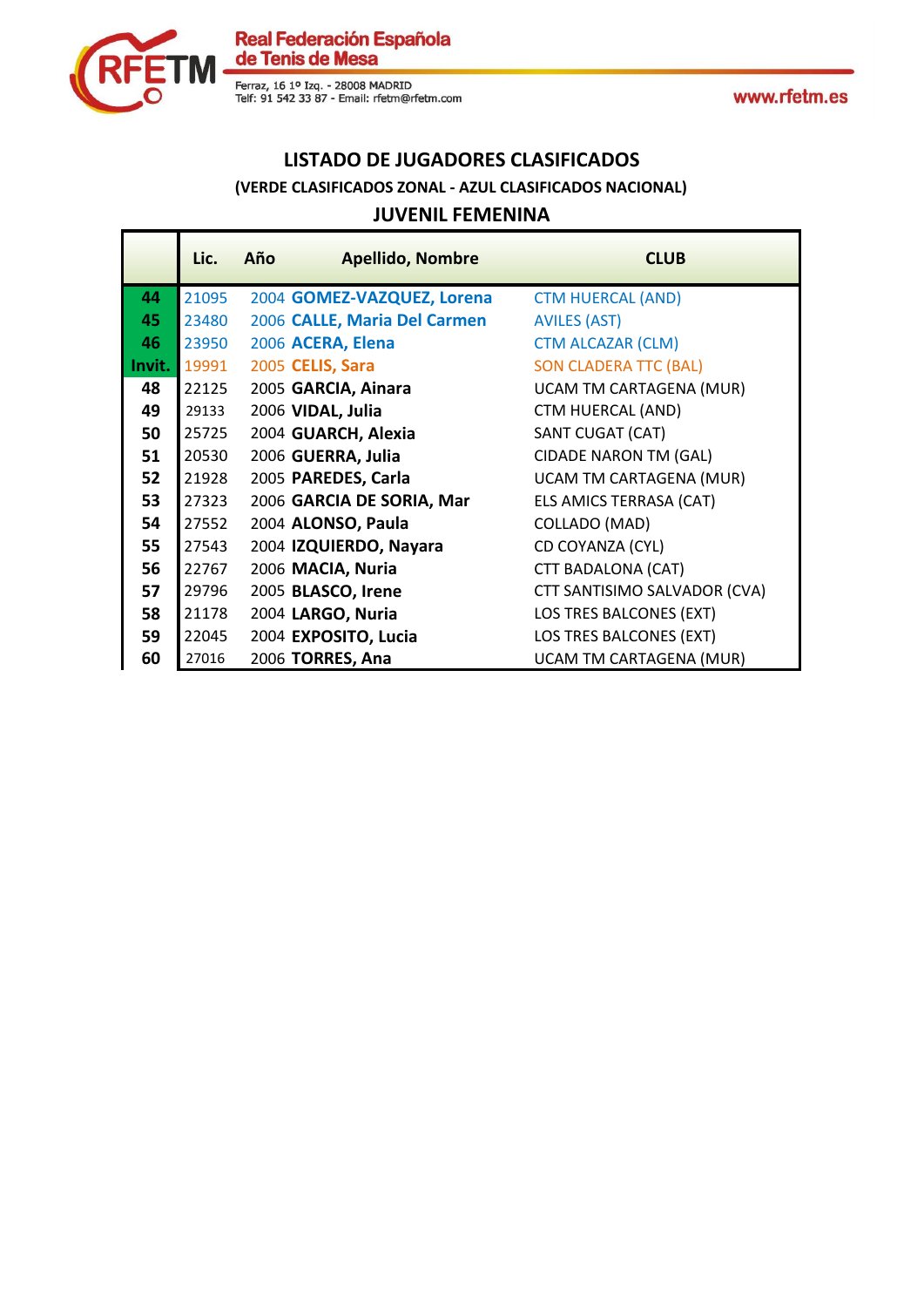

Real Federación Española<br>de Tenis de Mesa

Ferraz, 16 1º Izq. - 28008 MADRID<br>Telf: 91 542 33 87 - Email: rfetm@rfetm.com

### **LISTADO DE JUGADORES CLASIFICADOS JUVENIL MASCULINA (VERDE CLASIFICADOS ZONAL - AZUL CLASIFICADOS NACIONAL)**

|                | Lic.  | Año | <b>Apellido, Nombre</b>       | <b>CLUB</b>                            |
|----------------|-------|-----|-------------------------------|----------------------------------------|
| 1              | 18012 |     | 2004 PANTOJA, Miguel Angel*   | <b>CDE TENIS MESA PARLA (MAD)</b>      |
| $\overline{2}$ | 18421 |     | 2005 MIRO, Marc*              | <b>CTT CALELLA (CAT)</b>               |
| 3              | 17323 |     | 2006 BERZOSA, Daniel*         | <b>BURGOS TM (CYL)</b>                 |
| 4              | 19868 |     | 2004 RODRIGUEZ, Angel         | <b>TORRELAVEGA (CTB)</b>               |
| 5              | 16795 |     | 2004 LLORET, Pau              | <b>CTT BADALONA (CAT)</b>              |
| 6              | 19780 |     | 2004 POMARES, Alberto         | DAMA DE ELCHE (CVA)                    |
| 7              | 20061 |     | 2004 RECHE, Salvador          | <b>TM ROQUETAS (AND)</b>               |
| 8              | 22596 |     | 2004 CEPAS, Ander             | <b>ATL SAN SEBASTIAN (PVS)</b>         |
| 9              | 25660 |     | 2005 CINTAS, Eric             | <b>CETT ESPARRAGUERA (CAT)</b>         |
| 10             | 24053 |     | 2005 SAAVEDRA, Hector         | DAMA DE ELCHE (CVA)                    |
| 11             | 28198 |     | 2006 CABEZAS, Gabriel         | <b>AMIGOS TM LEBRIJA (AND)</b>         |
| 12             | 19915 |     | 2004 MARTIN, Ivan             | C.T.T. ALZIRA (CVA)                    |
| 13             | 21296 |     | 2004 CHAMORRO, Aimar          | <b>LEKA ENEA IRUN (PVS)</b>            |
| 14             | 27431 |     | 2006 GARRIDO, Marti           | <b>CTT CALELLA (CAT)</b>               |
| 15             | 18376 |     | 2004 LILLO, Diego             | <b>ALICANTE TM (CVA)</b>               |
| 16             | 21120 |     | 2006 PEREZ, Sergio            | <b>ALMENDRALEJO (EXT)</b>              |
| 17             | 22475 |     | 2005 GARCIA, Marcos           | <b>TORRELAVEGA (CTB)</b>               |
| 18             | 20398 |     | 2004 PUIGMOLE, Andreu         | TT CASSA (CAT)                         |
| 19             | 23467 |     | 2005 PARRIZAS, Manuel         | <b>BOLA P LA ZUBIA (AND)</b>           |
| 20             | 19998 |     | 2004 GOMEZ, Sergi             | C.T.T. ALZIRA (CVA)                    |
| 21             | 23509 |     | 2004 GIMENO, Biel             | VIC T.T. (CAT)                         |
| 22             | 19271 |     | 2006 COLINA, Aitor            | <b>BURGOS TM (CYL)</b>                 |
| 23             | 37124 |     | 2004 CASTELLANO, Yamil Asier  | <b>MERCANTIL SEVILLA (AND)</b>         |
| 24             | 25572 |     | 2004 VENEGAS, Edgar           | VIC T.T. (CAT)                         |
| 25             | 28077 |     | 2005 MIKELAJAUREGI, Aimar     | LEKA ENEA IRUN (PVS)                   |
| 26             | 27934 |     | 2005 HERNAN, Saul             | <b>CDE MADRID CAPITAL DEL TM (MAD)</b> |
| 27             | 30261 |     | 2005 CASTILLO, Francisco Jose | <b>PORTUENSE (AND)</b>                 |
| 28             | 17865 |     | 2006 LOPEZ, Juan              | <b>RIVAS (MAD)</b>                     |
| 29             | 19995 |     | 2005 SAN MIGUEL, Marcos       | <b>BURGOS TM (CYL)</b>                 |
| 30             | 24459 |     | 2006 MOLINS, Cesc             | <b>ELS 8 LA GARRIGA (CAT)</b>          |
| 31             | 36253 |     | 2005 SANCHEZ, Eduardo Andres  | <b>CTM AYAMONTE (AND)</b>              |
| 32             | 21050 |     | 2006 BOBO, Pablo              | <b>RIVAS (MAD)</b>                     |
| 33             | 22036 |     | 2004 FERNANDEZ, Martin        | <b>OROSO TM (GAL)</b>                  |
| 34             | 25775 |     | 2004 TORNE, Eric              | <b>CTT BORGES (CAT)</b>                |
| 35             | 21232 |     | 2006 SANCHEZ, Gabriel         | <b>CDTM CARTAGENA (MUR)</b>            |
| 36             | 33770 |     | 2004 KISHCHUK, Nazarii        | L'HOSPITALET (CAT)                     |
| 37             | 22575 |     | 2004 RODRIGUEZ, Enrique       | CTM ALCALA 2000 (AND)                  |
| 38             | 27899 |     | 2005 ALMENA, Diego            | <b>CDE MADRID CAPITAL DEL TM (MAD)</b> |
| 39             | 23028 |     | 2004 CABRERA, Fernando        | <b>SAN SEBASTIAN REYES (MAD)</b>       |
| 40             | 18783 |     | 2006 PAMPIN, Uxio             | <b>OROSO TM (GAL)</b>                  |
| 41             | 26965 |     | 2006 CANALEJO, Diego          | <b>CTM BOADILLA (MAD)</b>              |
| 42             | 19866 |     | 2004 LÓPEZ, Alberto           | <b>CDE TENIS MESA PARLA (MAD)</b>      |
| 43             | 31451 |     | 2005 LOPEZ, Adam              | <b>CTT BORGES (CAT)</b>                |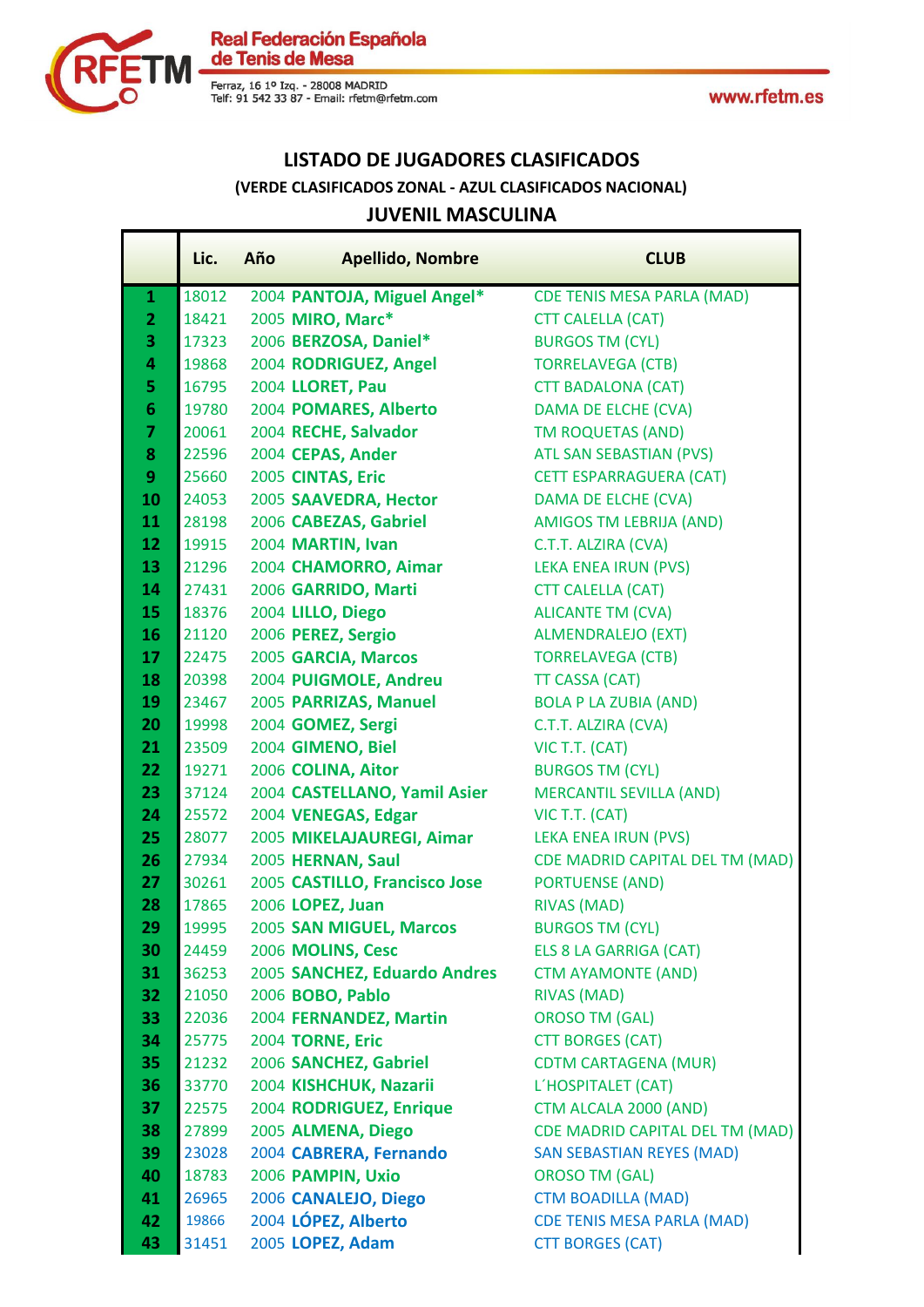



### **LISTADO DE JUGADORES CLASIFICADOS JUVENIL MASCULINA (VERDE CLASIFICADOS ZONAL - AZUL CLASIFICADOS NACIONAL)**

|        | Lic.  | Año | <b>Apellido, Nombre</b>        | <b>CLUB</b>                       |
|--------|-------|-----|--------------------------------|-----------------------------------|
| 44     | 23391 |     | 2005 ZABALLOS, Gonzalo         | <b>CTM BOADILLA (MAD)</b>         |
| 45     | 27530 |     | 2005 MOVELLAN, Felix           | <b>CDE TENIS MESA PARLA (MAD)</b> |
| 46     | 23940 |     | 2004 LA ROSA, Mauricio Antonio | <b>SCHOOL ZARAGOZA (ARA)</b>      |
| Invit. | 22406 |     | 2006 DEL PRADO, Daniel         | TM REOCIN (CTB)                   |
| 48     | 24063 |     | 2006 MARTIN, David             | SON CLADERA TTC (BAL)             |
| 49     | 23399 |     | 2004 PUERTAS, David            | <b>VEGAS DEL GENIL (AND)</b>      |
| 50     | 27336 |     | 2004 MIARONS, Arnau            | VIC T.T. (CAT)                    |
| 51     | 19973 |     | 2006 RINCON, Alonso            | TM ROQUETAS (AND)                 |
| 52     | 25634 |     | 2004 VELEZ, Ivan               | L'HOSPITALET (CAT)                |
| 53     | 22955 |     | 2005 CASTRO, Pablo             | <b>VILAGARCIA TM (GAL)</b>        |
| 54     | 27387 |     | 2004 LOPEZ, Alejandro          | CDB TM CIUDAD REAL (CLM)          |
| 55     | 28801 |     | 2005 MAS, Miguel               | SON CLADERA TTC (BAL)             |
| 56     | 30510 |     | 2006 ALONSO, Martin            | NOROESTE - LAS ROZAS (MAD)        |
| 57     | 31496 |     | 2005 ASENSIO, Obed             | CETT ESPARRAGUERA (CAT)           |
| 58     | 27513 |     | 2004 DELGADO, Alberto          | <b>VEGAS DEL GENIL (AND)</b>      |
| 59     | 31507 |     | 2004 ARIZTI, Oier              | <b>GASTEIZ (PVS)</b>              |
| 60     | 22225 |     | 2006 CRESPO, Ludovico          | CTM AYAMONTE (AND)                |
| 61     | 32716 |     | 2006 CHAVES, Brais             | VILAGARCIA TM (GAL)               |
| 62     | 23489 |     | 2005 FRAGO, Diego              | SCHOOL ZARAGOZA (ARA)             |
| 63     | 25786 |     | 2005 GONZALEZ, Alex            | CN SABADELL (CAT)                 |
| 64     | 28201 |     | 2005 LOPEZ, Sergio             | JEREZ (AND)                       |
| 65     | 31137 |     | 2006 ESCODA, Jofre             | LLUISOS DE GRACIA (CAT)           |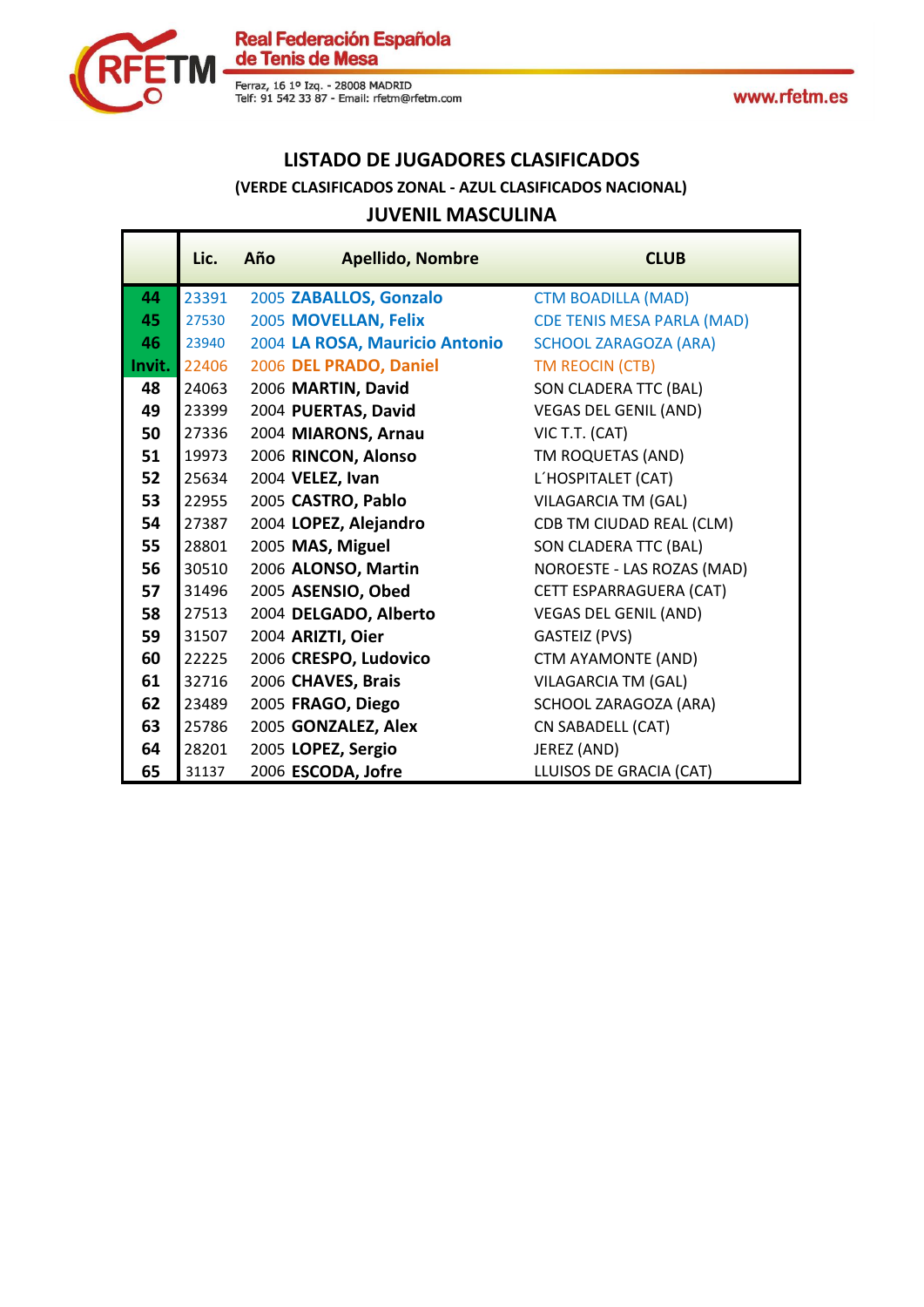

Real Federación Española<br>de Tenis de Mesa

Ferraz, 16 1º Izq. - 28008 MADRID<br>Telf: 91 542 33 87 - Email: rfetm@rfetm.com

### **LISTADO DE JUGADORES CLASIFICADOS**

**Inscripción Libre**

### **SUB 23 FEMENINA**

| Pos.                    | Pos CS         | Lic.  | Año | <b>Apellido, Nombre</b>        | <b>CLUB</b>                      |
|-------------------------|----------------|-------|-----|--------------------------------|----------------------------------|
| Zon.                    |                |       |     |                                |                                  |
| 1                       | 1              | 9186  |     | 2000 COBAS, Judith             | <b>MONTE PORREIRO (GAL)</b>      |
| $\overline{\mathbf{2}}$ | $\overline{2}$ | 8643  |     | 1999 CIFUENTES, Mireia         | <b>CTM BOADILLA (MAD)</b>        |
| $\overline{\mathbf{2}}$ | $\overline{2}$ | 17582 |     | 2000 FERNANDEZ, Alba           | <b>CTT CALELLA (CAT)</b>         |
| $\overline{\mathbf{2}}$ | $\mathbf{1}$   | 19220 |     | 2003 PEDREGOSA, Ana            | <b>VEGAS DEL GENIL (AND)</b>     |
| 5                       | $\overline{2}$ | 23323 |     | 2001 VERTIZ, Ana Maria         | <b>TORRELAVEGA (CTB)</b>         |
| 6                       | $\mathbf 1$    | 10564 |     | 1999 NIGUEZ, Marina            | <b>CTM BOADILLA (MAD)</b>        |
| 7                       | 5              | 34941 |     | 2003 GONZALEZ, Lety Leydis     | <b>HORTALEZA TM (MAD)</b>        |
| 8                       | $\overline{4}$ | 25462 |     | 2003 PEÑARANDO, Marta          | <b>CTT RIPOLLET (CAT)</b>        |
| 8                       | 11             | 35301 |     | 2003 CARAGEA, Claudia Stefania | <b>CDTM HUJASE JAEN (AND)</b>    |
| 10                      | $\mathbf{1}$   | 16527 |     | 2002 MIRAMONTES, Natalia       | <b>SANTA EULARIA (BAL)</b>       |
| 11                      | 4              | 10552 |     | 2001 SANTIAGO, Noelia          | <b>MONTE PORREIRO (GAL)</b>      |
| 12                      | 11             | 36829 |     | 2002 SAPAROVA, Alsu            | <b>JEREZ (AND)</b>               |
| 13                      | $\overline{2}$ | 11199 |     | 2002 PÉREZ, Andrea             | <b>VEGAS DEL GENIL (AND)</b>     |
| 13                      | 4              | 17434 |     | 2002 CANAY, Claudia Maria      | <b>MONTE PORREIRO (GAL)</b>      |
| 15                      | 3              | 18415 |     | 2001 PERETO, Mireia            | <b>CTT RIPOLLET (CAT)</b>        |
| 16                      | 5              | 37794 |     | 2002 LAUNAY, Nina              | <b>CTM COSTA AZAHAR (CVA)</b>    |
| 17                      | 3              | 19183 |     | 2001 LOZANO, Carmen            | <b>UCAM TM CARTAGENA (MUR)</b>   |
| 18                      | $\overline{7}$ | 15192 |     | 2001 MOGAS, Aina               | <b>CTT RIPOLLET (CAT)</b>        |
| 19                      | 12             | 19854 |     | 2003 DOPICO, Itziar            | <b>TORRELAVEGA (CTB)</b>         |
| 20                      | 5              | 37140 |     | 1999 RODRIGUEZ, Lizdainet      | HORTALEZA TM (MAD)               |
| 21                      | 11             | 20977 |     | 2001 LANCHARRO, Cristina       | <b>TIERRA DE BARROS TM (EXT)</b> |
| 22                      | $\overline{7}$ | 19714 |     | 2003 RODRIGUEZ, Laura          | <b>CINANIA TM (GAL)</b>          |
| 22                      | 4              | 26389 |     | 2003 OLIVERA, Clara-Jonia      | <b>TRAMUNTANA (CAT)</b>          |
| 24                      | 7              | 10434 |     | 2001 RICO, Lidia               | <b>CTT RIPOLLET (CAT)</b>        |
| 24                      | 3              | 20151 |     | 2003 BREVA, Adriana            | <b>MEDITERRANEO (CVA)</b>        |
| 26                      | 4              | 20092 |     | 2002 DE LA RIVA, Lucia         | <b>SON CLADERA TTC (BAL)</b>     |
| 26                      | 3              | 14617 |     | 1999 MATELLANES, Aitana        | <b>SAN SEBASTIAN REYES (MAD)</b> |
| 28                      | 7              | 18409 |     | 2002 BERNARDEZ, Noa            | <b>MONTE PORREIRO (GAL)</b>      |
| 28                      | $\overline{7}$ | 23378 |     | 2003 MAZA, Maria Teresa        | C.N. HELIOS (ARA)                |
| 28                      | 5              | 20689 |     | 2001 RUBIÑO, Mercedes          | <b>CDTM HUJASE JAEN (AND)</b>    |
| 28                      | 5              | 19116 |     | 2002 LAGUNA, Leticia           | ALCALA-VILLALBILLA (MAD)         |
| 32                      | 4              | 21967 |     | 2002 PALOMO, Angela            | <b>VEGAS DEL GENIL (AND)</b>     |
| 33                      | 4              | 18657 |     | 2002 SASTRE, Francisca         | <b>SON CLADERA TTC (BAL)</b>     |
| 34                      | 12             | 10784 |     | 1999 PENA, María               | <b>CINANIA TM (GAL)</b>          |
| 34                      | 11             | 19151 |     | 2003 FERNANDEZ, Mercedes       | <b>JEREZ (AND)</b>               |
| 34                      | 4              | 21094 |     | 2001 GOMEZ-VAZQUEZ, Irene      | <b>CTM HUERCAL (AND)</b>         |
| 37                      | 3              | 22246 |     | 2002 SAGARDIA, Elene           | <b>ATL SAN SEBASTIAN (PVS)</b>   |
| 38                      | 5              | 26504 |     | 2003 ALONSO, Claudia           | YACAL (CNR)                      |
| 39                      | 7              | 22472 |     | 2003 GARCIA, Maialen           | <b>ATL SAN SEBASTIAN (PVS)</b>   |
| 39                      | 5              | 23096 |     | 2002 RELAÑO, Gema              | <b>CUBES NORTE (MAD)</b>         |
| 41                      | 10             | 25459 |     | 2003 GUTIERREZ, Judith         | <b>CTT RIPOLLET (CAT)</b>        |
| 42                      | 5              | 17902 |     | 1999 FLOR, Rosalia             | <b>JEREZ (AND)</b>               |
| 43                      | 10             | 23615 |     | 2001 MARTINEZ, Cecilia         | <b>CD COYANZA (CYL)</b>          |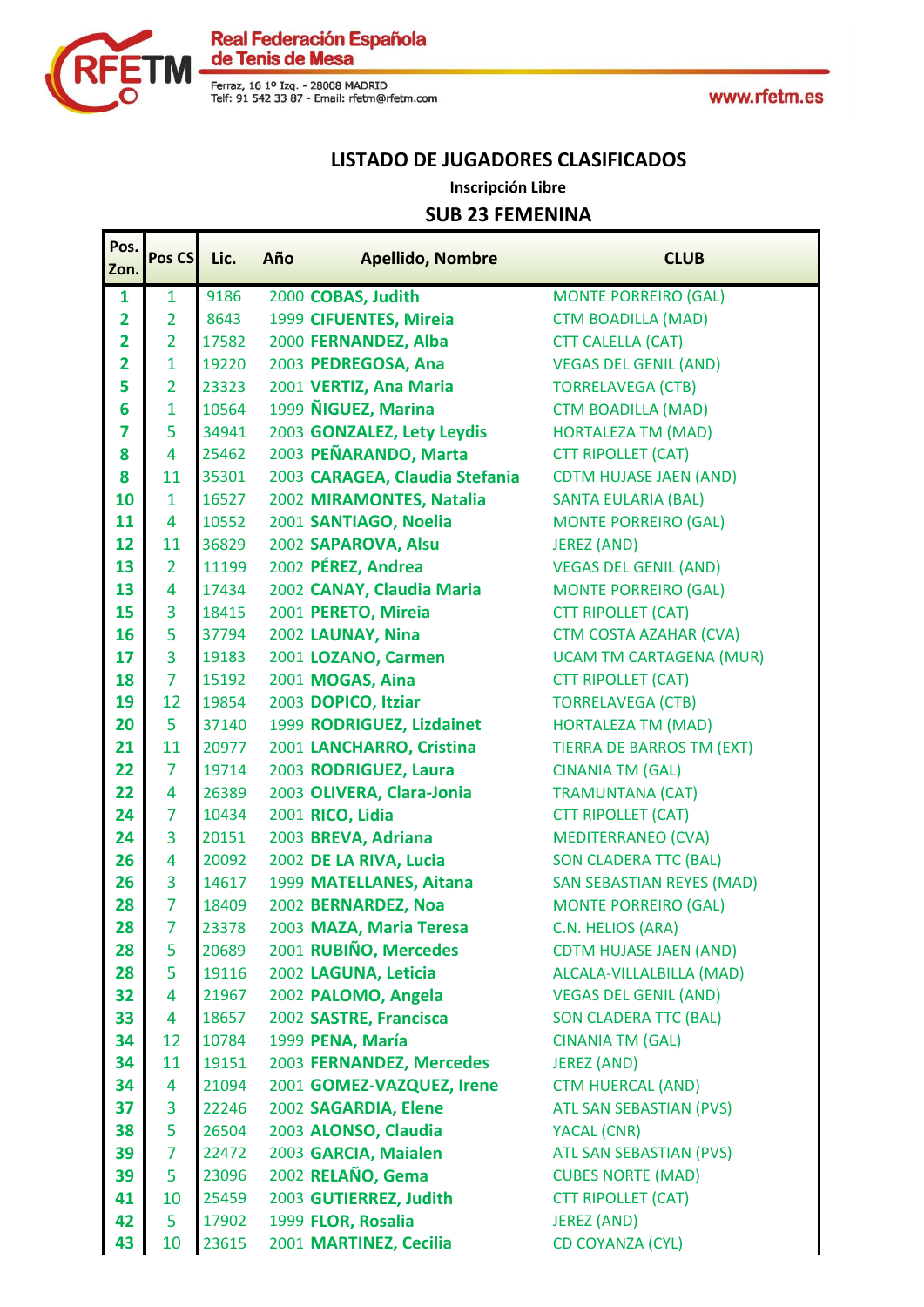

### **LISTADO DE JUGADORES CLASIFICADOS**

**Inscripción Libre**

### **SUB 23 FEMENINA**

| Pos.<br>Zon. | <b>Pos CS</b> | Lic.  | Año | <b>Apellido, Nombre</b>    | <b>CLUB</b>                      |
|--------------|---------------|-------|-----|----------------------------|----------------------------------|
| 43           | 12            | 21223 |     | 2002 GARCIA, Sonia         | <b>LUARCA TM (AST)</b>           |
| 43           | 12            | 20770 |     | 2003 RIESGO, Veronica      | <b>LUARCA TM (AST)</b>           |
| 43           | 5             | 21927 |     | 2003 MARIN, Andrea         | <b>UCAM TM CARTAGENA (MUR)</b>   |
| 47           | 12            | 19460 |     | 2002 GARCIA, Ana           | <b>ILLAS CIES TM (GAL)</b>       |
| 47           | 10            | 21979 |     | 2000 PEDROSA, Lucia        | CD NERVION TM CITY (AND)         |
| 49           | 4             | 15518 |     | 1999 BLINOV, Maria Eugenia | <b>MERCANTIL SEVILLA (AND)</b>   |
| 50           | 10            | 34570 |     | 2003 QUINTERO, Bethany Lyn | L'HOSPITALET (CAT)               |
| 51           | 5             | 36285 |     | 2001 ANDRéS, Inés          | <b>CTM COSTA AZAHAR (CVA)</b>    |
| 52           | 10            | 29563 |     | 2001 MELERO, Gemma         | <b>REUS DEPORTIU (CAT)</b>       |
| 53           | 12            | 21876 |     | 2003 CHAVES, Andrea        | <b>SON CLADERA TTC (BAL)</b>     |
| 53           | 10            | 28049 |     | 2002 MAZCUÑAN, Mar         | <b>LLUISOS DE GRACIA (CAT)</b>   |
| 53           | 11            | 21177 |     | 2003 SÁNCHEZ, Marina       | <b>VEGAS DEL GENIL (AND)</b>     |
| 53           | 11            | 22202 |     | 2001 SANCHEZ, Natalia      | <b>TIERRA DE BARROS TM (EXT)</b> |
| 57           | 10            | 18700 |     | 1999 SANTIAGO, Cristina    | <b>TORRELAVEGA (CTB)</b>         |
| 57           | 10            | 24811 |     | 2003 AROMI, Anna           | NATACIO MATARO (CAT)             |
| 57           | 5             | 37693 |     | 2003 GHOSH, Swastika       | <b>LEGANES (MAD)</b>             |
| 57           | 11            | 20756 |     | 2003 GAONA, Ana            | CTM SEVILLA 2015 (AND)           |
| 57           | 11            | 24123 |     | 2003 BENITEZ, Maria        | <b>MERCANTIL SEVILLA (AND)</b>   |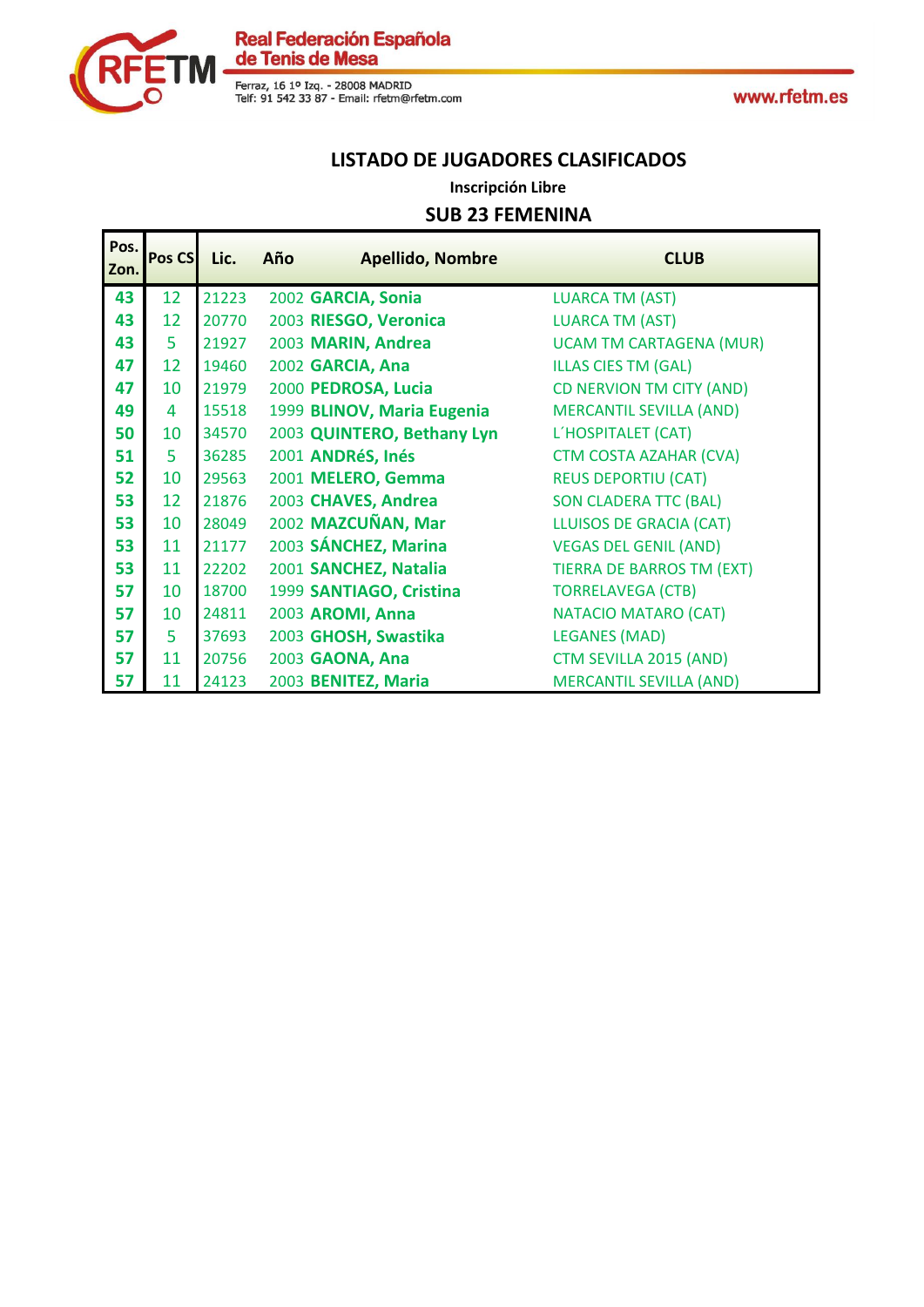

Real Federación Española<br>de Tenis de Mesa

Ferraz, 16 1º Izq. - 28008 MADRID<br>Telf: 91 542 33 87 - Email: rfetm@rfetm.com

## **LISTADO DE JUGADORES CLASIFICADOS (VERDE CLASIFICADOS ZONAL - AZUL CLASIFICADOS NACIONAL)**

### **SUB 23 MASCULINA**

|                 | Lic.           | Año | <b>Apellido, Nombre</b>                                      | <b>CLUB</b>                                   |
|-----------------|----------------|-----|--------------------------------------------------------------|-----------------------------------------------|
| $\mathbf{1}$    | 16161          |     | 1999 MOLINA, Miguel                                          | <b>MURCIA (MUR)</b>                           |
| $\overline{2}$  | 18622          |     | 2002 SANCHEZ, Juan Pedro                                     | <b>COLLADO (MAD)</b>                          |
| 3               | 34230          |     | 2000 FUENTES, Leandro Nahuel                                 | <b>MONTE PORREIRO (GAL)</b>                   |
| 4               | 16381          |     | 2002 PELACHS, Marti                                          | <b>TT CASSA (CAT)</b>                         |
| 5               | 16181          |     | 2002 GUTIÉRREZ, Marc                                         | <b>MURCIA (MUR)</b>                           |
| $6\phantom{1}6$ | 18487          |     | 2000 BAILON, Daniel                                          | <b>COLLADO (MAD)</b>                          |
| $\overline{7}$  | 16367          |     | 2001 GRAU, Sergi                                             | <b>CTT CALELLA (CAT)</b>                      |
| 8               | 10331          |     | 1999 OTERO, Santiago                                         | <b>CIDADE NARON TM (GAL)</b>                  |
| 9               | 16808          |     | 2003 GONZALEZ H., Iker                                       | L'ESCALA (CAT)                                |
| 10              | 18284          |     | 2003 TAULER, Norbert*                                        | L'ESCALA (CAT)                                |
| 11              | 21851          |     | 2003 GUILLOT, Jose Carlos*                                   | C.T.T. ALZIRA (CVA)                           |
| 12              | 10444          |     | 2000 SORIA, Javier                                           | <b>MURCIA (MUR)</b>                           |
| 13              | 17694          |     | 2003 PONS, Arnau*                                            | CD HUETOR VEGA TM (AND)                       |
| 14              | 10198          |     | 2000 GOMEZ, Daniel                                           | <b>CD VIRIATO TM (CYL)</b>                    |
| 15              | 19777          |     | 2001 POMARES, Juan Carlos                                    | DAMA DE ELCHE (CVA)                           |
| 16              | 18857          |     | 1999 PRESTO, Adrian                                          | <b>GURE TALDE (PVS)</b>                       |
| 17              | 25785          |     | 2001 GONZALEZ, Daniel                                        | <b>CN SABADELL (CAT)</b>                      |
| 18              | 21823          |     | 2002 GUILLEM, Mario Francisco                                | <b>PATERNA (CVA)</b>                          |
| 19              | 14596          |     | 1999 OLMEDO, Alberto                                         | <b>MURCIA (MUR)</b>                           |
| 20              | 20518          |     | 2000 CASADEVALL, Xavier                                      | <b>CETT ESPARRAGUERA (CAT)</b>                |
| 21              | 21752          |     | 2001 MANCHA, Hodei                                           | LEKA ENEA IRUN (PVS)                          |
| 22              | 10861          |     | 2001 CUESTA, Guillermo                                       | CTM ALCALA 2000 (AND)                         |
| 23              | 19791          |     | 2003 OLAYA, Ángel                                            | C.T.T. ALZIRA (CVA)                           |
| 24              | 21733          |     | 2003 ANGULO, Mikel                                           | <b>LEKA ENEA IRUN (PVS)</b>                   |
| 25              | 10874          |     | 2000 GARCIA, Vicent                                          | <b>CTT PORTMANY (BAL)</b>                     |
| 26              | 17431          |     | 2001 MENDEZ, Santiago                                        | <b>CLUB TOTANA TM (MUR)</b>                   |
| 27              | 15569          |     | 2000 MORATA, Jaime                                           | <b>COLLADO (MAD)</b>                          |
| 28              | 21630          |     | 1999 CARRASCO, Daniel                                        | L'HOSPITALET (CAT)                            |
| 29              | 21784          |     | 2003 HERRERO, Hugo                                           | <b>CDE TENIS MESA PARLA (MAD)</b>             |
| 30              | 29353          |     | 2000 GRAMCKO, Pedro David                                    | <b>CD VIRIATO TM (CYL)</b>                    |
| 31              | 20769          |     | 2003 FLORES, Raul                                            | <b>VEGAS DEL GENIL (AND)</b>                  |
| 32              | 17803          |     | 2001 DIZ, Javier                                             | <b>CLUB DEL MAR (GAL)</b>                     |
| 33<br>34        | 19170<br>37130 |     | 2002 PEREZ, Jorge                                            | <b>UTEBO TM (ARA)</b>                         |
| 35              |                |     | 2000 MELKER, John Eric                                       | <b>ALUCHE (MAD)</b>                           |
| 36              | 34989          |     | 2003 ROBALINO, Neycer Ariel<br>2003 MARTINEZ, Iker           | <b>HISPALIS (AND)</b><br>LEKA ENEA IRUN (PVS) |
|                 | 20734          |     |                                                              |                                               |
| 37<br>38        | 26154<br>34944 |     | 2003 PIMENTEL, Renato David<br>1999 ALBORNOZ, Fabian Eduardo | L'HOSPITALET (CAT)<br><b>ALCOBENDAS (MAD)</b> |
| 39              | 22687          |     | 2002 SANCHEZ, Victor                                         | <b>MURCIA (MUR)</b>                           |
| 40              | 17881          |     | 2001 HERRANZ, Gonzalo                                        | <b>TALAVERA (CLM)</b>                         |
| 41              | 25305          |     | 2001 MADICO, Gerard                                          | <b>ELS AMICS TERRASA (CAT)</b>                |
| 42              | 17772          |     | 2000 LOMBRAÑA, Alvaro                                        | <b>GASTEIZ (PVS)</b>                          |
| 43              | 36221          |     | 2003 CONDE, Matias                                           | <b>OROSO TM (GAL)</b>                         |
|                 |                |     |                                                              |                                               |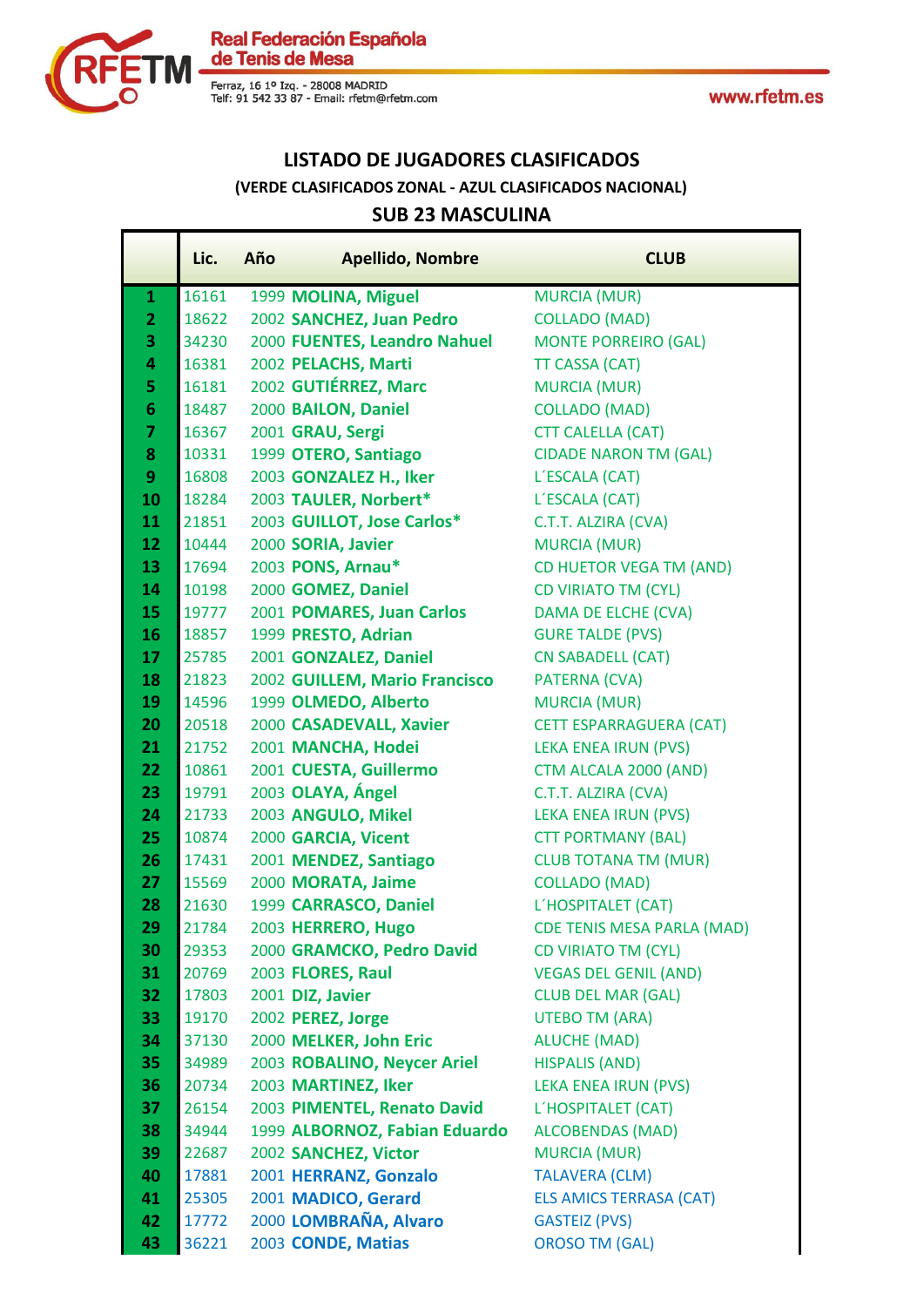



## **LISTADO DE JUGADORES CLASIFICADOS (VERDE CLASIFICADOS ZONAL - AZUL CLASIFICADOS NACIONAL)**

### **SUB 23 MASCULINA**

|        | Lic.  | Año | <b>Apellido, Nombre</b>   | <b>CLUB</b>                  |
|--------|-------|-----|---------------------------|------------------------------|
| 44     | 19913 |     | 2003 GARCIA, Iker         | <b>LEKA ENEA IRUN (PVS)</b>  |
| 45     | 18538 |     | 2001 IZKUE, Mikel         | <b>VALLADOLID (CYL)</b>      |
| 46     | 21731 |     | 2001 ALCUTEN, Gaizka      | <b>GASTEIZ (PVS)</b>         |
| Invit. | 14945 |     | 2000 FERNANDEZ, Guillermo | <b>EL CACHON (CTB)</b>       |
| 48     | 21164 |     | 2001 GARCÍA, Juan         | SON CLADERA TTC (BAL)        |
| 49     | 16657 |     | 2003 VARELA, Diego        | CLUB DEL MAR (GAL)           |
| 50     | 21943 |     | 2003 BENITEZ, Alvaro      | HORTALEZA TM (MAD)           |
| 51     | 21237 |     | 2002 CABALLERO, Ivan      | CTM COSTA AZAHAR (CVA)       |
| 52     | 18290 |     | 2001 LLORENTE, Eloi       | C.T.T. VILABLAREIX (CAT)     |
| 53     | 22766 |     | 2003 FERRUZ, Marc         | CN SABADELL (CAT)            |
| 54     | 14895 |     | 2001 ANTEQUERA, Adrian    | <b>VEGAS DEL GENIL (AND)</b> |
| 55     | 21512 |     | 1999 FOLCH, Bernat        | LLUISOS DE GRACIA (CAT)      |
| 56     | 22685 |     | 2003 IGLESIAS, Xabier     | ATL SAN SEBASTIAN (PVS)      |
| 57     | 20737 |     | 2001 SERRANO, Adrián      | ALBACETE (CLM)               |
| 58     | 10787 |     | 2001 RODRÍGUEZ, Alberto   | <b>VEGAS DEL GENIL (AND)</b> |
| 59     | 16939 |     | 2003 CASTRO, Pedro        | VILAGARCIA TM (GAL)          |
| 60     | 29556 |     | 2003 GINTO, Xavier        | C.T.T. ALAIOR (BAL)          |
| 61     | 21756 |     | 2002 OLAZABAL, Juan       | ATL SAN SEBASTIAN (PVS)      |
| 62     | 25500 |     | 2002 BARRAU, Rafael       | ELS AMICS TERRASA (CAT)      |
| 63     | 21760 |     | 2001 PARDO, Alexander     | ATL SAN SEBASTIAN (PVS)      |
| 64     | 19443 |     | 2001 TUDURI, Antoni       | SON CLADERA TTC (BAL)        |
| 65     | 19986 |     | 2000 ALARCÓN, Enrique     | <b>CDTM CARTAGENA (MUR)</b>  |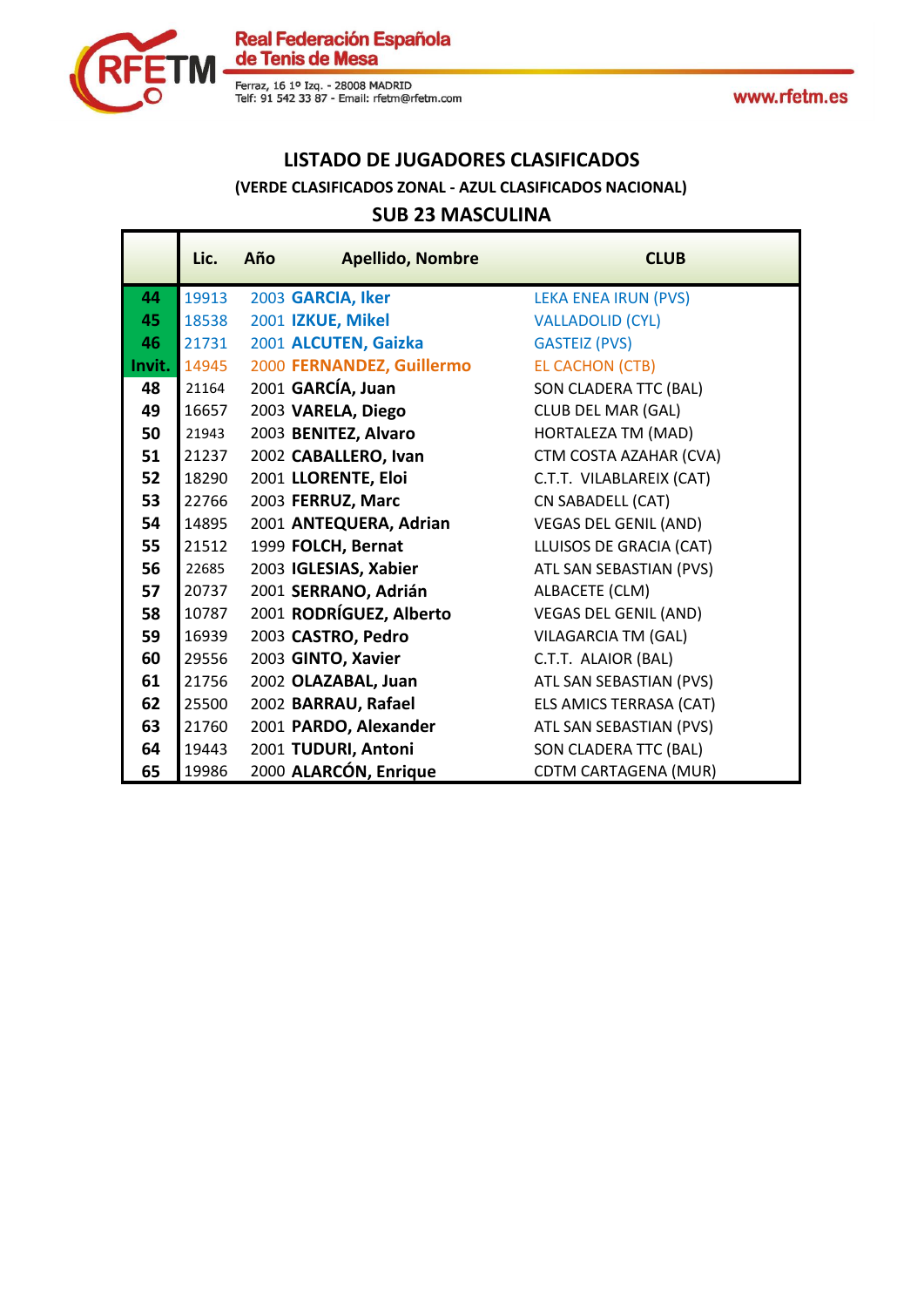

Ferraz, 16 1º Izq. - 28008 MADRID<br>Telf: 91 542 33 87 - Email: rfetm@rfetm.com

www.rfetm.es

#### **LISTADO DE JUGADORES CLASIFICADOS**

**Inscripción libre**

#### **SENIOR FEMENINA**

| Lic.  | Año | <b>Apellido, Nombre</b>  | <b>CLUB</b>                      | Pto.<br><b>Inicial</b> | Pto.     | Pto.<br>Grupo Posición |
|-------|-----|--------------------------|----------------------------------|------------------------|----------|------------------------|
| 35640 |     | 1994 ZAKHAROVA, Axapoba  | <b>CINANIA TM (GAL)</b>          | $\bf{0}$               | 10       | 100                    |
| 6578  |     | 1996 COLINAS, Helena     | <b>BASCARA (CAT)</b>             | $\bf{0}$               | 10       | 100                    |
| 14886 |     | 1995 ESPEJO, María       | <b>CUBES NORTE (MAD)</b>         | $\bf{0}$               | 8        | 89                     |
| 2426  |     | 1983 NINE, Maria Teresa  | <b>RIVAS (MAD)</b>               | $\mathbf{0}$           | 8        | 89                     |
| 8644  |     | 1997 MATUTE, Eva         | <b>SAN SEBASTIAN REYES (MAD)</b> | $\bf{0}$               | 8        | 89                     |
| 3373  |     | 1989 GONZALEZ, Lorena    | <b>CDTM HUJASE JAEN (AND)</b>    | $\bf{0}$               | 8        | 89                     |
| 7538  |     | 1996 PABLOS, Veronica    | <b>CDTM HUJASE JAEN (AND)</b>    | $\bf{0}$               | 8        | 89                     |
| 1422  |     | 1973 PANADERO, Gloria    | <b>LINARES (AND)</b>             | $\bf{0}$               | 8        | 89                     |
| 3693  |     | 1991 PEREZ, Rebeca       | <b>TORRELAVEGA (CTB)</b>         | $\bf{0}$               | 8        | 88                     |
| 33709 |     | 1998 NIETO, Janina Sofia | C.N. HELIOS (ARA)                | $\Omega$               | 8        | 88                     |
| 2368  |     | 1983 LAGO, Vanessa       | <b>AVILES (AST)</b>              | $\bf{0}$               | 10       | 80                     |
| 25714 |     | 1995 MARTINEZ, Eva       | <b>ATENEU 1.882 (CAT)</b>        | $\bf{0}$               | 10       | 80                     |
| 3789  |     | 1991 LOZANO, Maria       | <b>CTM CORVERASTUR (AST)</b>     | $\bf{0}$               | 10       | 80                     |
| 6576  |     | 1995 BALANZO, Maria      | <b>TRAMUNTANA (CAT)</b>          | $\bf{0}$               | 0        | 74                     |
| 3349  |     | 1989 MENDEZ, Lucia       | <b>BURGOS FÉMINAS TM (CYL)</b>   | $\bf{0}$               | $\Omega$ | 68                     |
| 31475 |     | 1986 GONZALEZ, Nerea     | <b>FINISTERRE TM (GAL)</b>       | $\Omega$               | $\Omega$ | 62                     |
| 27871 |     | 1990 LOPEZ, Maria        | <b>CTM MOS (GAL)</b>             | O                      | 0        | 56                     |
| 8645  |     | 1997 REDONDO, Aurea      | <b>SON CLADERA TTC (BAL)</b>     | 0                      | 0        | $\mathbf 0$            |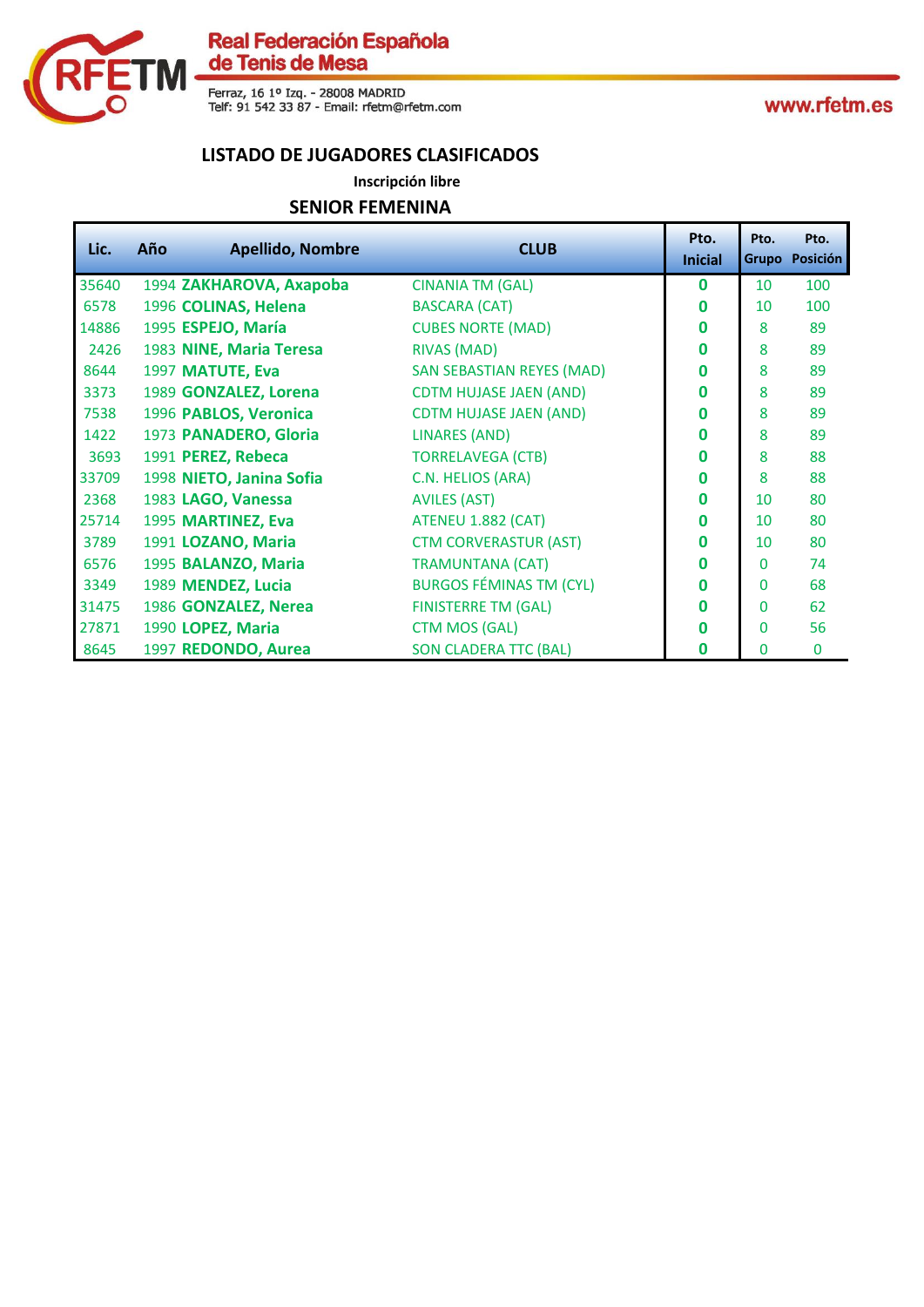

Ferraz, 16 1º Izq. - 28008 MADRID<br>Telf: 91 542 33 87 - Email: rfetm@rfetm.com

www.rfetm.es

#### **LISTADO DE JUGADORES CLASIFICADOS**

#### **(VERDE CLASIFICADOS ZONAL - AZUL CLASIFICADOS NACIONAL)**

#### **SENIOR MASCULINA**

|                | Lic.  | Año | <b>Apellido, Nombre</b>                             | <b>CLUB</b>                          |
|----------------|-------|-----|-----------------------------------------------------|--------------------------------------|
| $\mathbf{1}$   | 3701  |     | 1991 PEREZ, Andres                                  | <b>TORRELAVEGA (CTB)</b>             |
| $\overline{2}$ | 7935  |     | 1984 TOLEDO, Marcelo Eduardo                        | C.N. HELIOS (ARA)                    |
| 3              | 7179  |     | 1995 SANCHEZ, Borja                                 | <b>COLLADO (MAD)</b>                 |
| 4              | 7057  |     | 1996 CHAVES, Antonio                                | <b>VEGAS DEL GENIL (AND)</b>         |
| 5              | 8686  |     | 1994 VALLEJO, Eder                                  | <b>TORRELAVEGA (CTB)</b>             |
| 6              | 17722 |     | 1998 RUIZ, Ivan                                     | <b>CN SABADELL (CAT)</b>             |
| $\overline{7}$ | 17314 |     | 1986 JEGEDE, Tajudeen Salawu                        | <b>TALAVERA (CLM)</b>                |
| 8              | 8661  |     | 1998 CUESTA, Esteban                                | CTM ALCALA 2000 (AND)                |
| 9              | 20676 |     | 1985 MIRANDA, Jordi                                 | <b>CTT BADALONA (CAT)</b>            |
| 10             | 10469 |     | 1998 SOSA, Pablo                                    | AMISTAD XII DE ENERO (CNR)           |
| 11             | 6162  |     | 1994 SANMARTIN, Marcos                              | <b>HISPALIS (AND)</b>                |
| 12             | 34947 |     | 1996 ALBORNOZ, Matias Sebastian                     | <b>CD SEGHOS (CYL)</b>               |
| 13             | 9715  |     | 1997 MADINABEITIA, Ander                            | <b>GASTEIZ (PVS)</b>                 |
| 14             | 10363 |     | 1996 PELLICER, Victor                               | C.T.T. ALZIRA (CVA)                  |
| 15             | 17934 |     | 1995 ROMAN, Carlos                                  | <b>MERCANTIL SEVILLA (AND)</b>       |
| 16             | 17702 |     | 1998 REDONDO, Manel                                 | <b>TRAMUNTANA (CAT)</b>              |
| 17             | 5013  |     | 1991 FERNANDEZ, Ignacio                             | <b>MONTE PORREIRO (GAL)</b>          |
| 18             | 17140 |     | 1998 ESPINOSA, Bernabé                              | <b>AMISTAD XII DE ENERO (CNR)</b>    |
| 19             | 3786  |     | 1991 MARTIN, Jose Antonio                           | <b>TT CASSA (CAT)</b>                |
| 20             | 27717 |     | 1995 BUZON, Alejandro                               | <b>LABRADORES (AND)</b>              |
| 21             | 6361  |     | 1995 ALVAREZ, Jose Luis                             | <b>TORRELAVEGA (CTB)</b>             |
| 22             | 10353 |     | 1995 BEJARANO, Antonio                              | <b>CTM BOADILLA (MAD)</b>            |
| 23             | 15324 |     | 1991 BEDOYA, Jorge Francisco                        | <b>NATACION PAMPLONA (NAV)</b>       |
| 24             | 19540 |     | 1998 ROS, Andres David                              | <b>CLUB TOTANA TM (MUR)</b>          |
| 25             | 2527  |     | 1984 LEGARRA, Xabier                                | CD MARPEX BERAUN-ERRENTERIA TM (PVS) |
| 26             | 8134  |     | 1992 TARRASO, Andres                                | <b>ELS AMICS TERRASA (CAT)</b>       |
| 27             | 17034 |     | 1996 PÉREZ, Vicente                                 | AMISTAD XII DE ENERO (CNR)           |
| 28             | 11115 |     | 1995 MERCADER, Jonathan                             | ATL. SAN JAVIER TM (MUR)             |
| 29             | 9367  |     | 1997 GARCIA, Jonathan Jose                          | <b>ATALAYA GIJON TM (AST)</b>        |
| 30             | 34432 |     | 1993 VELAZQUEZ, Miguel Angel Jesus ALCOBENDAS (MAD) |                                      |
| 31             | 3077  |     | 1987 HERRERA, Pedro Jesus                           | CTM ALCALA 2000 (AND)                |
| 32             | 9795  |     | 1994 CALDERO, Eric                                  | <b>CTT MOLLERUSSA (CAT)</b>          |
| 33             | 9899  |     | 1996 RABAGO, Javier                                 | <b>TORRELAVEGA (CTB)</b>             |
| 34             | 3937  |     | 1993 BARRENECHE, Alvaro                             | <b>OLESA (CAT)</b>                   |
| 35             | 14763 |     | 1997 MADROÑAL, Guillermo                            | <b>ALCOBENDAS (MAD)</b>              |
| 36             | 29888 |     | 1998 DA SILVA, Renan                                | <b>LABRADORES (AND)</b>              |
| 37             | 2642  |     | 1985 CUESTA, Eduardo                                | <b>COLLADO (MAD)</b>                 |
| 38             | 14636 |     | 1998 ZARZA, Nuno Alfonso                            | <b>ALCOBENDAS (MAD)</b>              |
| 39             | 19725 |     | 1989 MONTORO, Rafael                                | <b>MADRID CTM (MAD)</b>              |
| 40             | 5716  |     | 1996 SANTIAGO, Cristofer                            | <b>MONTE PORREIRO (GAL)</b>          |
| 41             | 3994  |     | 1998 GARCIA, Alejandro                              | <b>PALMA TT (BAL)</b>                |
| 42             | 15909 |     | 1996 PEREZ, Alberto                                 | <b>BEMBRIVE (GAL)</b>                |
| 43             | 16636 |     | 1998 PEREZ, Sergio                                  | <b>CLUB DEL MAR (GAL)</b>            |
| 44             | 16547 |     | 1996 LOMBRAÑA, Pablo                                | <b>GASTEIZ (PVS)</b>                 |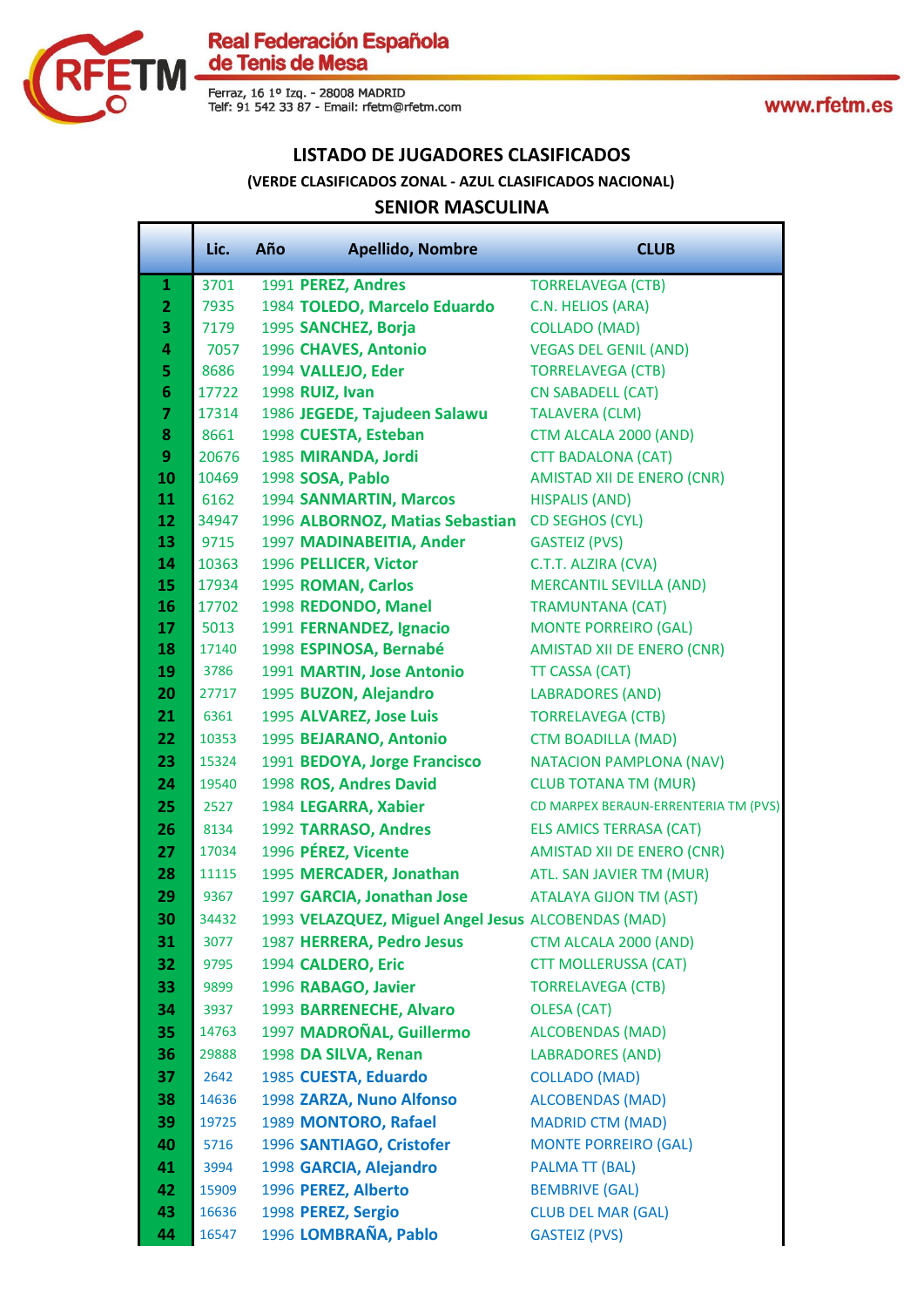

Ferraz, 16 1º Izq. - 28008 MADRID<br>Telf: 91 542 33 87 - Email: rfetm@rfetm.com

www.rfetm.es

#### **LISTADO DE JUGADORES CLASIFICADOS**

#### **(VERDE CLASIFICADOS ZONAL - AZUL CLASIFICADOS NACIONAL)**

#### **SENIOR MASCULINA**

|        | Lic.  | Año | <b>Apellido, Nombre</b>                                 | <b>CLUB</b>                          |
|--------|-------|-----|---------------------------------------------------------|--------------------------------------|
| 45     | 2890  |     | 1987 BARRIUSO, David                                    | <b>BURGOS TM (CYL)</b>               |
| 46     | 8797  |     | 1991 ESPARZA, David                                     | <b>OBERENA (NAV)</b>                 |
| Invit. | 9438  |     | 1994 ROJO, Luis Miguel                                  | <b>TORRELAVEGA (CTB)</b>             |
| 48     | 15746 |     | 1995 MILLERA, Matías                                    | <b>OBERENA (NAV)</b>                 |
| 49     | 14815 |     | 1994 MARTINEZ, Victor Manuel                            | <b>VEGAS DEL GENIL (AND)</b>         |
| 50     | 5762  |     | 1990 SANCHEZ, Jorge                                     | COSLADA (MAD)                        |
| 51     | 37606 |     | 1998 CUARTAS, Emmanuel                                  | PORTUENSE (AND)                      |
| 52     | 5796  |     | 1996 BIBILONI, Juan                                     | INDEPENDIENTE-BAL (BAL)              |
| 53     | 6779  |     | 1994 OÑA, Jose Luis                                     | MERCANTIL SEVILLA (AND)              |
| 55     | 8913  |     | 1998 ARTACHO, Sergi                                     | CTT LA BISBAL (CAT)                  |
| 56     | 3284  |     | 1989 ANGULO, Javier                                     | ALICANTE TM (CVA)                    |
| 54     | 3072  |     | 1987 FUERTES, David                                     | ATALAYA GIJON TM (AST)               |
| 57     | 3721  |     | 1991 FERNANDEZ, Angel                                   | CD COYANZA (CYL)                     |
| 59     | 20077 |     | 1998 ORTEGA, Pablo                                      | EL CACHON (CTB)                      |
| 61     | 19216 |     | 1997 COVEÑAS, Julio                                     | LABRADORES (AND)                     |
| 60     | 27151 |     | 1993 LATOUCHE, Danilo Javier Arturo C.T.T. ALZIRA (CVA) |                                      |
| 58     | 3235  |     | 1988 LABARGA, Iker                                      | CD MARPEX BERAUN-ERRENTERIA TM (PVS) |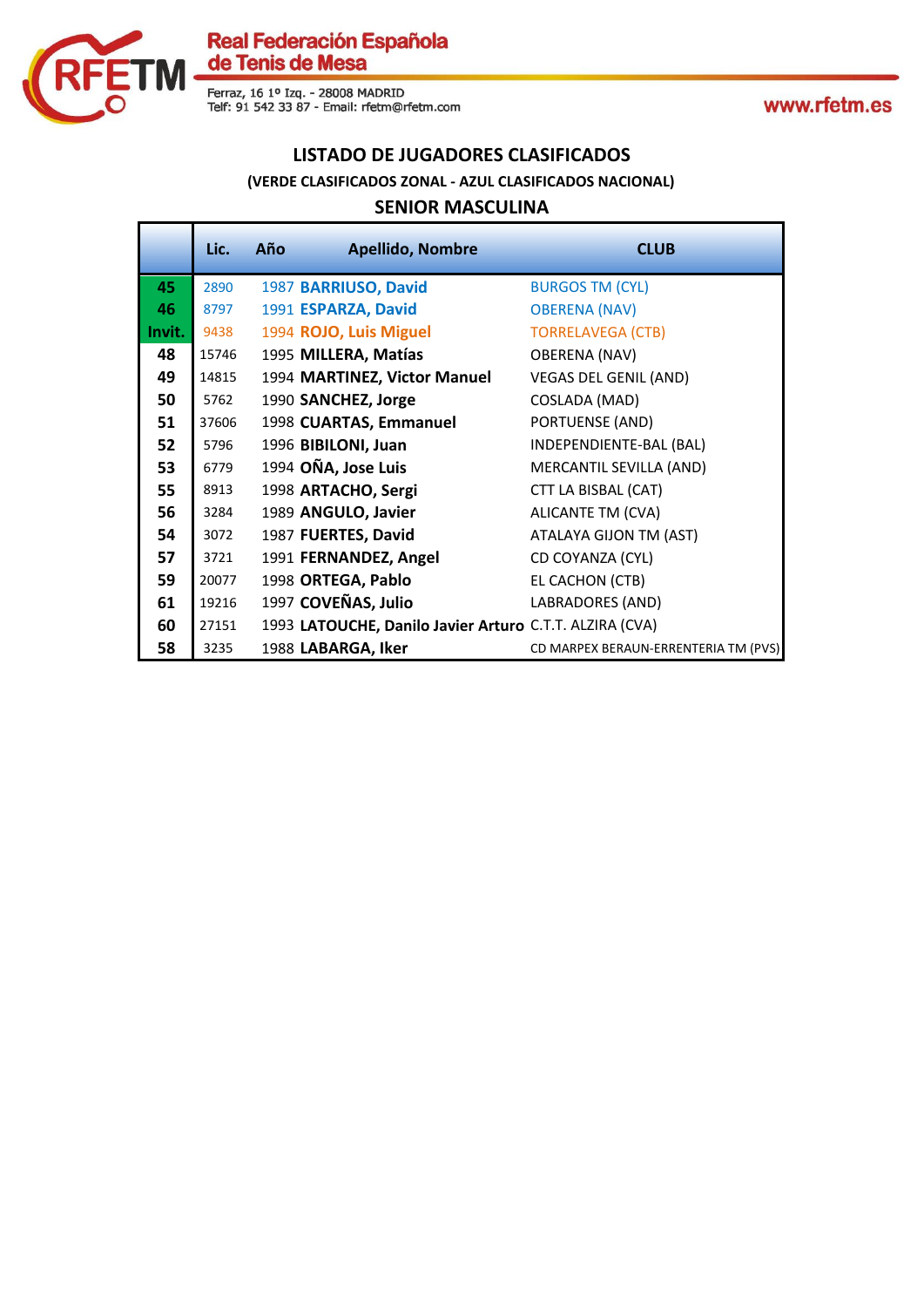

www.rfetm.es

#### **LISTADO DE JUGADORES CLASIFICADOS**

#### **Inscripción libre**

#### **VETERANA FEMENINA**

| Lic.  | Año | <b>Apellido, Nombre</b>      | <b>CLUB</b>                         |
|-------|-----|------------------------------|-------------------------------------|
| 2046  |     | 1980 FERNANDEZ, Cristina     | <b>CTM CORVERASTUR (AST)</b>        |
| 4095  |     | 1963 SAPES, Nuria            | EL CIERVO (CAT)                     |
| 23637 |     | 1973 DE LAS HERAS, Lydia     | <b>GUADARRAMA (MAD)</b>             |
| 37650 |     | 1982 ZILOTIN, Joanna         | <b>CDDA HISPANIDAD (AND)</b>        |
| 26812 |     | 1961 PEREZ, Raquel           | <b>ESPEDREGADA (GAL)</b>            |
| 4984  |     | 1955 INFANTE, Julia          | ATENEU 1.882 (CAT)                  |
| 10762 |     | 1969 ECHETO, Inés Ainhoa     | <b>SAN SEBASTIAN REYES (MAD)</b>    |
| 4927  |     | 1963 PAJARES, Marta          | <b>LINARES (AND)</b>                |
| 1345  |     | 1972 ALBA, Maria Del Carmen  | <b>ANTONIO MENDOZA (CTB)</b>        |
| 29797 |     | 1963 CABRERA, Maria Dolores  | <b>CTT SANTISIMO SALVADOR (CVA)</b> |
| 2308  |     | 1982 FRIAS, Pilar            | <b>JEREZ (AND)</b>                  |
| 26048 |     | 1969 TAKENOUCHI, Sabrina     | <b>TRAMUNTANA (CAT)</b>             |
| 36722 |     | 1971 LÓPEZ, Sonia María      | <b>AVILES (AST)</b>                 |
| 5675  |     | 1967 BOLAÑO, Estefania       | <b>CORUÑA (GAL)</b>                 |
| 35976 |     | 1982 MOYA, Marina            | <b>GIMNASTIC TARRAGONA (CAT)</b>    |
| 22237 |     | 1970 LEON, Marta             | <b>CTM EL ALAMO (MAD)</b>           |
| 34595 |     | 1959 MARTIN, Maria Del Pilar | CD NERVION TM CITY (AND)            |
| 353   |     | 1954 LOPEZ, Concepcion       | <b>CORUÑA (GAL)</b>                 |
| 19396 |     | 1965 FLORES, Emma            | <b>CONGRES (CAT)</b>                |
| 34417 |     | 1969 BELMONTE, Aurora        | CTT SANTISIMO SALVADOR (CVA)        |
| 25123 |     | 1962 PEÑA, Ana Maria         | <b>CONGRES (CAT)</b>                |
| 18255 |     | 1979 MATEU, Raquel           | <b>MEDITERRANEO (CVA)</b>           |
| 30915 |     | 1972 ORTEGA, Paloma          | <b>BURGOS FÉMINAS TM (CYL)</b>      |
| 14452 |     | 1961 PAZ, Maria Dolores      | <b>CORUÑA (GAL)</b>                 |
| 6089  |     | 1964 MUÑOZ, M. Elena         | ATENEU 1.882 (CAT)                  |
| 24218 |     | 1961 VARELA, Pilar           | <b>CORUÑA (GAL)</b>                 |
| 31552 |     | 1974 GARCIA, Monica          | <b>CTM GAM (GAL)</b>                |
| 31476 |     | 1958 PIÑEIRO, Carmen Maria   | <b>FINISTERRE TM (GAL)</b>          |
| 34747 |     | 1961 BARRERAS, Montserrat    | PING PONG VIGO (GAL)                |
| 35547 |     | 1971 YAñEZ, Maria Jesus      | <b>CIDADE NARON TM (GAL)</b>        |
| 30401 |     | 1973 GARCIA, Paula           | <b>CIDADE NARON TM (GAL)</b>        |
| 31849 |     | 1973 BECERRA, Artemisa       | <b>CTM GAM (GAL)</b>                |
| 28098 |     | 1976 ISMAILOVA, Ainura       | <b>LABRADORES (AND)</b>             |
| 23086 |     | 1979 TYMCHENKO, Olga         | <b>MURCIA (MUR)</b>                 |
| 28841 |     | 1972 SANTANA, Silvia         | <b>JEREZ (AND)</b>                  |
| 28840 |     | 1967 GATO, Maria Del Pilar   | <b>JEREZ (AND)</b>                  |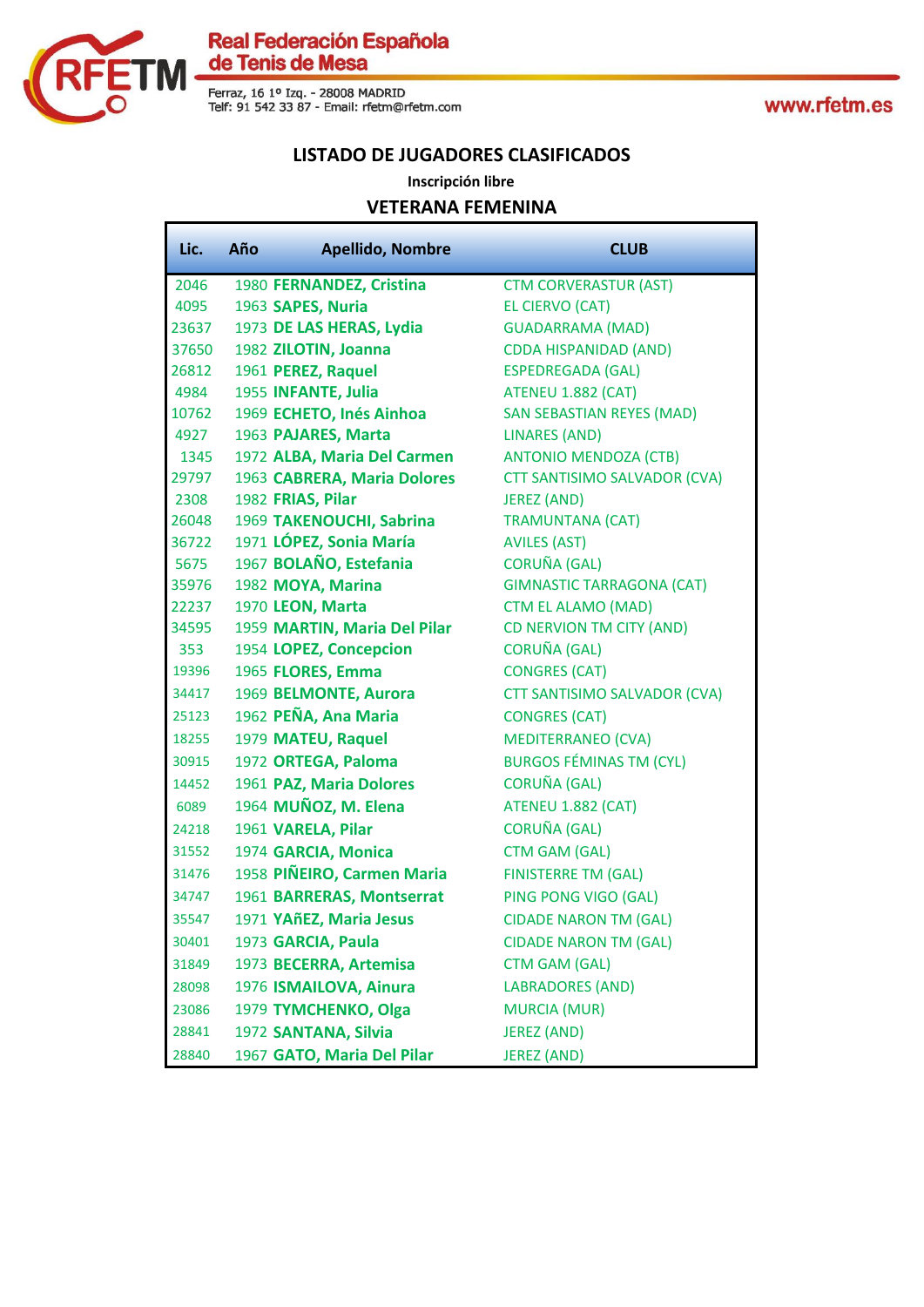

Ferraz, 16 1º Izq. - 28008 MADRID<br>Telf: 91 542 33 87 - Email: rfetm@rfetm.com

www.rfetm.es

#### **LISTADO DE JUGADORES CLASIFICADOS**

#### **(VERDE CLASIFICADOS ZONAL - AZUL CLASIFICADOS NACIONAL)**

#### **VETERANO 40 MASCULINA**

|                         | Lic.          | Año | <b>Apellido, Nombre</b>                            | <b>CLUB</b>                                    |
|-------------------------|---------------|-----|----------------------------------------------------|------------------------------------------------|
| 1                       | 2262          |     | 1982 GONZALEZ, David                               | <b>CTT BADALONA (CAT)</b>                      |
| $\overline{2}$          | 19749         |     | 1976 CELDRAN, Fernando                             | <b>COSLADA (MAD)</b>                           |
| 3                       | 1558          |     | 1975 ALFONSO, Salvador                             | <b>LUARCA TM (AST)</b>                         |
| 4                       | 1419          |     | 1973 CHICA, Alejandro                              | C.R. MOTRIL (AND)                              |
| 5                       | 2073          |     | 1980 TORREJON, David                               | <b>ATALAYA GIJON TM (AST)</b>                  |
| $6\phantom{1}6$         | 2245          |     | 1982 FONTANET, Francesc                            | <b>CTT LA BISBAL (CAT)</b>                     |
| $\overline{\mathbf{z}}$ | 1718          |     | 1977 CONDE, Samuel                                 | <b>CTM TECNIK '87 (AND)</b>                    |
| 8                       | 1831          |     | 1978 AVILES, David                                 | <b>CDE TENIS MESA PARLA (MAD)</b>              |
| 9                       | 1959          |     | 1979 FERNANDEZ, Juan Luis                          | <b>GASTEIZ (PVS)</b>                           |
| 10                      | 17041         |     | 1980 ERVITI, Eneko                                 | <b>NATACION PAMPLONA (NAV)</b>                 |
| 11                      | 1966          |     | 1979 GONZALEZ, Carlos Javier                       | <b>LEGANES (MAD)</b>                           |
| 12                      | 2341          |     | 1982 MULERO, Moises                                | <b>PORTUENSE (AND)</b><br><b>ABADIÑO (PVS)</b> |
| 13<br>14                | 1976          |     | 1979 IRINEU, Enrique                               | <b>CLUB TOTANA TM (MUR)</b>                    |
| 15                      | 27789<br>1555 |     | 1979 TUDELA, Mariano<br>1975 GONZALEZ, David       | L'ESCALA (CAT)                                 |
| 16                      | 18486         |     | 1973 OLTRA, Angel                                  | <b>COSLADA (MAD)</b>                           |
| 17                      | 1715          |     | 1977 HILARIO, Juan Emilio                          | <b>AMISTAD XII DE ENERO (CNR)</b>              |
| 18                      | 1589          |     | 1975 GONZALEZ, Juan Luis                           | CTM TECNIK '87 (AND)                           |
| 19                      | 4853          |     | 1982 PALACIO, Antonio                              | <b>ATALAYA GIJON TM (AST)</b>                  |
| 20                      | 15155         |     | 1978 GRANADOS, Claudio                             | <b>CTT TONA (CAT)</b>                          |
| 21                      | 21515         |     | 1974 MARTINEZ, Arcadio                             | <b>TORTOSA (CAT)</b>                           |
| 22                      | 14527         |     | 1975 RUÍZ, Pedro Miguel                            | <b>CLUB TOTANA TM (MUR)</b>                    |
| 23                      | 19935         |     | 1981 DIAZ, Daniel                                  | <b>CTM CORVERASTUR (AST)</b>                   |
| 24                      | 8368          |     | 1976 GARCIA, Jose                                  | <b>TALAVERA (CLM)</b>                          |
| 25                      | 1904          |     | 1978 MOREL, Cyril                                  | <b>ALUCHE (MAD)</b>                            |
| 26                      | 1407          |     | 1973 ARTACHO, Joan Manel                           | <b>CTT LA BISBAL (CAT)</b>                     |
| 27                      | 1877          |     | 1978 GOMEZ, Alberto                                | <b>CD VIRIATO TM (CYL)</b>                     |
| 28                      | 10139         |     | 1978 DEL OLMO, David                               | ATL. SAN JAVIER TM (MUR)                       |
| 29                      | 9379          |     | 1973 CORTES, Juan Jose                             | <b>CTT TONA (CAT)</b>                          |
| 30                      | 18560         |     | 1980 DE LA HUERGA, Francisco Jose VALLADOLID (CYL) |                                                |
| 31                      | 10731         |     | 1980 RUIZ, Antonio                                 | <b>CUBES NORTE (MAD)</b>                       |
| 32                      | 22778         |     | 1976 RUIZ, Ramon                                   | <b>MALAGA (AND)</b>                            |
| 33                      | 1930          |     | 1979 GARCIA, Javier                                | <b>ABADIÑO (PVS)</b>                           |
| 34                      | 24836         |     | 1974 VERDEJO, Enrique                              | <b>GIMNASTIC TARRAGONA (CAT)</b>               |
| 35                      | 4519          |     | 1977 PARRAS, Rafael                                | C.D. T.M. RIVAS PROMESAS (MAD)                 |
| 36                      | 11086         |     | 1976 CARREÑO, Vicente                              | <b>CLUB TOTANA TM (MUR)</b>                    |
| 37                      | 7178          |     | 1976 LOPERA, Alberto                               | <b>MADRID CTM (MAD)</b>                        |
| 38                      | 15703         |     | 1980 RABADAN, Ruben                                | <b>CDETM PROGRESO (MAD)</b>                    |
| 39                      | 25315         |     | 1980 VEGA, Alberto                                 | <b>ATENEU 1.882 (CAT)</b>                      |
| 40                      | 25299         |     | 1975 GUARCH, Roger                                 | L'HOSPITALET (CAT)                             |
| 41                      | 1420          |     | 1973 FERNANDEZ, Leopoldo                           | <b>ALUCHE (MAD)</b>                            |
| 42                      | 33447         |     | 1974 DURAN, David                                  | <b>LABRADORES (AND)</b>                        |
| 43                      | 10792         |     | 1973 GONZÁLEZ, Jorge                               | <b>CD PISUERGA (CYL)</b>                       |
| 44                      | 28434         |     | 1976 MARTINEZ MECO, Manuel                         | <b>CTM BOADILLA (MAD)</b>                      |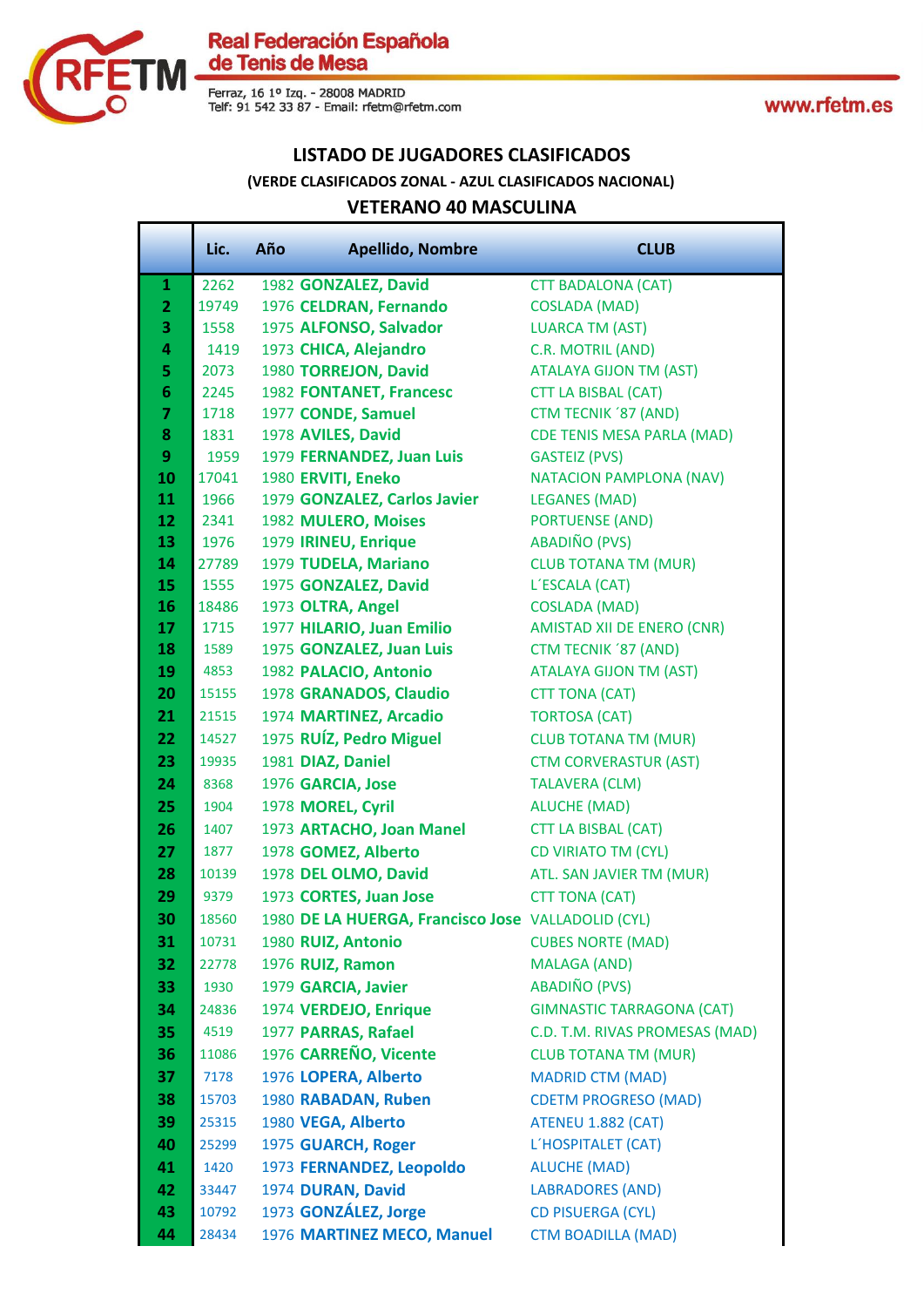

#### **LISTADO DE JUGADORES CLASIFICADOS**

#### **(VERDE CLASIFICADOS ZONAL - AZUL CLASIFICADOS NACIONAL)**

#### **VETERANO 40 MASCULINA**

|              | Lic.  | Año | <b>Apellido, Nombre</b>     | <b>CLUB</b>                                 |
|--------------|-------|-----|-----------------------------|---------------------------------------------|
| 45           | 1764  |     | 1977 VARELA, Antonio        | <b>ATL SAN SEBASTIAN (PVS)</b>              |
| 46           | 35392 |     | 1974 MARQUEZ, Jesus Levi    | <b>ALUCHE (MAD)</b>                         |
| <b>Invit</b> | 2189  |     | 1981 CASTILLO, David        | <b>TORRELAVEGA (CTB)</b>                    |
| 48           | 27371 |     | 1979 FERNANDEZ, Ernesto     | <b>LUARCA TM (AST)</b>                      |
| 49           | 1637  |     | 1976 GABALDON, Jose Antonio | CTM CULLAR VEGA (AND)                       |
| 50           | 16697 |     | 1974 QUEVEDO, Marco Antonio | <b>TORRELAVEGA (CTB)</b>                    |
| 51           | 16446 |     | 1979 PRIMO, Oscar           | ANTONIO MENDOZA (CTB)                       |
| 52           | 1782  |     | 1977 RUBIÑO, Jose Antonio   | C.R. MOTRIL (AND)                           |
| 53           | 8923  |     | 1980 LLOPIS, Isaac          | LLUISOS DE GRACIA (CAT)                     |
| 54           | 22241 |     | 1975 MARTIN, Serafin        | <b>BOLA P LA ZUBIA (AND)</b>                |
| 56           | 6850  |     | 1980 GONZALEZ, Antonio      | 150 AÑOS - DON BENITO (EXT)                 |
| 57           | 34923 |     | 1977 MARTINEZ, Jose         | MURCIA (MUR)                                |
| 55           | 25385 |     | 1973 MORA, Isaac            | EL CIERVO (CAT)                             |
| 58           | 37568 |     | 1973 MENDIZABAL, Garikoitz  | CD FORTUNA KE (PVS)                         |
| 59           | 8637  |     | 1982 ALIN, Dacian           | <b>CDETM TARANCON (CLM)</b>                 |
| 61           | 2334  |     | 1982 GARCIA, Santiago       | CTT LA UNIO (CAT)                           |
| 63           | 24866 |     | 1982 PIE, Adria             | ASSOC.EXCURSIONISTA CATALUNYA DE REUS (CAT) |
| 66           | 33795 |     | 1981 VALEAN, Adrian Ioan    | <b>CDETM TARANCON (CLM)</b>                 |
| 64           | 28625 |     | 1980 TORRICO, Alberto       | PUERTOLLANO (CLM)                           |
| 62           | 32109 |     | 1977 PAGES, Jordi           | TT GIRONA CIUTAT (CAT)                      |
| 67           | 29973 |     | 1977 GONZALEZ, Jesus        | ATL. SAN JAVIER TM (MUR)                    |
| 65           | 34455 |     | 1976 GARCIA, Sergio         | CTM COSTA AZAHAR (CVA)                      |
| 60           | 10624 |     | 1973 SOTO, Victor           | CD LAUTARO (PVS)                            |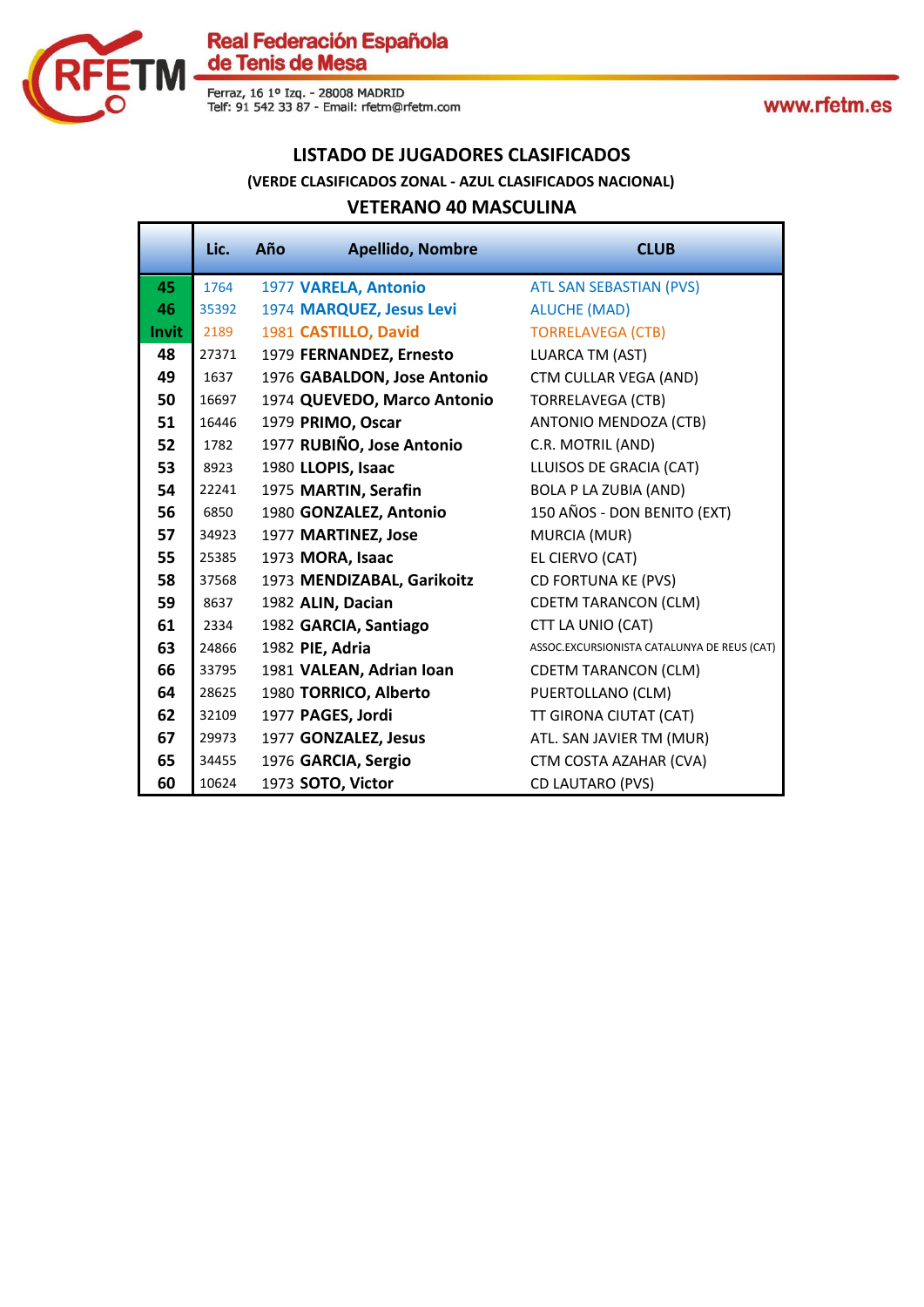

#### **LISTADO DE JUGADORES CLASIFICADOS**

#### **(VERDE CLASIFICADOS ZONAL - AZUL CLASIFICADOS NACIONAL)**

#### **VETERANO 50 MASCULINA**

|                 | Lic.           | Año | <b>Apellido, Nombre</b>                          | <b>CLUB</b>                                                  |
|-----------------|----------------|-----|--------------------------------------------------|--------------------------------------------------------------|
| $\mathbf{1}$    | 883            |     | 1964 BARROS, Jose Manuel                         | <b>CD COYANZA (CYL)</b>                                      |
| $\overline{2}$  | 8902           |     | 1971 MUNTADA, Jaume                              | <b>TRAMUNTANA (CAT)</b>                                      |
| 3               | 1266           |     | 1970 URIBARRI, Jon                               | <b>FUENLABRADA TEAM (MAD)</b>                                |
| 4               | 1105           |     | 1967 ALVAREZ, Antonio                            | CTM TECNIK '87 (AND)                                         |
| 5               | 8713           |     | 1971 MARTIN, Jose Manuel                         | <b>VALLADOLID (CYL)</b>                                      |
| $6\phantom{1}6$ | 21480          |     | 1971 QUEROL, Jaume                               | <b>TORTOSA (CAT)</b>                                         |
| $\overline{7}$  | 1213           |     | 1969 ROLDAN, Alberto                             | <b>COSLADA (MAD)</b>                                         |
| 8               | 1246           |     | 1970 CORDERO, Luis Maria                         | <b>VILLAFRANCA (EXT)</b>                                     |
| 9               | 1329           |     | 1971 MORADIELLOS, Angel                          | <b>CTM CORVERASTUR (AST)</b>                                 |
| 10              | 1141           |     | 1968 RODRIGUEZ, Esteban Roberto LINARES (AND)    |                                                              |
| 11              | 1107           |     | 1967 SAIZ, David                                 | <b>OLESA (CAT)</b>                                           |
| 12 <sub>2</sub> | 1083           |     | 1967 ECHÁNOVE, Miguel                            | <b>SAN SEBASTIAN REYES (MAD)</b>                             |
| 13              | 995            |     | 1966 CASTRO, Antonio                             | <b>VILAGARCIA TM (GAL)</b>                                   |
| 14<br>15        | 24539<br>23966 |     | 1963 PONS, Felix<br>1971 FELIS, Francisco Javier | <b>CETT ESPARRAGUERA (CAT)</b><br><b>CB VALL D'UXO (CVA)</b> |
| 16              | 31006          |     | 1971 DIAZ, Manuel                                | <b>LABRADORES (AND)</b>                                      |
| 17              | 957            |     | 1965 ALONSO, Juan Jose                           | <b>CTM VIGO (GAL)</b>                                        |
| 18              | 17145          |     | 1970 ESPINOSA, Victor                            | <b>BOLA P LA ZUBIA (AND)</b>                                 |
| 19              | 18964          |     | 1969 VILA, Jordi                                 | <b>EL CIERVO (CAT)</b>                                       |
| 20              | 17927          |     | 1964 VIDAL, Vicente Pedro                        | <b>CTT SANTISIMO SALVADOR (CVA)</b>                          |
| 21              | 7996           |     | 1966 LOPEZ, Francisco Javier                     | SAN SEBASTIAN REYES (MAD)                                    |
| 22              | 15985          |     | 1968 PANIAGUA, Sixto                             | <b>MURCIA (MUR)</b>                                          |
| 23              | 1150           |     | 1968 ECHETO, Luis                                | <b>ATL SAN SEBASTIAN (PVS)</b>                               |
| 24              | 7383           |     | 1966 GUIRAL, Carlos                              | PUBLIMAX CAI SANTIAGO T.M. (ARA)                             |
| 25              | 20700          |     | 1970 BARRACHINA, Juan Antonio                    | <b>CTT SANTISIMO SALVADOR (CVA)</b>                          |
| 26              | 1293           |     | 1971 SUÑE, Manel                                 | <b>OLESA (CAT)</b>                                           |
| 27              | 1278           |     | 1970 GARCIA, Fernando                            | <b>IRURIETA BERAUN (PVS)</b>                                 |
| 28              | 29972          |     | 1967 ALMAGRO, Alfonso                            | <b>MURCIA (MUR)</b>                                          |
| 29              | 1081           |     | 1967 PERARNAU, Ferran                            | <b>GIMNASTIC TARRAGONA (CAT)</b>                             |
| 30              | 4628           |     | 1972 VALLADARES, Jose Ivan                       | <b>ATALAYA GIJON TM (AST)</b>                                |
| 31              | 28114          |     | 1970 GRAMATGE, Josep Antoni                      | <b>CTM COSTA AZAHAR (CVA)</b>                                |
| 32              | 21359          |     | 1963 PEREZ, Eduardo                              | <b>MALAGA (AND)</b>                                          |
| 33              | 1128           |     | 1968 PEREZ, Gregorio                             | <b>CD PISUERGA (CYL)</b>                                     |
| 34              | 19903          |     | 1968 RODRIGUEZ, Juan Miguel                      | <b>BOLA P LA ZUBIA (AND)</b>                                 |
| 35              | 19120          |     | 1965 VERDEJO, Jordi                              | <b>GIMNASTIC TARRAGONA (CAT)</b>                             |
| 36              | 29895          |     | 1972 YANCOV, Mincho                              | C.T.T. ALZIRA (CVA)                                          |
| 37              | 1248           |     | 1970 BURGOS, Emilio                              | <b>LUARCA TM (AST)</b>                                       |
| 38              | 1402           |     | 1972 BAS, Pedro                                  | <b>BENISSA (CVA)</b>                                         |
| 39              | 5496           |     | 1963 TARDIO, Carlos M.                           | CD OLIAS TM (CLM)                                            |
| 40              | 898            |     | 1964 COLADO, Ramon Jose                          | C.D. T.M. RIVAS PROMESAS (MAD)                               |
| 41              | 10693          |     | 1964 AVILA, Jose Manuel                          | <b>CDETM PROGRESO (MAD)</b>                                  |
| 42              | 1077           |     | 1967 GAYOSO, Braulio                             | <b>CTM TOLEDO (CLM)</b>                                      |
| 43              |                |     |                                                  |                                                              |
|                 | 860            |     | 1963 GONZALEZ, Jose Antonio                      | <b>AVILES (AST)</b>                                          |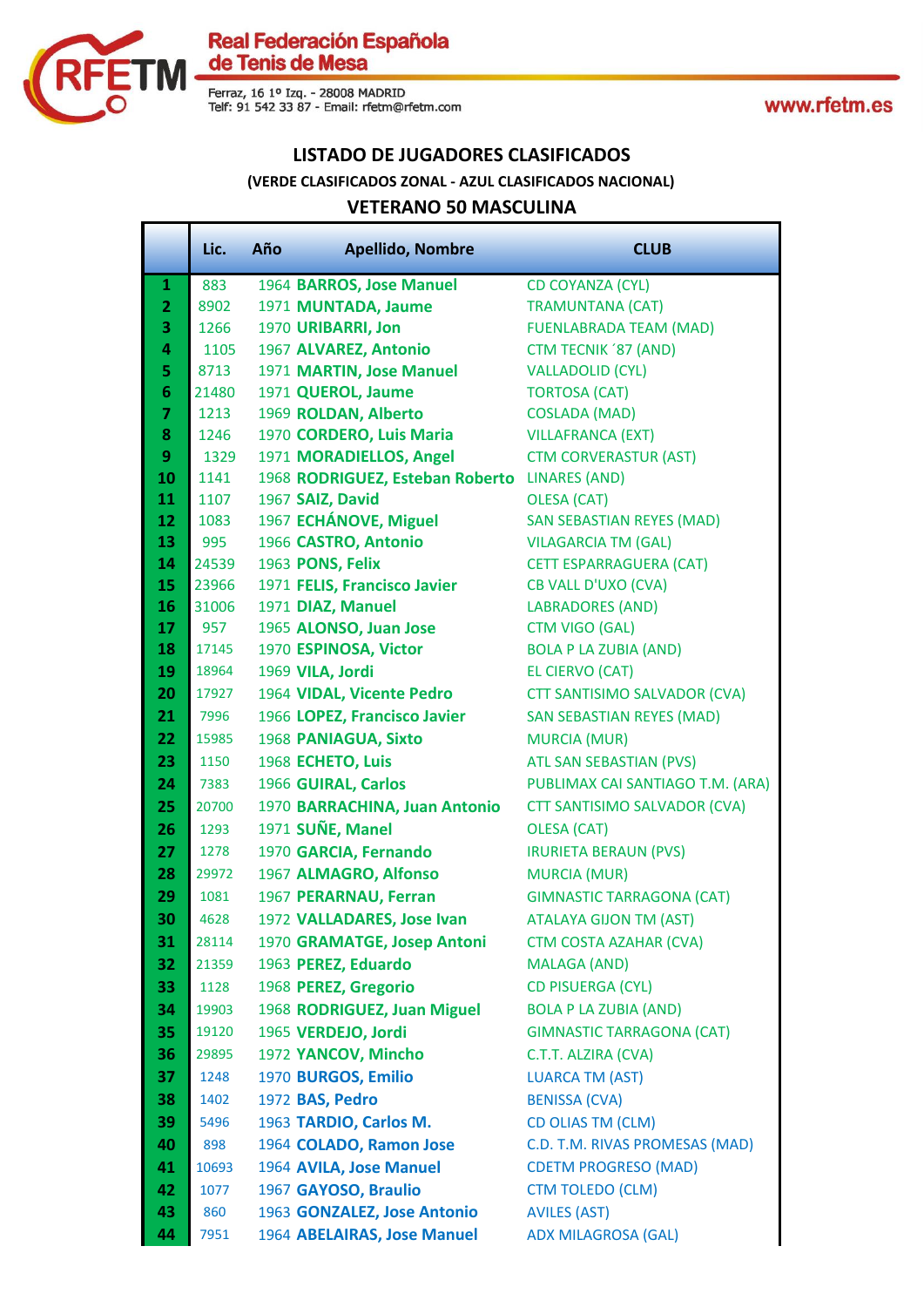

#### **LISTADO DE JUGADORES CLASIFICADOS**

#### **(VERDE CLASIFICADOS ZONAL - AZUL CLASIFICADOS NACIONAL)**

#### **VETERANO 50 MASCULINA**

|        | Lic.  | Año | <b>Apellido, Nombre</b>     | <b>CLUB</b>                      |
|--------|-------|-----|-----------------------------|----------------------------------|
| 45     | 29789 |     | 1966 MONTEJANO, Eduardo     | FUENCARRAL - EL PARDO TM (MAD)   |
| 46     | 895   |     | 1964 MENDIRICHAGA, Santiago | <b>ATL SAN SEBASTIAN (PVS)</b>   |
| Invit. | 26248 |     | 1967 ALONSO, Miguel Angel   | <b>EL CACHON (CTB)</b>           |
| 48     | 16944 |     | 1968 GARCIA, Manuel Angel   | MONTE PORREIRO (GAL)             |
| 49     | 33080 |     | 1970 ROMA, Jordi            | CTT BORGES (CAT)                 |
| 50     | 4492  |     | 1968 PEDRAZA, Francisco     | C.D. T.M. RIVAS PROMESAS (MAD)   |
| 51     | 6559  |     | 1965 LOPEZ, Blas            | CTM JAEN (AND)                   |
| 52     | 35214 |     | 1968 GONZALEZ, Jose Luis    | ALUCHE (MAD)                     |
| 53     | 14707 |     | 1963 OCAÑA, Rafael          | FUENCARRAL - EL PARDO TM (MAD)   |
| 54     | 22610 |     | 1971 URQUIZAR, Antonio      | <b>BOLA P LA ZUBIA (AND)</b>     |
| 55     | 18051 |     | 1969 BLANCO, Fernando       | <b>BERCIANO TORALENSE (CYL)</b>  |
| 56     | 927   |     | 1964 PIÑEIRO, Jose          | <b>CIDADE NARON TM (GAL)</b>     |
| 57     | 17112 |     | 1966 CANO, Francisco        | LA NAVE (MUR)                    |
| 58     | 928   |     | 1964 AGUILAR, Raul          | PUBLIMAX CAI SANTIAGO T.M. (ARA) |
| 59     | 1343  |     | 1971 MARTINEZ, Mateo        | ELIOCROCA (MUR)                  |
| 60     | 1086  |     | 1967 AMOR, Jose Luis        | CORUÑA (GAL)                     |
| 61     | 22279 |     | 1967 GUERRERO, Francisco    | <b>CTT SANT JORDI (BAL)</b>      |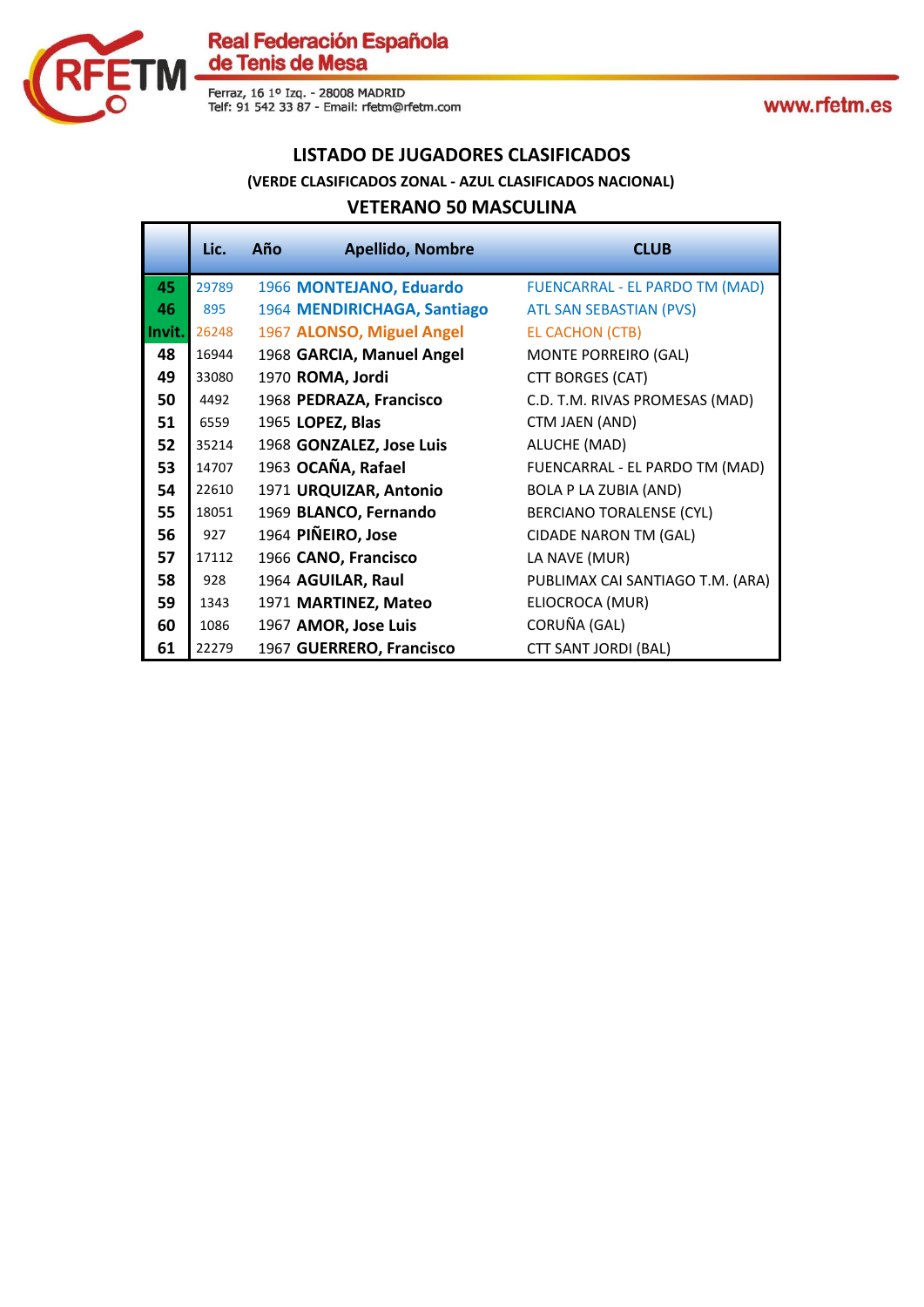

#### **LISTADO DE JUGADORES CLASIFICADOS**

#### **(VERDE CLASIFICADOS ZONAL - AZUL CLASIFICADOS NACIONAL)**

#### **VETERANO 60 MASCULINA**

|                         | Lic.  | Año | <b>Apellido, Nombre</b>                           | <b>CLUB</b>                                  |
|-------------------------|-------|-----|---------------------------------------------------|----------------------------------------------|
| $\mathbf{1}$            | 8005  |     | 1960 CARRACEDO, Ricardo                           | <b>ARTEAL TM (GAL)</b>                       |
| $\overline{2}$          | 753   |     | 1961 PEREZ, Vicente Anastasio                     | <b>AMISTAD XII DE ENERO (CNR)</b>            |
| 3                       | 436   |     | 1956 MARTINEZ, Josep                              | <b>VILAFRANCA (CAT)</b>                      |
| 4                       | 5454  |     | 1962 MENDEZ, Domingo                              | <b>CLUB TOTANA TM (MUR)</b>                  |
| 5                       | 20871 |     | 1960 GORINES, Angel                               | <b>CD RIO DUERO (CYL)</b>                    |
| $6\phantom{1}6$         | 590   |     | 1959 GARCIA, Benito                               | <b>OLESA (CAT)</b>                           |
| $\overline{\mathbf{z}}$ | 736   |     | 1961 GISBERT, Alfredo                             | <b>CTM ALCOY (CVA)</b>                       |
| 8                       | 32036 |     | 1962 EGEA, Victor Manuel                          | <b>TM ROQUETAS (AND)</b>                     |
| 9                       | 642   |     | 1960 NUÑEZ, Miguel Angel                          | <b>BURGOS TM (CYL)</b>                       |
| 10                      | 447   |     | 1956 SAÑA, Orlando                                | <b>CTT CALELLA (CAT)</b>                     |
| 11                      | 20713 |     | 1960 RUIZ, Vicente                                | PATERNA (CVA)                                |
| 12                      | 618   |     | 1959 ROBLES, Jose                                 | LINARES (AND)                                |
| 13                      | 361   |     | 1955 SUES, Joan                                   | L'ESCALA (CAT)                               |
| 14                      | 777   |     | 1962 PASTRANA, Jesus Gerardo                      | <b>CTM CORVERASTUR (AST)</b>                 |
| 15                      | 328   |     | 1954 DEL CAMPO, Jose                              | <b>PUERTOLLANO (CLM)</b>                     |
| 16                      | 621   |     | 1959 CAMPOY, Pedro                                | ELIOCROCA (MUR)                              |
| 17                      | 582   |     | 1959 REBORDINOS, Daniel                           | ATL SAN SEBASTIAN (PVS)                      |
| 18<br>19                | 358   |     | 1954 CASTELLS, Francesc<br>1956 RODRIGUEZ, Miguel | EL CIERVO (CAT)                              |
|                         | 20142 |     |                                                   | <b>MALAGA (AND)</b>                          |
| 20                      | 709   |     | 1961 DIAZ, Angel                                  | <b>COSLADA (MAD)</b><br><b>ABADIÑO (PVS)</b> |
| 21                      | 10837 |     | 1962 DE FRANCISCO, Jose Joaquin                   |                                              |
| 22                      | 578   |     | 1959 CAUDET, Roman                                | <b>BARCINO (CAT)</b>                         |
| 23                      | 20707 |     | 1954 GARCÍA, Jose Francisco                       | <b>MURCIA (MUR)</b>                          |
| 24                      | 573   |     | 1959 CANDELA, Jose Miguel                         | <b>CORRIOL (CVA)</b>                         |
| 25                      | 16228 |     | 1961 GADEA, Jose David                            | PATERNA (CVA)                                |
| 26                      | 7782  |     | 1961 DE PABLO, Manuel                             | <b>CTM MIERES (AST)</b>                      |
| 27                      | 329   |     | 1954 GUAL, Josep                                  | <b>TORTOSA (CAT)</b>                         |
| 28                      | 544   |     | 1958 SUAREZ, Moises                               | <b>CDDA HISPANIDAD (AND)</b>                 |
| 29                      | 449   |     | 1956 BARREIRO, Enrique                            | <b>CAMBADOS (GAL)</b>                        |
| 30                      | 16225 |     | 1956 COLL, Antonio Jose                           | <b>VALENCIA (CVA)</b>                        |
| 31                      | 780   |     | 1962 ARAGON, Jose Luis                            | PUBLIMAX CAI SANTIAGO T.M. (ARA)             |
| 32                      | 16899 |     | 1960 GUERRERO, Sebastián                          | <b>JEREZ (AND)</b>                           |
| 33                      | 225   |     | 1951 GONZALEZ, Francisco Javier                   | <b>CORUÑA (GAL)</b>                          |
| 34                      | 7053  |     | 1953 HIDALGO, Salvador                            | C.T.T. ALZIRA (CVA)                          |
| 35                      | 682   |     | 1960 TORRES, Esteve                               | <b>INDEPENDIENTE-CAT (CAT)</b>               |
| 36                      | 19607 |     | 1955 VIVES, Joan                                  | <b>BOLA P LA ZUBIA (AND)</b>                 |
| 37                      | 19562 |     | 1957 GARCIA, Ricardo                              | <b>SAN SEBASTIAN REYES (MAD)</b>             |
| 38                      | 16973 |     | 1955 CAMINA, Francisco                            | CTM CAÑIZO VSPORT (CYL)                      |
| 39                      | 31442 |     | 1961 ZVEKIC, Zeljko                               | CTM CAÑIZO VSPORT (CYL)                      |
| 40                      | 610   |     | 1959 MONFORTE, Carlos                             | <b>AVILES (AST)</b>                          |
| 41                      | 377   |     | 1955 GARCIA, Julian                               | <b>PALMA TT (BAL)</b>                        |
| 42                      | 193   |     | 1950 ECHEVERRIA, Jose Antonio                     | <b>ATL SAN SEBASTIAN (PVS)</b>               |
| 43                      | 21797 |     | 1962 IZKUE, Luis                                  | <b>OBERENA (NAV)</b>                         |
| 44                      | 600   |     | 1959 ESCALANTE, Manuel                            | C.D. T.M. RIVAS PROMESAS (MAD)               |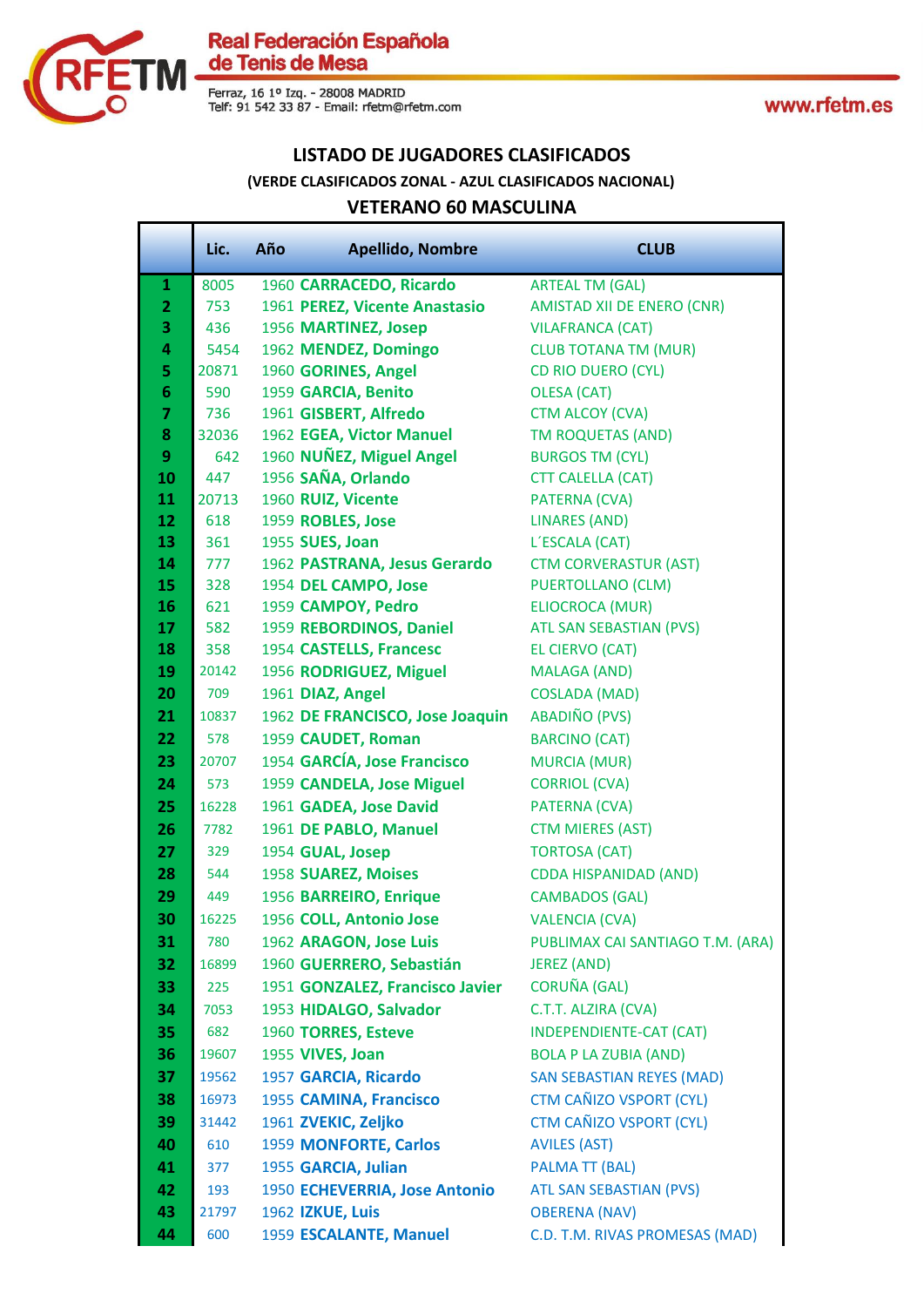

Ferraz, 16 1º Izq. - 28008 MADRID<br>Telf: 91 542 33 87 - Email: rfetm@rfetm.com

www.rfetm.es

#### **LISTADO DE JUGADORES CLASIFICADOS**

#### **(VERDE CLASIFICADOS ZONAL - AZUL CLASIFICADOS NACIONAL)**

#### **VETERANO 60 MASCULINA**

|        | Lic.  | Año | <b>Apellido, Nombre</b>                                     | <b>CLUB</b>                     |
|--------|-------|-----|-------------------------------------------------------------|---------------------------------|
| 45     | 438   |     | 1956 AZCON, Joaquin                                         | <b>CTT CARDEDEU (CAT)</b>       |
| 46     | 262   |     | 1952 ESTEBAN, Manuel                                        | <b>PALMA TT (BAL)</b>           |
| Invit. | 35648 |     | 1953 CELORIO, Alfonso                                       | <b>TORRELAVEGA (CTB)</b>        |
| 48     | 18214 |     | 1957 CHAMORRO, Francisco                                    | PEDRO VELARDE TM (CTB)          |
| 49     | 16066 |     | 1959 ESCUDERO, Josep Maria                                  | CETT ESPARRAGUERA (CAT)         |
| 50     | 31630 |     | 1953 SCHEUER, Eugene                                        | CAMBADOS (GAL)                  |
| 51     | 21892 |     | 1960 RUIZ, Jose Manuel                                      | CTT SANTISIMO SALVADOR (CVA)    |
| 52     | 28118 |     | 1954 PUIG, Jaime                                            | CTM COSTA AZAHAR (CVA)          |
| 53     | 339   |     | 1954 GONZALEZ, Jose Javier                                  | <b>CUBES NORTE (MAD)</b>        |
| 54     | 478   |     | 1957 PEÑA, Clemente                                         | <b>BARCINO (CAT)</b>            |
| 55     | 19758 |     | 1959 LOBATO, Roberto                                        | <b>BERCIANO TORALENSE (CYL)</b> |
| 56     | 563   |     | 1958 BLANCO, Carlos                                         | C.D. T.M. RIVAS PROMESAS (MAD)  |
| 57     | 24668 |     | 1955 GIMENEZ, Angel                                         | ATENEU 1.882 (CAT)              |
| 58     | 19345 |     | 1954 MAESTU, Ceferino                                       | <b>CDETM PROGRESO (MAD)</b>     |
| 59     | 29908 |     | 1962 MALVAR, Benito                                         | <b>EXODUS TM (GAL)</b>          |
| 60     | 20923 |     | 1961 DÍAZ-MIGUEL, Guillermo                                 | CTM ALCAZAR (CLM)               |
| 61     | 6534  |     | 1944 CABALLERO, Luis                                        | JEREZ (AND)                     |
| 62     | 433   |     | 1956 MENDIGUREN, Francisco Javier SAN SEBASTIAN REYES (MAD) |                                 |